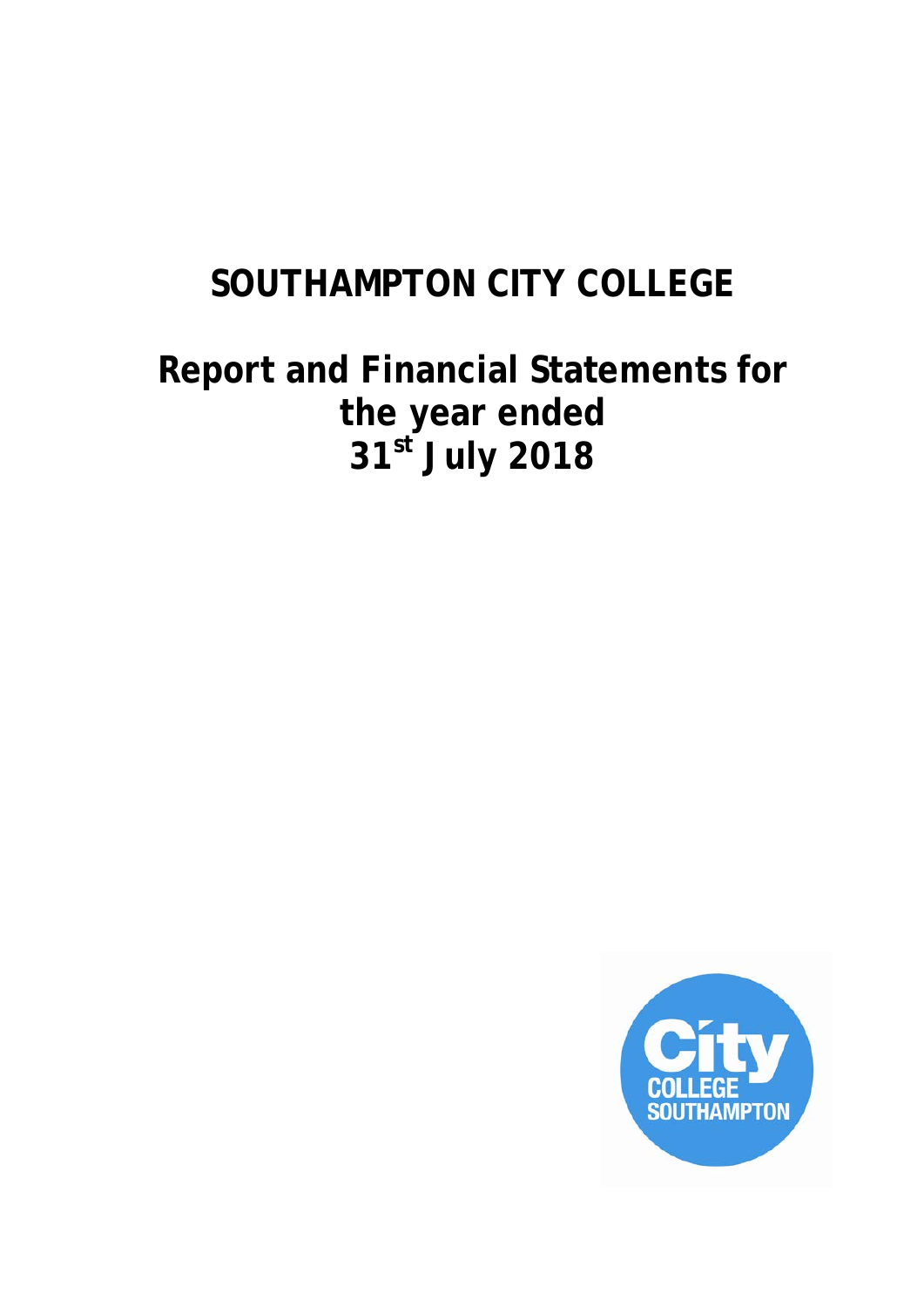# **Key Management Personnel, Board of Governors and Professional Advisers**

### **Key Management Personnel**

Key management personnel are defined as members of the College Leadership Team and were represented by the following in 2017/18:

Sarah Stannard, Principal and CEO; Accounting Officer Richard Bryant, Vice Principal Finance & Resources Alison Kent, Vice Principal Curriculum & Quality Helen Mason, Assistant Principal Workforce Skills & Student Support Gemma Limburn, Director People & Estates

### **Board of Governors**

A full list of Governors is given on page 16 of these financial statements. Ms Lily Garth acted as Clerk to the Corporation throughout the period.

# **Professional advisers**

**Financial statements auditors and reporting accountants:** RSM UK Audit LLP Highfield Court Chandlers Ford Eastleigh Hampshire SO53 3TY

# **Internal auditors:**

BDO LLP Arcadia House, Maritime Walk, Ocean Village, Southampton SO14 3TL

### **Bankers:**

Santander Corporate & Commercial Banking Specialist Sectors Group 3rd Floor, 1 Dorset Street, Southampton, SO15 2DP

**Solicitors:** Bond Dickinson LLP Oceana House 39-49 Commercial Road Southampton SO15 1GA

Rollits LLP Citadel House, 58 High Street, Hull **HU1 10F**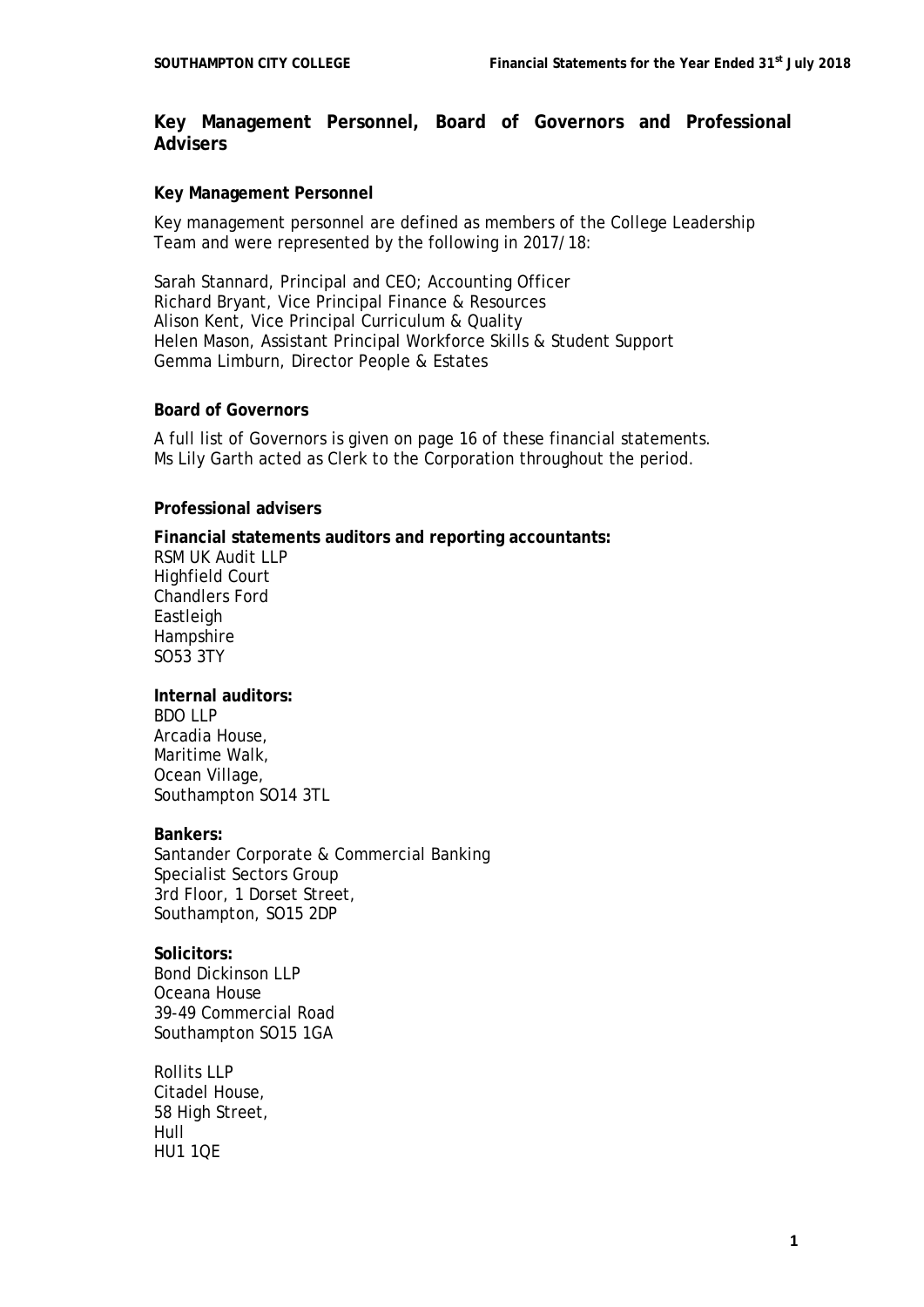**Page** 

# **CONTENTS**

# **number**

| Members' Report                                                                | $3 - 14$  |
|--------------------------------------------------------------------------------|-----------|
| Statement of Corporate Governance and Internal Control                         | $15 - 20$ |
| Statement on regularity, propriety and compliance                              | 21        |
| Statement of Responsibilities of the Members of the Corporation                | 22        |
| Independent Auditor's Report to the Corporation of Southampton<br>City College | $23 - 25$ |
| Statement of Comprehensive Income                                              | 26        |
| Balance Sheets as at 31 <sup>st</sup> July                                     | 27        |
| Statement of Changes in Reserves                                               | 28        |
| <b>Statement of Cash Flows</b>                                                 | 29        |
| Notes to the Accounts                                                          | $30 - 49$ |
| Independent Reporting Accountant's Report on Regularity                        | $50 - 51$ |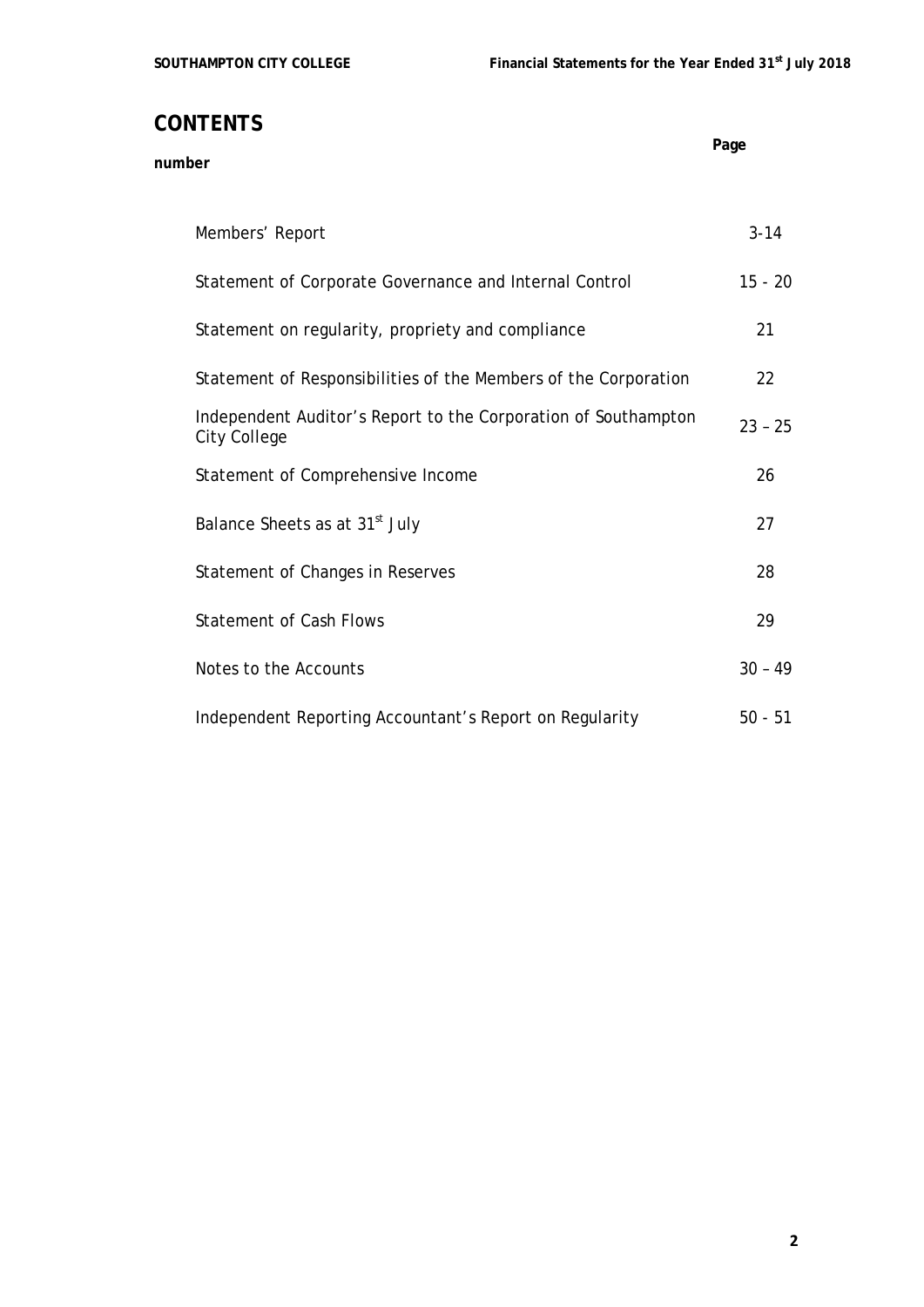# Members' Report

# **Nature, Objectives And Strategies:**

The members present their report and the audited financial statements for the vear ended 31<sup>st</sup> July 2018.

# **Legal status**

The Corporation was established under the Further and Higher Education Act 1992 for the purpose of conducting Southampton City College. The College is an exempt charity for the purposes of the Charities Act 2011.

The Corporation was incorporated as Southampton Technical College. On 23rd February 1995, the Secretary of State granted consent to the Corporation to change the College's name to Southampton City College and the change of name was effective from 1st September 1995. The College trades under the name City College Southampton as the Corporation believes that this name represents the broader activities of the College within its environment.

# **Mission:**

We provide excellent career-led learning which prepares our students to succeed at work and in life.

# **Vision:**

City College aspires to be a college which is recognised as:

- Expert in career-led education and training
- First choice for students, parents and employers
- A key partner in the development of skills in Southampton and the Solent
- Outstanding in all that we do

### **Values:**

- Learning, is the heart of all we do
- We strive for success
- We aspire for everyone to achieve their full potential
- We share our good ideas with each other
- We treat each other with respect and dignity
- We celebrate our successes

### **Public Benefit**

Southampton City College is an exempt charity under the Part 3 of the Charities Act 2011 and following the Machinery of Government changes in July 2016 is regulated by the Secretary of State for Education. The members of the Governing Body, who are trustees of the charity, are disclosed on page 16.

In setting and reviewing the College's strategic objectives, the Governing Body has had due regard for the Charity Commission's guidance on public benefit and particularly upon its supplementary guidance on the advancement of education. The guidance sets out the requirement that all organisations wishing to be recognised as charities must demonstrate, explicitly, that their aims are for the public benefit.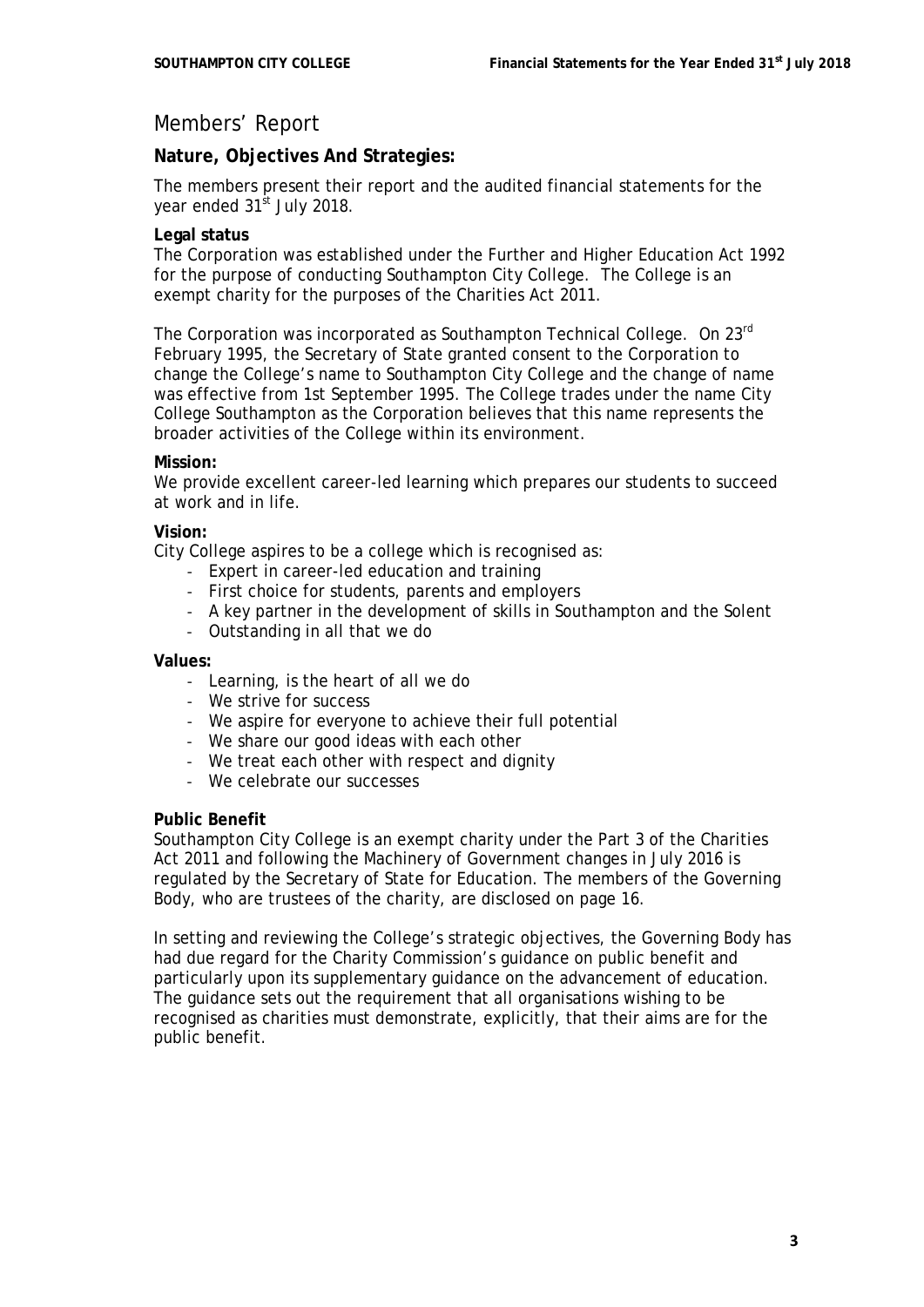In delivering its mission, the College provides the following identifiable public benefits through the advancement of education:

- High quality teaching
- Widening participation in education
- Excellent employment record for students
- Strong student support systems
- Links with employers, industry and commerce

Our campus is in the centre of Southampton and we have established close links with employers in the city resulting in our students having excellent access to jobs, apprenticeship vacancies and work experience. As well as offering a wide range of career led courses and qualifications for school leavers we also provide apprenticeships, training for businesses, short courses, adult learning and advanced qualifications leading to higher education.

The College has facilities used for teaching of practical skills which are also open to the public, such as the Aspire Restaurant, Kudos Hair and Beauty salons and a gym. We hire our facilities to other organisations where it complements student use.

Throughout the year the College hosts community events on behalf of other organisations, this year included events such as Richard Taunton Sixth Form College's annual musical and an inter-college Hospitality competition.

The College sponsors the Inspire Academy Trust which currently runs the Isle of Wight Studio School which opened in September 2014. As the College does not support the Trust for its own benefits, it is no longer classed as a subsidiary and subsequently the results for the Trust are no longer consolidated with the College. In June 2018 it was announced that the Isle of Wight Studio School would close in August 2019 due to being financially unviable. The College will continue to provide back office support to the Trust until it is wound up in the autumn of 2019.

The College had one dormant company, City Hub Events Ltd which was closed and removed from the Companies House register on 26<sup>th</sup> September 2017.

### **Implementation of strategic plan**

In December 2014 the College adopted a strategic plan for the period  $1<sup>st</sup>$  August 2015 to  $31<sup>st</sup>$  July 2020. The Corporation monitors the performance of the College against this plan. The plan is reviewed each year. The College's continuing strategic objectives are to:

- Deliver Outstanding Learning and a Life Enhancing Student Experience;
- Achieve robust financial health;
- Plan and deliver a curriculum which equips students with great work and life skills;
- Provide employers with skilled new workers and support them to improve their employees' skills;
- Develop a college community that is a great place to work; and
- Work collaboratively to ensure the continuation of a strong further education offer for Southampton and surrounding areas.

The College continues to work towards these objectives.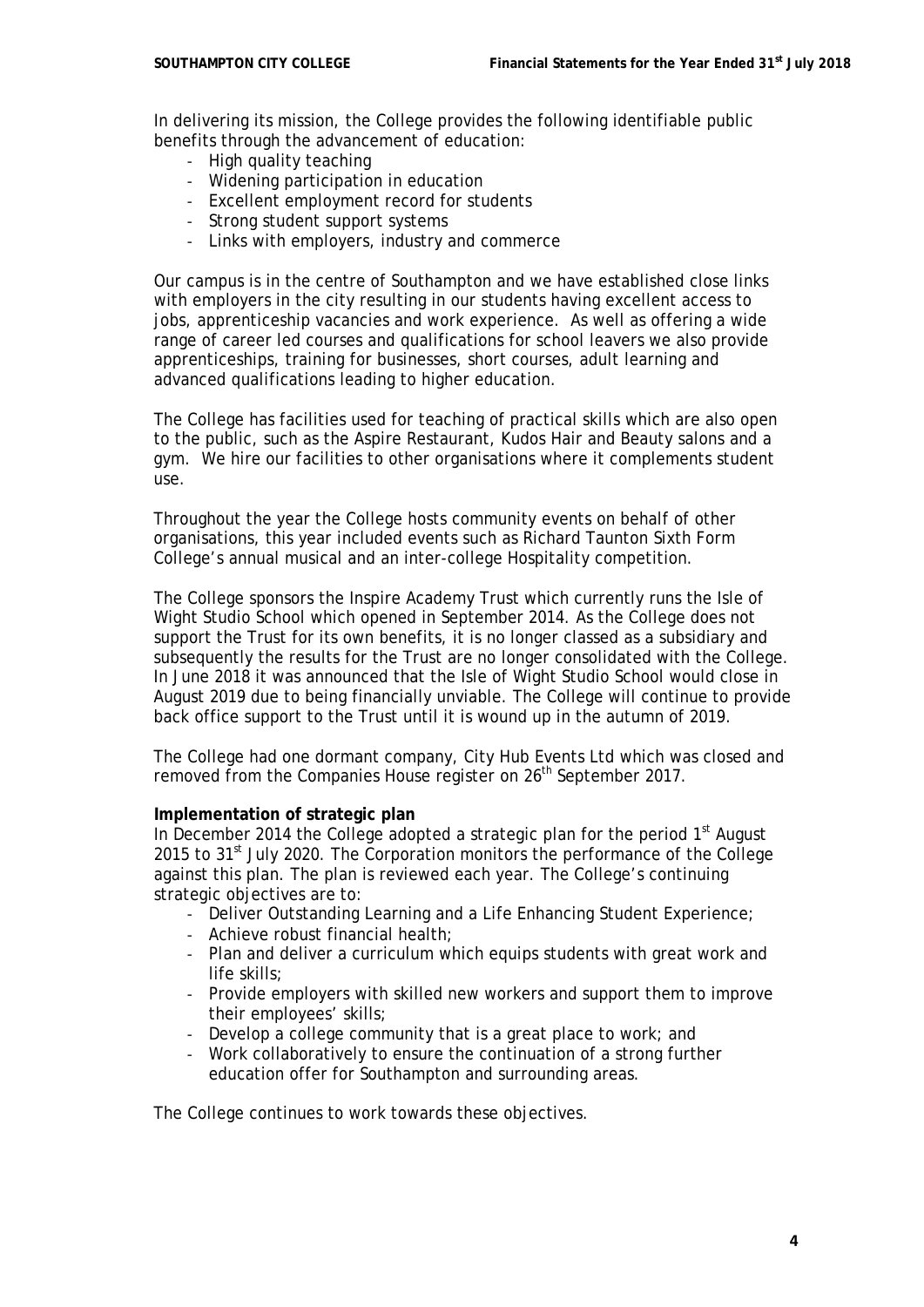# **Key Performance Indicators**

The College measures its performance against a set of KPIs which monitor progress in achieving the College's Strategic Objectives. Detailed Financial KPIs are reported each month in the management accounts.

The measures being used to monitor progress and inform the Governing Body are reviewed annually and targets are agreed at the start of each year. The College is committed to observing the importance of sector measures and indicators and uses external benchmarks to help set targets, wherever that data exists, e.g. the FE Choices data available on the GOV.UK website which includes national datasets on employer and learner satisfaction.

Performance is reported at each Board meeting against these targets and against results from the previous year.

The College also completes an annual Finance Record for the Education and Skills Funding Agency, which then calculates a financial health rating for the College. The ESFA send a Finance Dashboard, which compares the College's financial performance on a number of metrics to sector medians and to ESFA targets. This is reviewed by the Board on its receipt and used to inform financial targets and decision making.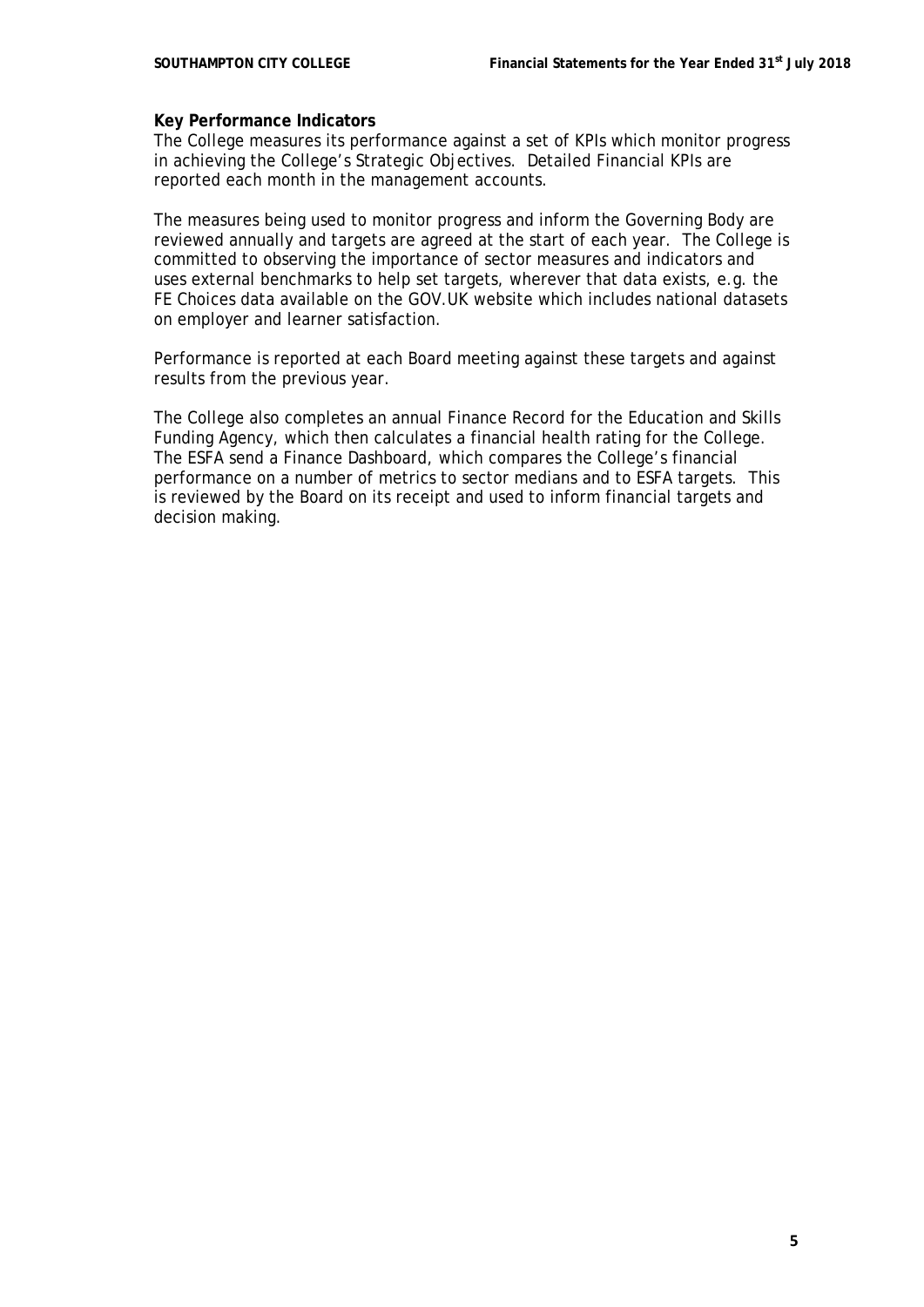# **Financial Position and Performance**

# **Financial results**

The College generated a deficit before other gains and losses in the year of £585,000 (2016/17 – deficit of £257,000), with total comprehensive income of £1,305,000 (2016/17 - £2,133,000)).

In May 2016 the College implemented a financial recovery plan in response a forecast of a Financial Health rating of Inadequate for that year. The College planned and recovered to Satisfactory Financial Health in 2016/17, and set a plan for 17/18 that would deliver a borderline Satisfactory performance. However the outcome for 2017/18 is Inadequate Financial Health as the result of two significant reductions in income:

- The first was a reduction in Apprenticeship income. The College delivered the same amount of apprenticeship work as in 2016/17 but the ESFA reduction of the funding for Frameworks caused a significant reduction in income. The College's maintenance of the same number of apprenticeship starts as the previous year was a markedly better performance than the national picture, where starts declined by 40%. The College was unable to mitigate the reduction in Framework funding by moving to better funded Standards, as Standards were not ready for delivery at the start of the year for the vast majority of the College's apprenticeships.
- The second issue was that the number of English and Maths adult learners at the College declined in comparison to the previous year, despite significant marketing effort.

This year the College delivered an operating deficit of £285,000 before LGPS accounting adjustments of £300,000 (2016/17 – surplus £152,000; LGPS adjustments £410,000). A prudent approach to income planning coupled with rigorous curriculum planning and expense control contributed to reasonable performance in a challenging environment, delivering an EBITDA of 6.5% as measured by the ESFA, which is close to the sector median. The college's financial challenge is caused by high depreciation and interest costs, following the campus redevelopment program, and a backlog of maintenance due to lack of investment over several years. Income declined by 4% year on year and non-pay costs reduced by 4%. Pay costs were reduced by 1% and are 62% of income per the ESFA calculation. This is significantly lower than the sector median in 2016/17 of 67.5% and reinforces the view that the College operates efficiently and with control, within the bounds of declining income and a large fixed cost base.

The College's financial challenge in achieving good financial health is caused by high depreciation and interest costs, following the historic campus redevelopment program, and also due to a backlog of maintenance due to the lack of cash over several years to keep up with maintenance needs.

The Financial Health rating of the College is 'Inadequate' with a score of 90 (2016/17 – 'Satisfactory' scoring 120).

The College has accumulated reserves of £3,975,000 and cash and short-term investment balances of £448,000. The College wishes to accumulate reserves and cash balances in order to create a contingency fund.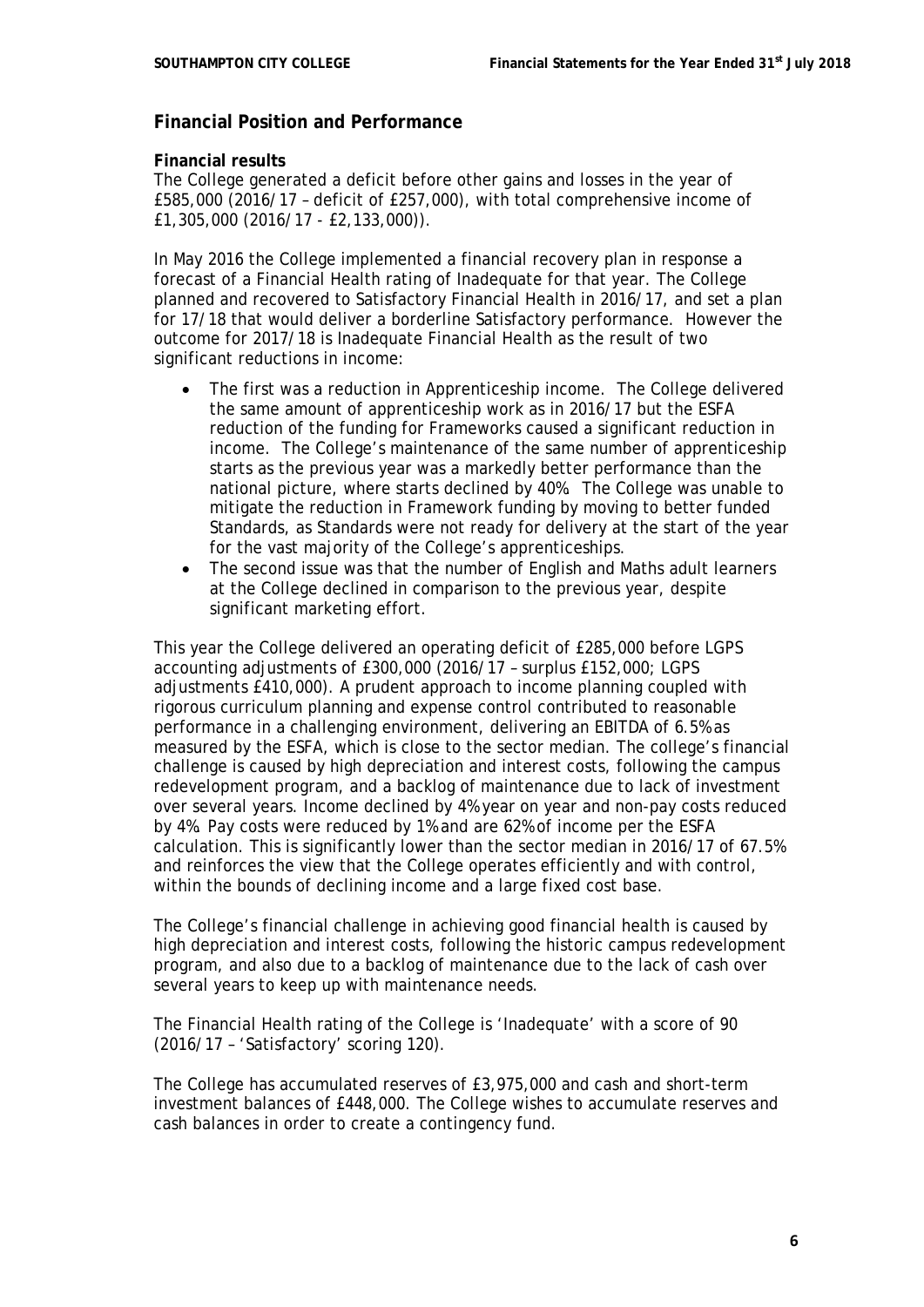Tangible fixed asset additions during the year amounted to £201,000. This was split between building improvements of £119,000, equipment purchased of £82,000.

The College has significant reliance on the education sector funding bodies for its principal funding source, largely from recurrent grants. In 2017/18 the FE funding bodies provided 67% of the College's total income.

### **Treasury policies and objectives**

The College has treasury management arrangements in place to manage cash flows, banking arrangements and the risks associated with those activities. Short term borrowing for temporary revenue purposes is authorised by the Principal/Chief Executive Officer. All other borrowing requires the authorisation of the Corporation.

### **Cash flows and liquidity**

At £561,000 the net cash inflow (2016/17 net cash inflow £1,420,000) from operating activities was insufficient to service the debt and cover the capital investment required. As a result the colleges cash reserves are declining and an application for Exceptional Financial Support in 2018/19 has been approved. There was a sizeable increase in the ESFA creditor balance to £919,000.

The size of the College's total borrowing and its approach to interest rates was calculated to ensure a reasonable cushion between the total cost of servicing debt and operating cashflow at the time of the redevelopment program starting in 2009. Following reductions in government funding and consecutive years of reducing student numbers since the debt was taken on, the College has continued to service its debt but at the expense of investment in maintenance of the campus.

### **Banking**

The College holds its day to day banking and a long term loan with Santander bank. An agreed overdraft facility is in place.

Based on this set of accounts the College will breach the debt service cover covenant linked to the long term loan. Santander will test the covenants once signed accounts are received but have given verbal assurance that due to the continuing effort of the corporation to secure a long term financial future via a merger, no action will be taken against the College.

#### **Reserves**

The College has no formal Reserves Policy, but recognises the importance of reserves in the financial stability of an organisation, whilst ensuring that adequate resources are provided for the College's core business. The College currently holds no restricted reserves. As at the balance sheet date, the Income and Expenditure account reserve stands at a surplus of £24,000 (2017: deficit £1,355,000).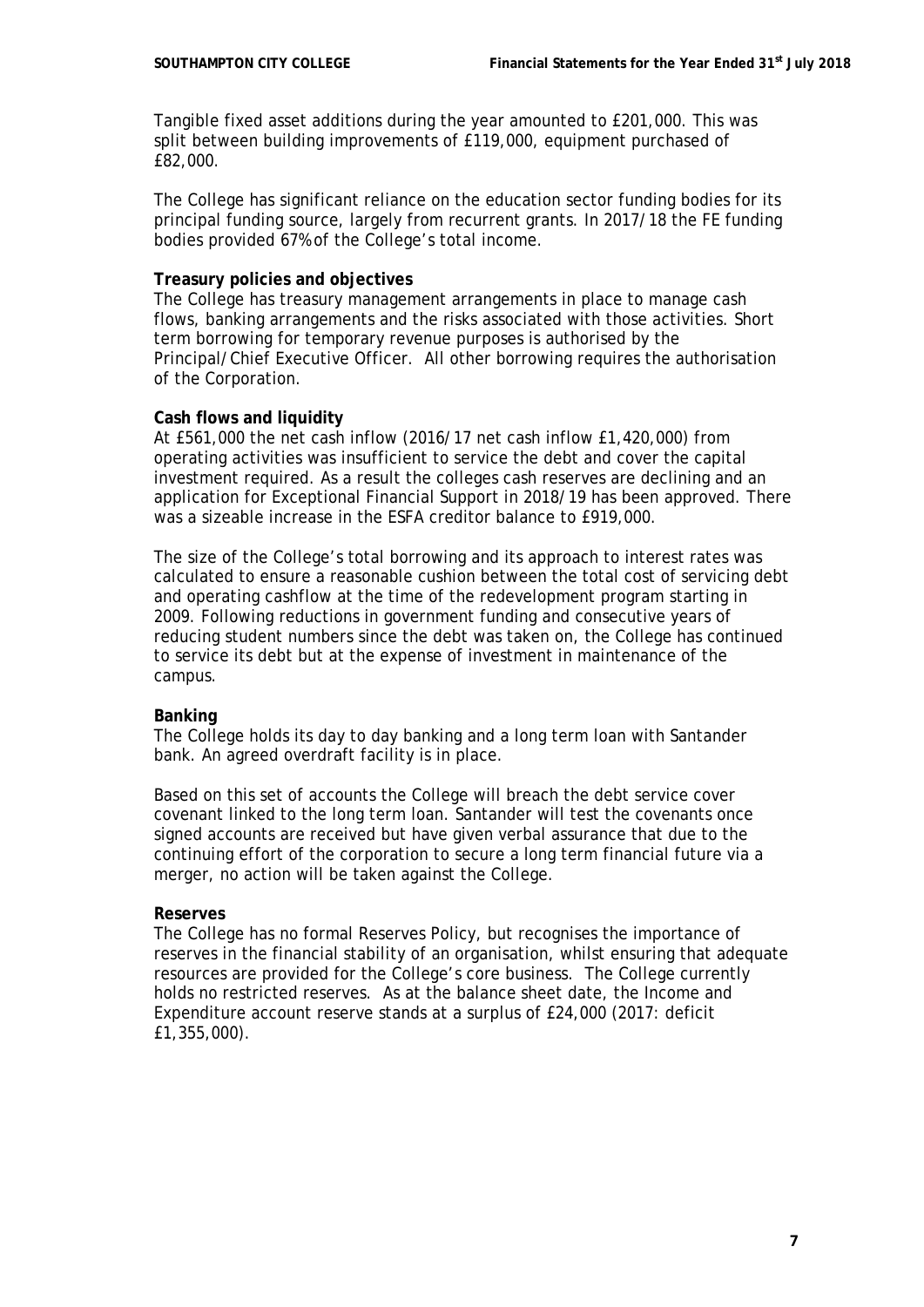# **Payment performance**

The Late Payment of Commercial Debts (Interest) Act 1998, which came into force on 1<sup>st</sup> November 1998, requires Colleges, in the absence of agreement to the contrary, to make payments to suppliers within 30 days of either the provision of goods or services or the date on which the invoice was received. The target set by the Treasury for payment to suppliers within 30 days is 95 per cent. During the accounting period  $1<sup>st</sup>$  August 2017 to  $31<sup>st</sup>$  July 2018, the College paid 85 per cent of its invoices within 30 days of date of invoice.

# **People**

The College employs 200 people (expressed as full time equivalents), of whom 91 are teaching staff.

# **Going concern**

After making appropriate enquiries, the Corporation considers that the College has adequate resources to continue in operational existence for the foreseeable future. However, given the College's intention to merge with Eastleigh College on 14<sup>th</sup> March 2019 via dissolution of the current legal entity and transfer of all assets and liabilities at carrying value to Eastleigh College, the accounts have been prepared on a basis other than going concern.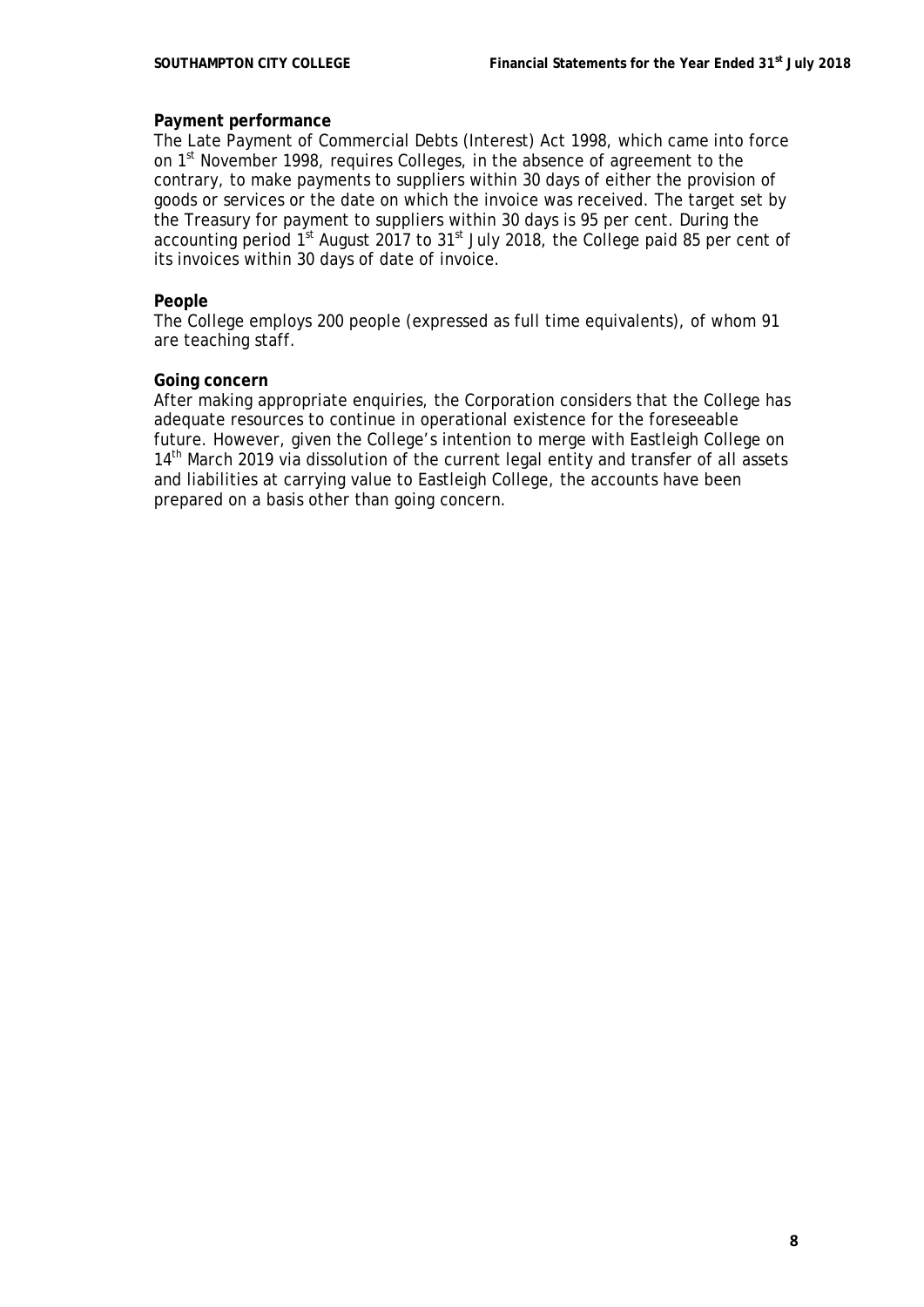# **Current and Future Development and Performance**

# **Future Development**

From June 2016 the College was working on the implementation of the Area Review process recommendation to merge with Solent University. In February 2018 the application to merge was refused by the Department of Education.

Once the Department of Education's decision was communicated, the College undertook a rapid and focused Structure and Prospects Appraisal, with the support of the FE Commissioner team and the ESFA, which concluded in early June 2018. The Board selected Eastleigh College as its merger partner and began work immediately to undertake the merger in March 2019. See pages 11-12 for additional details.

# **Curriculum developments**

In 2016/17 colleagues at City College and Solent University worked collaboratively to map curriculum pathways between the two organisations. This has resulted in the development of new courses at City College that provide direct entry to Solent University undergraduate programmes. Courses starting in 2018/19 include Business and Marketing, Architecture and CAD, Events Management and Computing and IT.

The introduction of Apprentice Standards provides an opportunity for the College to recover income lost by the reduction in funding on Apprentice Frameworks by switching to the new standards for delivery to new starters. However, not all Standards are complete and ready for delivery so the opportunity to switch is not fully available. It will take a period of time before the College is confident that apprentices starting Standards will not be disadvantaged or unable to complete their course.

# **OFSTED**

In April 2017 the College was inspected by OFSTED and received a Requires Improvement judgement. The inspectors were clear that the improvement activities already in place were the right actions but were unable to see evidence at the time of their visit showing the impact they were making. In subsequent Support & Challenge visits feedback supported the view that the actions in place should have a positive impact and the College continues to work hard to improve its rating to Good.

### **Student outcomes**

Achievement rates for young people at City College Southampton improved by 4% when compared to the previous year and are now at 78.4%. For adult students, achievement rates have also improved by just over 4% and at 84.2% they are just below national rates. The performance of apprentices have improved. Overall achievement rates are clearly above national rates; timely achievement is in line with national rates.

### **Student numbers**

In 2017/18 the College has delivered activity that has produced £8.7m in funding body main allocation funding (2016/17 – £9.7m). In this year the College had approximately 4,000 government funded (16-18 and Adult) and 1,400 nongovernment funded students similar to the previous year.

The school leaver demographic for Southampton shows an increase in July 2018 of 2.7%. Current study programme enrolments for 2018/19 are slightly above the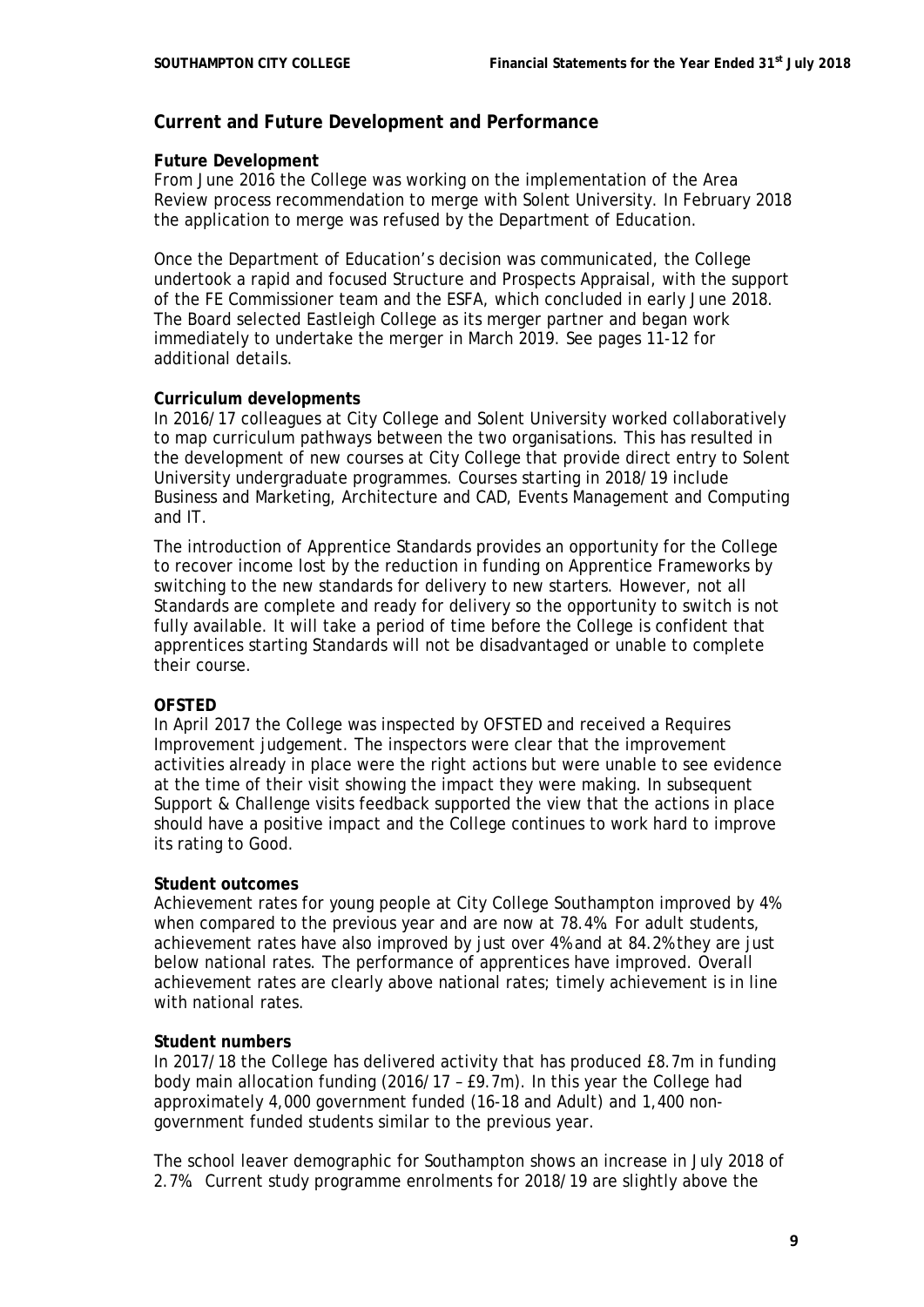demographic increase, and positive on the prior year. This would be the first increase in student numbers for several years. Due to the lagged funding for 16 – 18 year olds any increase in the allocation will be reflected in the income for the College in 2019/20.

# **Reputation**

The College has a good reputation locally and regionally. Maintaining a quality brand is essential for the College to recruit students, develop apprenticeships and to be accepted as a key partner in the development of skills in Southampton and the Solent.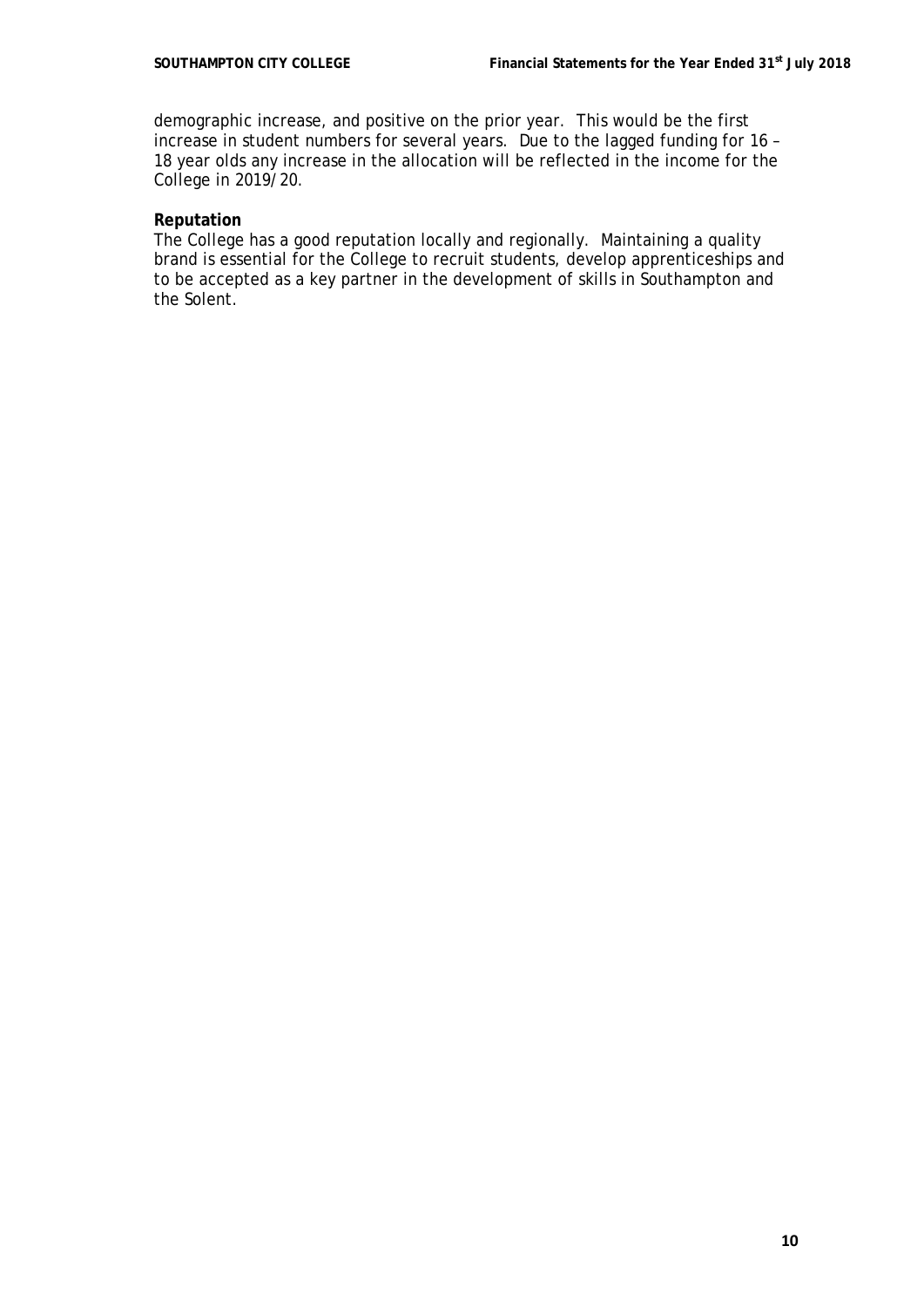# **Principal Risks And Uncertainties:**

The College has undertaken further work during the year to develop and embed the system of internal control, including financial, operational and risk management which is designed to protect the College's assets and reputation.

A College level risk register is maintained, which is reviewed at monthly Senior Management Team meetings and at each meeting of the Audit & Risk Committee (4 times a year). The risk register identifies the key risks, the likelihood of these occurring, their potential impact on the College and the actions being taken to reduce and mitigate them. Risks are assessed using a consistent scoring system recommended by the College's internal auditors.

Outlined below is a description of the principal risks that may affect the College. Not all the risks are within the College's control. Other factors besides those listed may also adversely affect the College.

**1 Government funding**

The College has considerable reliance on continued government funding through the ESFA and through HEFCE. In 2017/18, 67% of the College's revenue was ultimately publicly funded and this level of requirement is expected to continue. There can be no assurance that government policy or practice will remain the same or that public funding will continue at the same levels or on the same terms.

This risk is mitigated in a number of ways:

- By ensuring the College is relentless in continuously improving its standards of education and training;
- Maintaining and managing key relationships with the relevant funding bodies;
- Continuously reviewing and updating its curriculum offer to ensure that it meets the needs of students, apprentices and employers; and
- Review tuition fees in line with market trends and inflation.

# **2 Maintain adequate funding of pension liabilities**

The financial statements report the share of the Local Government Pension Scheme deficit on the College's balance sheet in line with the requirements of FRS 102. The deficit has decreased by 16% from 2016/17 (2016/17 – decreased by 16%) due to changes in the assumptions used by the actuary. The Hampshire LGPS scheme had its tri-annual revaluation in 2016. The impact on the college is an increase in its fixed contributions from £229,000 in 2017/18 to £311,400 in 2018/19 and rising to £333,600 in 2019/20, and in its employer contributions from 13.1% in 2017/18 to 14.4% in 2018/19 rising to 16.9% in 2019/20. The next tri-annual valuation will be in March 2019 which will affect contributions from April 2020.

### **3 Implementation of the Area Based Review recommendations**

The College worked through 2016 and 2017 with Solent University to implement the Solent Area Review's recommendation for the College to merge with the University. A final application was submitted to the Department for Education in November 2017, however it was refused as not meeting the Governance or Financial criteria.

The College immediately initiated a Structure and Prospects Appraisal process, with the support of the FE Commissioner. After 12 weeks it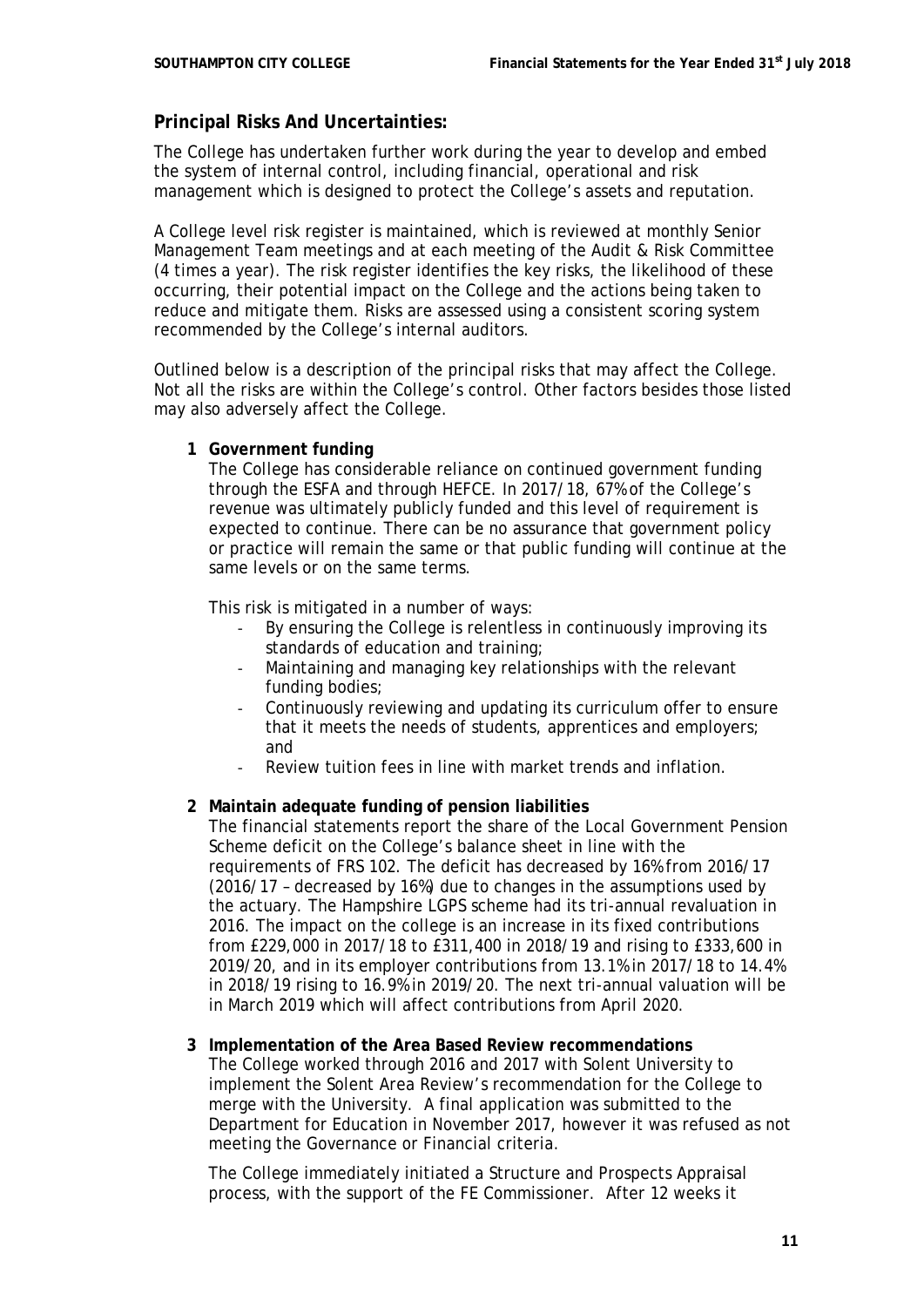selected Eastleigh College as its preferred partner for merger in March 2019.

In September 2018 an application to the Transaction Unit (TU) was made for funds from the Restructuring Facility (RF) to enable the merger to proceed and to create a larger, more financially sustainable college for the future.

As at date of signing these accounts the application was still being negotiated with a decision expected within the next month. If approved and accepted the merger is expected to complete on 14<sup>th</sup> March 2019. If the proposal is rejected the College will require a standalone application to be approved to ensure it is able to continue operations into 2019/20

### **4 Failure to maintain the financial viability of the College**

The College's current financial health grade for 2017/18 is classified as "Inadequate" as described on page 6. The College has a robust Curriculum Planning process and financial controls in place, however the continuing challenge to the College's financial position remains, particularly with the highly competitive 16-18 year old market and the reduction in apprenticeship funding implemented in 2017/18.

This risk is mitigated in a number of ways:

- Implementing the merger with Eastleigh College
- By rigorous budget setting procedures and sensitivity analysis;
- Regular and open communication with ESFA and Santander;
- Regular in year budget monitoring;
- Robust financial controls;
- Exploring ongoing procurement efficiencies;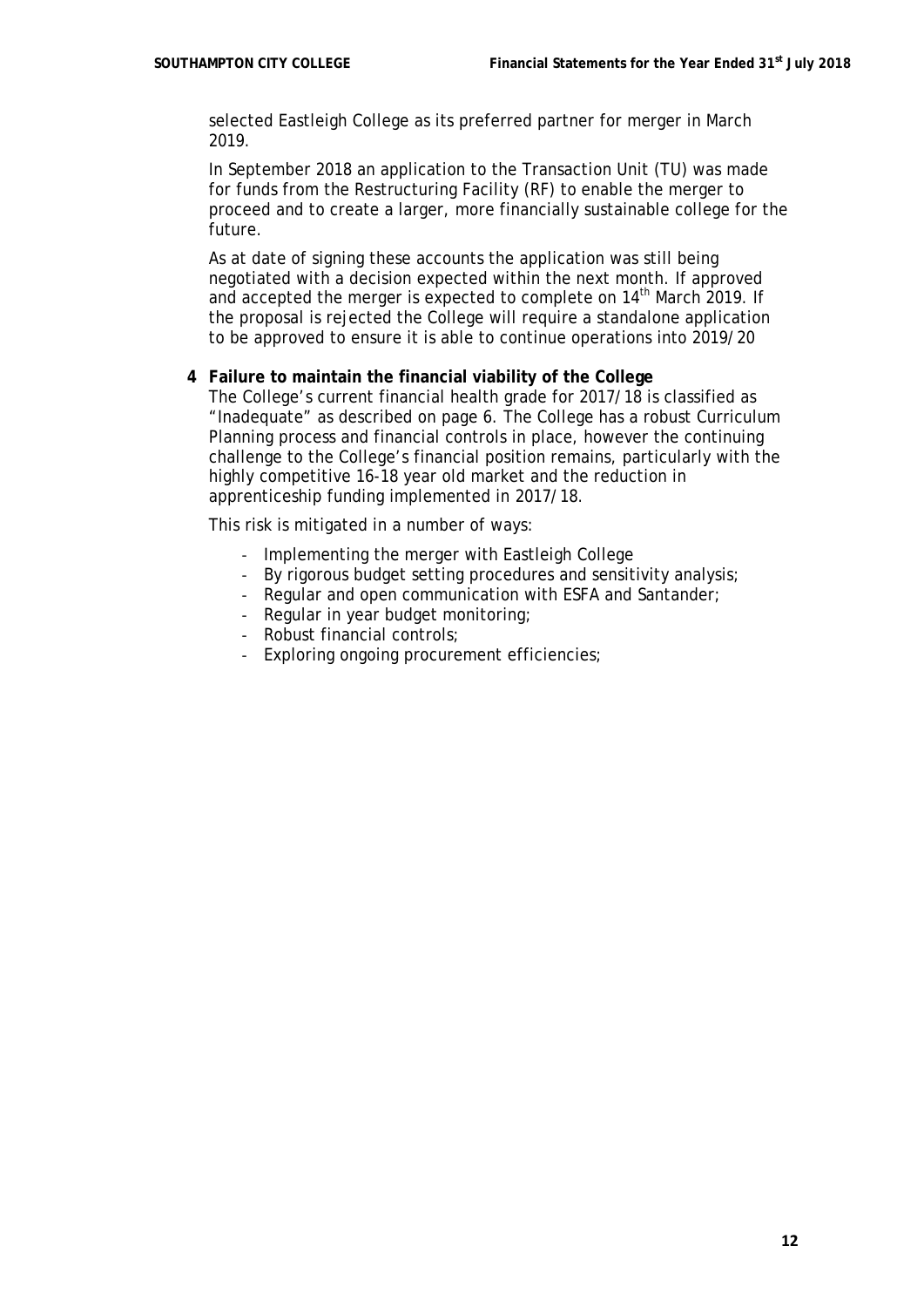# **STAKEHOLDER RELATIONSHIPS**

City College's stakeholders include:

- Students
- Staff
- Local employers
- The local community
- Southampton City Council
- Solent LEP
- Solent colleges and universities
- Trade unions
- Professional bodies
- Education sector funding bodies
- FE Commissioner

The College recognises the importance of these relationships and engages in regular communication with them.

# **Equal opportunities**

The College is committed to ensuring equality of opportunity for all who learn and work here. We respect and value positively differences in race, gender, sexual orientation, disability, religion or belief and age. We strive to remove conditions which place people at a disadvantage and the College's Equality and Diversity Panel works on ensuring that we are positively developing the college in this regard. The College's Equal Opportunities Policy is published on the College's Intranet. An annual Equality and Diversity report is made to the Board.

# **Disability Statement**

The College seeks to achieve the objectives set down in the Equality Act 2010 which takes into account the Disability Discrimination Act 1995 and the Special Education Needs and Disability Acts 2001 and 2005. Additionally, the College's Single Equality Scheme identifies the actions required to ensure it meets the public sector equality duties.

- The College's Single Equality Scheme contains 10 equality objectives and additional action points were added on to ensure the equality considerations of student attendance requirements and the requirement for any special arrangements for the monitoring of looked after children or recent care leavers.
- The admissions policy for all students is described in the College Charter. Appeals against a decision not to offer a place are dealt with under the complaints policy.
- The College has specialist teachers to support students with learning difficulties and/or disabilities. There are a number of student support assistants who can provide a variety of support for learning. There is a continuing programme of staff development to ensure the provision of a high level of appropriate support for students who have learning difficulties and/or disabilities. Training for staff on equalities issues is mandatory.
- Specialist programmes are described in College prospectuses, and achievements and destinations are recorded and published in the standard College format. Counselling and welfare services are described in the College Student Guide, which is issued to students together with the Complaints and Disciplinary Procedure leaflets at induction.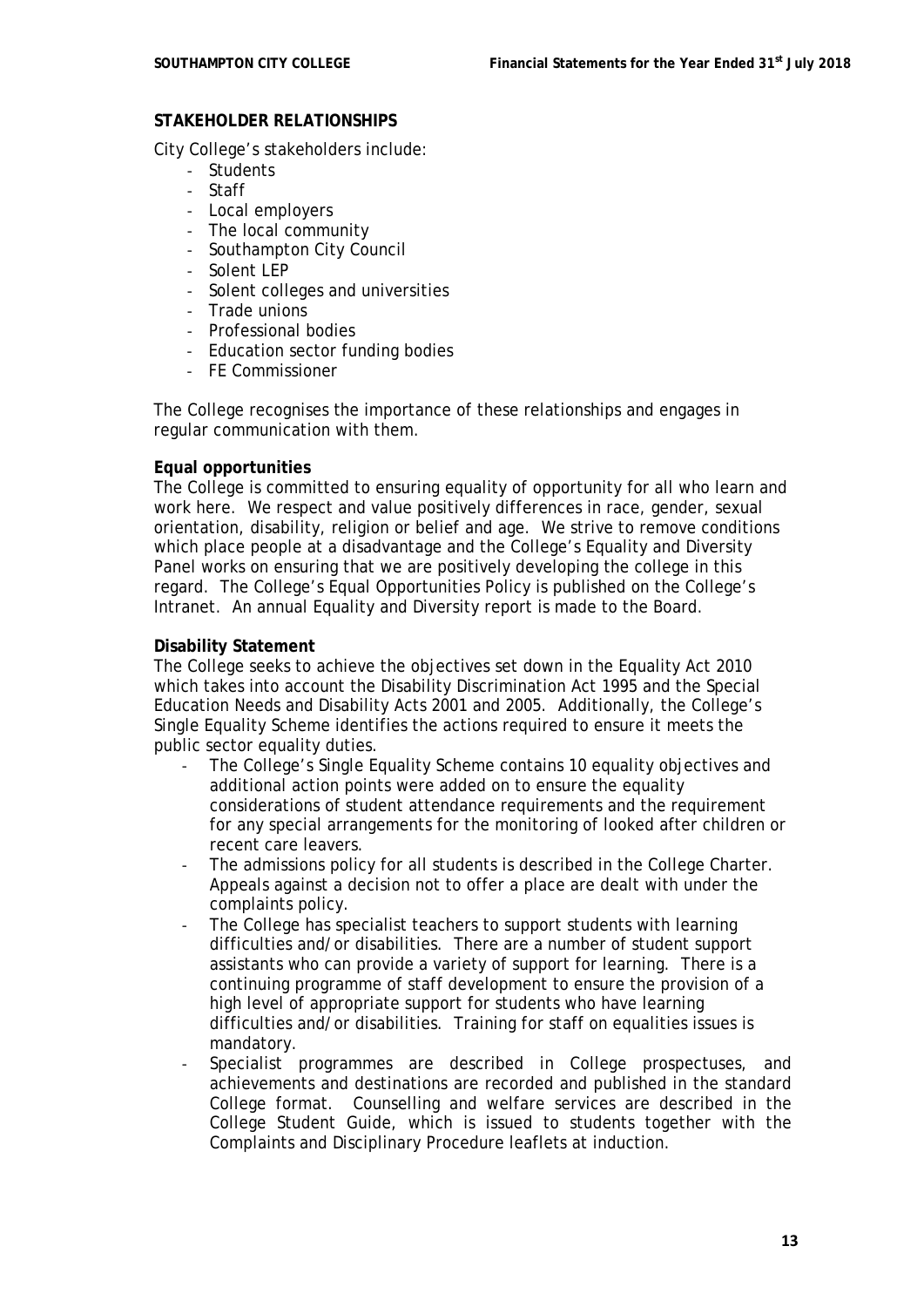# **Trade Union Facility Time**

The Trade Union (Facility Time Publication Requirements) Regulations 2017 require the college to publish information on facility time arrangements for trade union officials at the college.

| No of employees who were trade union representatives for this period $\vert$ 2 |  |
|--------------------------------------------------------------------------------|--|
| FTE employee number                                                            |  |

No of trade union representatives spending the following percentages of their working hours on facility time from 1 April 2017 to March 2018:

| Percentage of time | Number of employees |
|--------------------|---------------------|
| 0%                 |                     |
| 1-50%              |                     |
| 51-99%             |                     |
| 100%               |                     |

*Total pay bill and facility time costs*

| Total cost of facility time                     | £6,192     |
|-------------------------------------------------|------------|
| Total pay bill                                  | £7,633,960 |
| Percentage of total bill spent on facility time | 0.08%      |

*Paid trade union activities*

| Total number of hours spent on paid facility time             | 360 |
|---------------------------------------------------------------|-----|
| Total number of hours spent on paid trade union<br>activities |     |
| Percentage of total hours spent on paid activities            | በ%  |

### **Disclosure of information to auditors**

The members who held office at the date of approval of this report confirm that, so far as they are each aware, there is no relevant audit information of which the College's auditors are unaware; and each member has taken all the steps that he or she ought to have taken to be aware of any relevant audit information and to establish that the College's auditors are aware of that information.

**Approved by order of the members of the Corporation on 10th December 2018 and signed on its behalf by:**

**Geraint Davies Chair**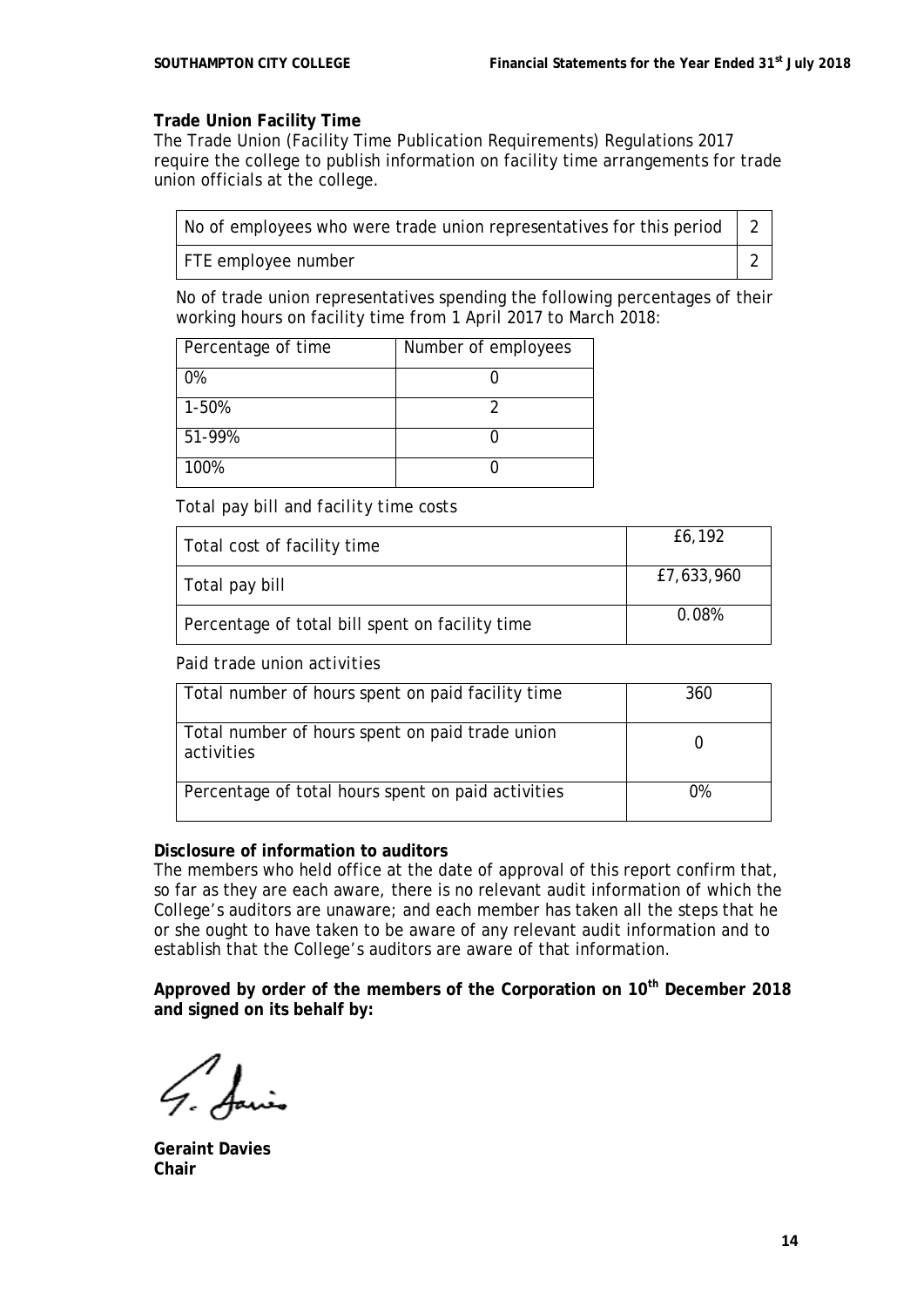# **Statement of Corporate Governance and Internal Control**

The following statement is provided to enable readers of the annual report and accounts of the College to obtain a better understanding of its governance and legal structure. This statement covers the period from  $1<sup>st</sup>$  August 2017 to 31 $<sup>st</sup>$  July</sup> 2018 and up to the date of approval of the annual report and financial statements.

The College endeavours to conduct its business:

- i. in accordance with the seven principles identified by the Committee on Standards in Public Life (selflessness, integrity, objectivity, accountability, openness, honesty and leadership);
- ii. in accordance with the guidance to colleges from the Association of Colleges in The Code of Good Governance for English Colleges ("the Code"); and
- iii.having due regard to the UK Corporate Governance Code 2016 insofar as it is applicable to the further education sector.

The College is committed to exhibiting best practice in all aspects of corporate governance and in particular the College has adopted and complied with the Code. We have not adopted and therefore do not apply the UK Corporate Governance Code. However, we have reported on our Corporate Governance arrangements by drawing upon best practice available, including those aspects of the UK Corporate Governance Code we consider to be relevant to the further education sector and best practice.

The Governing Body recognises that, as a body entrusted with both public and private funds, it has a particular duty to observe the highest standards of corporate governance at all times. In carrying out its responsibilities, it takes account of The Code of Good Governance for English Colleges issued by the Association of Colleges in March 2015 which it adopted from 1<sup>st</sup> August 2015. In the opinion of the Members, the Corporation complies with the provisions of the Code and has done so throughout the year ended  $31<sup>st</sup>$  July 2018.

The College is an exempt charity within the meaning of Part 3 of the Charities Act 2011. The Governors, who are also the Trustees for the purposes of the Charities Act 2011, confirm that they have had due regard for the Charity Commission's guidance on public benefit and that the required statements appear elsewhere in these financial statements.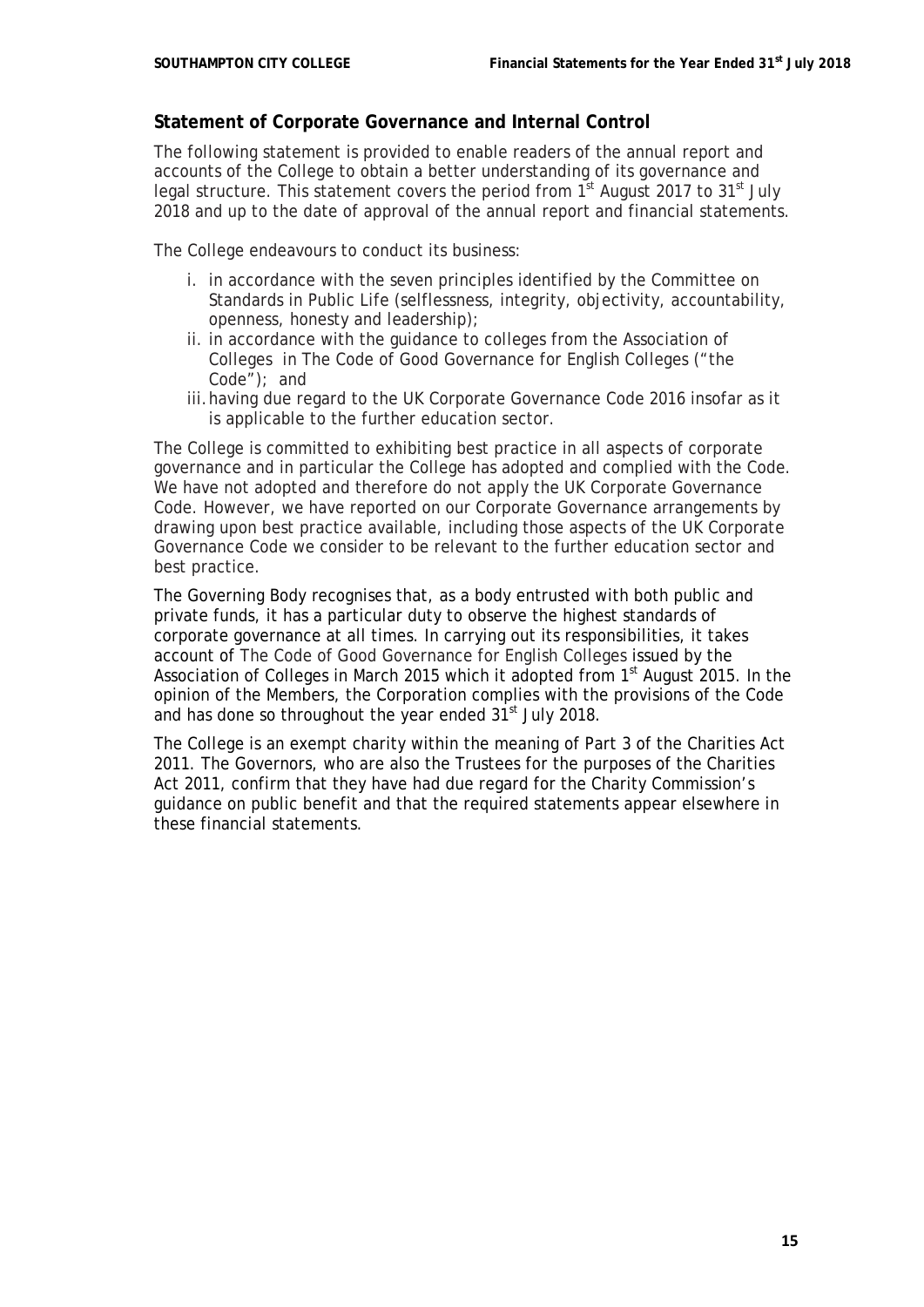# **The Corporation**

The members who served on the Corporation during the year and up to the date of signature of this report were as listed in the table below.

|                                                                                                                                                                                   | Date of<br>Appointment                   | Term of<br>office           | Date of<br>leaving | Category  | <b>Board</b><br>Attendance<br>in 17/18 | Committees<br>served                                                             |
|-----------------------------------------------------------------------------------------------------------------------------------------------------------------------------------|------------------------------------------|-----------------------------|--------------------|-----------|----------------------------------------|----------------------------------------------------------------------------------|
| Mr H Brora<br>(Board VC<br>and Rem.<br>Chair)                                                                                                                                     | 23 Nov 2012<br>23 Nov 2016               | 4 years<br>4 years          |                    | External  | 8/10                                   | <b>Audit and Risk</b><br>Search &<br>Governance<br>Remuneration                  |
| Ms C<br>Conroy<br>OBE (A&R<br>Chair)                                                                                                                                              | 03 Nov 2015                              | 4 years                     | 31 Dec<br>2017     | External  | $\overline{2/4}$                       | Audit & Risk                                                                     |
| Ms M<br>Creighton                                                                                                                                                                 | 20 Oct 2016<br>20 Oct 2017               | 1 year<br>3 years           | 28 Nov<br>2017     | External  | $\overline{1/3}$                       | Audit & Risk                                                                     |
| MrG<br>Davies<br>(Chair)                                                                                                                                                          | 01 Dec 2016<br>01 Dec 2017               | 1 year<br>3 years           |                    | External  | 10/10                                  | Audit & Risk<br>(up to 21 July<br>2017<br>Search &<br>Governance<br>Remuneration |
| Prof F<br>Davis                                                                                                                                                                   | 27 Sep 2017<br>27 Sep 2018               | 1 year<br>3 years           |                    | External  | $\overline{8/9}$                       | Audit & Risk                                                                     |
| Dr J John<br>(S&G Chair<br>& Lead<br>Safeguardi<br>ng/Prevent<br>Governor)                                                                                                        | 04 Nov 2014<br>04 Nov 2018               | 4 years<br>Up to 4<br>years |                    | External  | 10/10                                  | Search &<br>Governance<br>Remuneration<br>Audit & Risk                           |
| Mr A May                                                                                                                                                                          | 24 Nov 2012<br>Gap, then<br>31 Jan 2017  | 4 years<br>4 years          |                    | Staff     | 9/10                                   | Search &<br>Governance                                                           |
| Mr A Riggs                                                                                                                                                                        | 31 May 2016<br>31 May 2017               | 1 year<br>3 years           |                    | External  | 8/10                                   | Audit & Risk                                                                     |
| Mr M<br>Simmons                                                                                                                                                                   | 08 Oct 2018                              | 1 year                      |                    | External  | 0/0                                    |                                                                                  |
| MsS<br>Stannard                                                                                                                                                                   | 01 Aug 2013                              | Ex-officio                  |                    | Principal | 10/10                                  | Search &<br>Governance                                                           |
| Ms B Ward                                                                                                                                                                         | 01 Jan 2018<br>Gap, then<br>13 Sept 2018 | 7 months<br>11 months       | $31$ July<br>2018  | Student   | 5/6                                    |                                                                                  |
| Mr P Weir<br>(Audit<br>Chair)                                                                                                                                                     | 03 Oct 2017<br>03 Oct 2018               | 1 year<br>3 years           |                    | External  | $\overline{9/9}$                       | Audit & Risk                                                                     |
| Mr J Childs-Clarke served as an Audit and Risk Co-Opted Committee Member<br>throughout the year.<br>Ms L Garth, was the independent Clerk to the Corporation throughout the year. |                                          |                             |                    |           |                                        |                                                                                  |

It is the Corporation's responsibility to bring independent judgement to bear on issues of strategy, performance, resources and standards of conduct.

The Corporation is provided with regular and timely information on the overall financial performance of the College together with other information such as performance against funding targets, proposed capital expenditure, quality matters and personnel-related matters such as health and safety and environmental issues. The Corporation meets regularly throughout the year.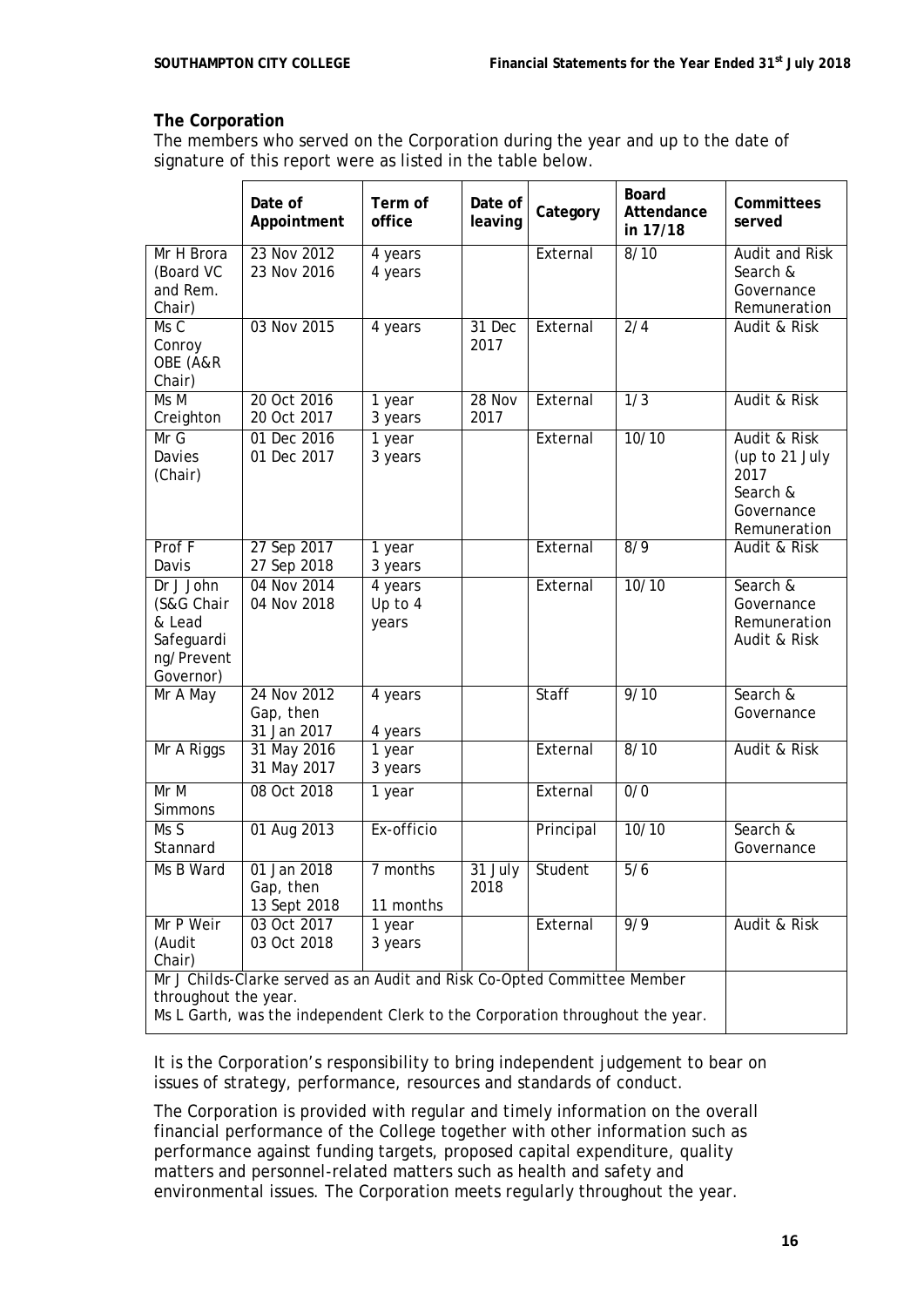The Corporation conducts its business through three committees. Each committee has terms of reference, which have been approved by the Corporation. These committees are Audit & Risk, Search & Governance and Remuneration. Full minutes of all meetings, except those deemed to be confidential by the Corporation, are available from the Clerk to the Corporation at:

Southampton City College, St Mary Street, Southampton,SO14 1AR

Corporation Board minutes, except those that are deemed confidential, are published on the College website at [www.southampton-city.ac.uk](http://www.southampton-city.ac.uk/)

The Clerk to the Corporation maintains a register of financial and personal interests of the governors. The register is available for inspection at the above address.

All Members of the Corporation are able to take independent professional advice in furtherance of their duties at the College's expense and have access to the Clerk to the Corporation, who is responsible to the Board for ensuring that all applicable governance procedures and regulations are complied with. The appointment, evaluation and removal of the Clerk are matters for the Corporation as a whole.

Formal agendas, papers and reports are supplied to Corporation Members in a timely manner, prior to Board meetings. Briefings are provided on an ad hoc basis.

The Corporation has a strong and independent non-executive element and no individual or group dominates its decision-making process. The Corporation considers that each of its non-executive members is independent of management and free from any business or other relationship which could materially interfere with the exercise of their independent judgement.

There is a clear division of responsibility in that the roles of the Chair and Principal are separate.

### **Appointments to the Corporation**

Any new appointments to the Corporation are a matter for the consideration of the Corporation as a whole. The Corporation's Search and Governance Committee advises the Corporation on membership matters including recruitment, development and governance processes. The Corporation appoints its Members for terms of office of up to four years. The Corporation ensures that appropriate training is provided as required.

### **Corporation performance**

The Corporation carries out regular self-assessment work. For 2017/18 this work included individual meeting evaluations and annual self-assessment reviews of each Corporation Committee as well as of the Board and it composite Members. On 12th November 2018, during a governance conference, the Board considered its own performance in the context of the quality and financial outcomes of the whole College. As a judgement on its performance the Board self-assessed itself as Good, making demonstrable progress since Spring 2018, and with good capacity to achieve further improvements during 2018/19.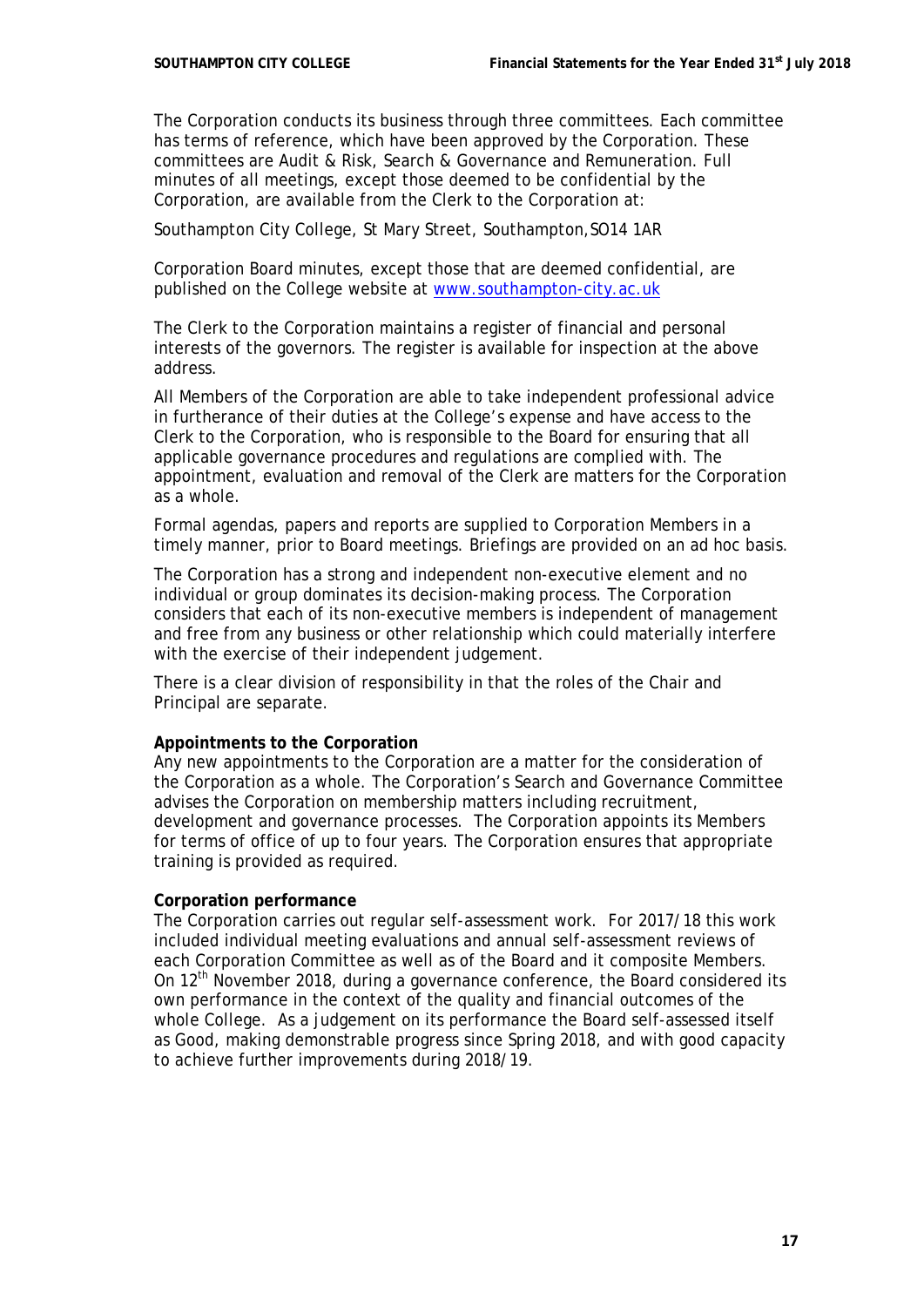# **Remuneration Committee**

The Remuneration Committee's responsibilities are to make recommendations to the Board on the remuneration and benefits of the Principal and Clerk. Details of remuneration of the Principal and other key management personnel for the year ended  $31<sup>st</sup>$  July 2018 are set out in note 7 to the financial statements.

### **Audit & Risk Committee**

The Audit & Risk Committee operates in accordance with written terms of reference which are compatible with the ESFA's Post 16 Audit Code of Practice and which are approved by the Corporation.

The Audit Committee meets four times a year and provides a forum for reporting by the College's internal, regularity and financial statements auditors, who have access to the Committee for independent discussion, without the presence of College management. The Committee also receives and considers reports from the main FE funding bodies as they affect the College's business.

The College's internal auditors review the systems of internal control, risk management controls and governance processes in accordance with an agreed plan of input and report their findings to management and the Audit & Risk Committee.

Management is responsible for the implementation of agreed audit recommendations and internal audit undertakes periodic follow-up reviews to ensure such recommendations have been implemented.

The Audit & Risk Committee also advises the Corporation on the appointment of internal, regularity and financial statements auditors and their remuneration for audit and non-audit work as well as reporting annually to the Corporation.

# **Internal control**

### *Scope of responsibility*

The Corporation is ultimately responsible for the College's system of internal control and for reviewing its effectiveness. However, such a system is designed to manage rather than eliminate the risk of failure to achieve business objectives, and can provide only reasonable and not absolute assurance against material misstatement or loss.

The Corporation has delegated the day-to-day responsibility to the Principal, as Accounting Officer, for maintaining a sound system of internal control that supports the achievement of the College's policies, aims and objectives, whilst safeguarding the public funds and assets for which the accounting officer is personally responsible, in accordance with the responsibilities assigned to them in the Financial Memorandum between Southampton City College and the funding bodies. The Accounting Office is also responsible for reporting to the Corporation any material weaknesses or breakdowns in internal control.

### *The purpose of the system of internal control*

The system of internal control is designed to manage risk to a reasonable level rather than to eliminate all risk of failure to achieve policies, aims and objectives; it can therefore only provide reasonable and not absolute assurance of effectiveness. The system of internal control is based on an ongoing process designed to identify and prioritise the risks to the achievement of College policies, aims and objectives, to evaluate the likelihood of those risks being realised and the impact should they be realised, and to manage them efficiently, effectively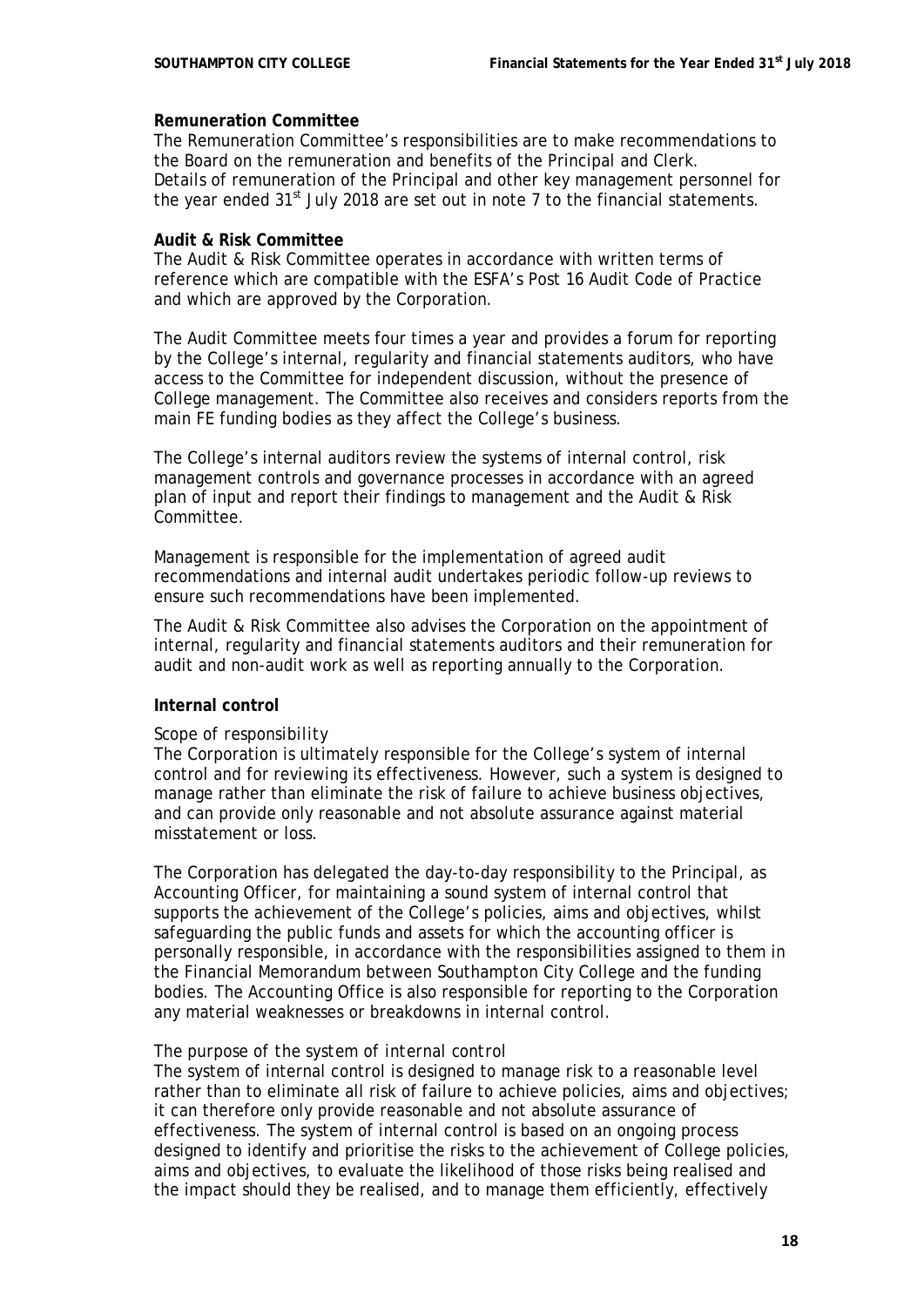and economically. The system of internal control has been in place in Southampton City College for the year ended  $31<sup>st</sup>$  July 2018 and up to the date of approval of the annual report and accounts.

# *Capacity to handle risk*

The Corporation has reviewed the key risks to which the College is exposed together with the operating, financial and compliance controls that have been implemented to mitigate those risks. The Corporation is of the view that there is a formal ongoing process for identifying, evaluating and managing the College's significant risks that has been in place for the period ending  $31<sup>st</sup>$  July 2018 and up to the date of approval of the annual report and accounts. This process is regularly reviewed by the Corporation.

# *The risk and control framework*

The system of internal control is based on a framework of regular management information, administrative procedures including the segregation of duties, and a system of delegation and accountability. In particular, it includes:

- comprehensive budgeting systems with an annual budget, which is reviewed and agreed by the governing body;
- regular reviews by the governing body of periodic and annual financial reports which indicate financial performance against forecasts;
- setting targets to measure financial and other performance;
- clearly defined capital investment control guidelines;
- adoption of formal project management disciplines, where appropriate.

Southampton City College has an internal audit service, which operates in accordance with the requirements of the ESFA's *Post 16 Audit Code of Practice*. The work of the internal audit service is informed by an analysis of the risks to which the College is exposed, and annual internal audit plans are based on this analysis. The analysis of risks and the internal audit plans are endorsed by the Corporation on the recommendation of the Audit & Risk committee. At minimum, annually, the Head of Internal Audit (HIA) provides the governing body with a report on internal audit activity in the College. The report includes the HIA's independent opinion on the adequacy and effectiveness of the College's system of risk management, controls and governance processes.

In their annual report to the Board, the Internal Auditors gave the opinion that in the areas tested they found suitably designed and effectively operating control and governance arrangements, except for in the areas of income streams and management of training contracts where they gave limited assurance. The income risk to the college identified in these limited assurance areas is under 1% however improved controls will be designed and put into effect.

### *Review of effectiveness*

As Accounting Officer, the Principal has responsibility for reviewing the effectiveness of the system of internal control. The Accounting Officer's review of the effectiveness of the system of internal control is informed by:

- the work of the internal auditors;
- the work of the executive managers within the College who have responsibility for the development and maintenance of the internal control framework; and
- comments made by the College's financial statements auditors and reporting accountant for regularity assurance in their management letters and other reports.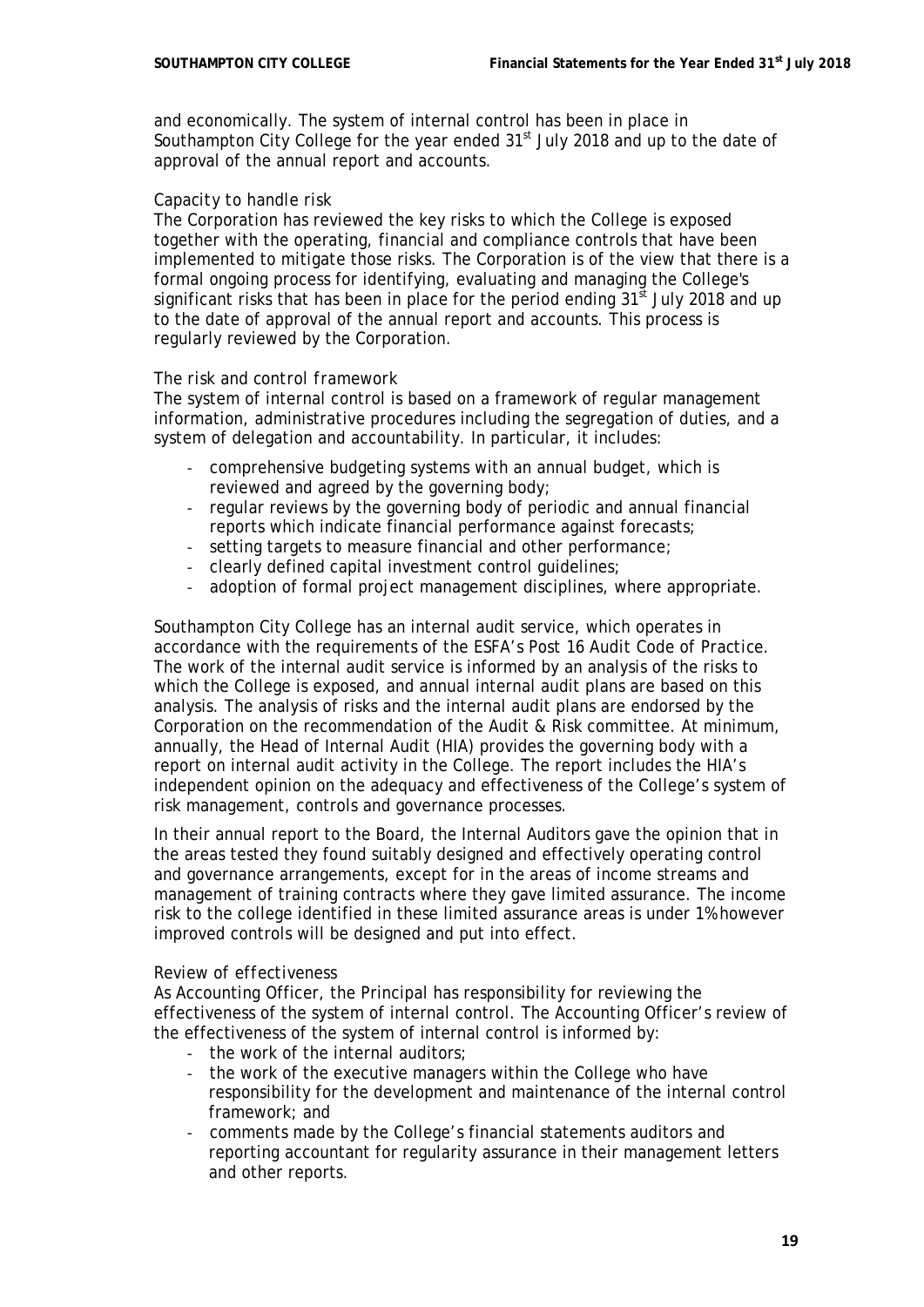The Accounting Officer has been advised on the implications of the result of their review of the effectiveness of the system of internal control by the Audit & Risk Committee, which oversees the work of the internal auditor and other sources of assurance, and a plan to address weaknesses and ensure continuous improvement of the system is in place.

The Principal and Senior Management Team receive reports setting out key performance and risk indicators and consider possible control issues brought to their attention by early warning mechanisms, which are embedded within the departments and reinforced by risk awareness training. The Senior Management Team and the Audit & Risk Committee also receive regular reports from internal audit and other sources of assurance, which include recommendations for improvement. The Audit & Risk Committee's role in this area is confined to a highlevel review of the arrangements for internal control.

The Corporation's agenda includes a regular item for consideration of risk and control and receives reports thereon from the Senior Management Team and the Audit Committee. The emphasis is on obtaining the relevant degree of assurance and not merely reporting by exception. At its December 2018 meeting, the Corporation carried out the annual assessment for the year ended  $31<sup>st</sup>$  July 2018 by considering documentation from the Senior Management Team and Internal Audit, and taking account of events since 31<sup>st</sup> July 2018.

Based on the advice of the Audit Committee and the Accounting Officer, the Corporation is of the opinion that the College has an adequate and effective framework for governance, risk management and control, and has fulfilled its statutory responsibility for "*the effective and efficient use of resources, the solvency of the institution and the body and the safeguarding of their assets*".

### **Going concern**

After making appropriate enquiries, the Corporation considers that the College has adequate resources to continue in operational existence for the foreseeable future. However, given the College's intention to merge with Eastleigh College on 14<sup>th</sup> March 2019 via dissolution of the current legal entity and transfer of all assets and liabilities at carrying value to Eastleigh College, the accounts have been prepared on a basis other than going concern.

**Approved by order of the members of the Corporation on 10th December 2018 and signed on its behalf by:**

Sarah Stannard

**Geraint Davies Sarah Stannard Chair Chair Accounting Officer**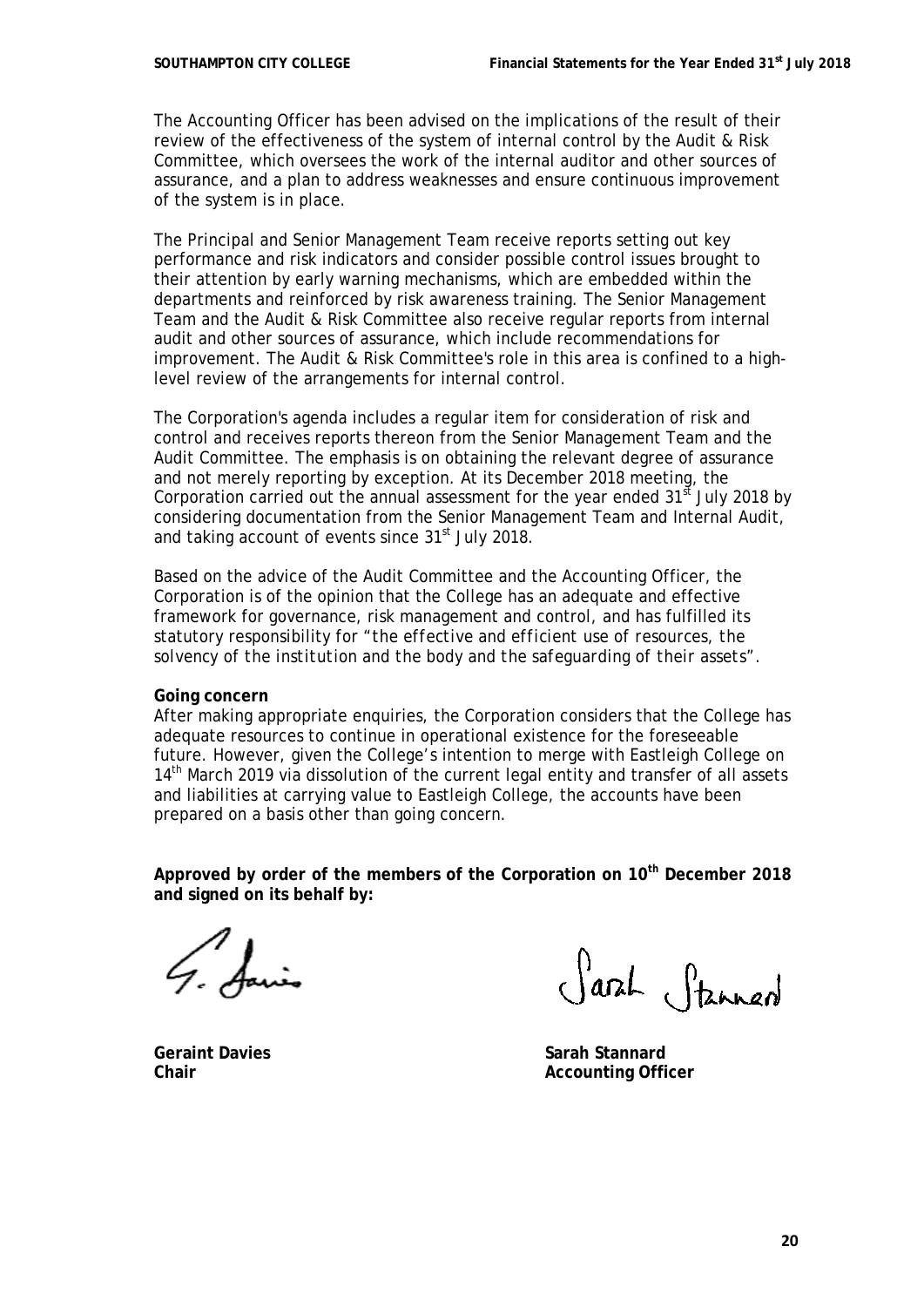# **Statement on Regularity, Propriety and Compliance**

The Corporation has considered its responsibility to notify the Education and Skills Funding Agency (ESFA) of material irregularity, impropriety and non-compliance with terms and conditions of funding, under the college's grant funding agreement and contracts with ESFA. As part of our consideration we have had due regard to the requirements of the grant funding agreements and contracts with ESFA.

We confirm on behalf of the Corporation, that after due enquiry, and to the best of our knowledge, we are able to identify any material irregular or improper use of funds by the College, or material non-compliance with the terms and conditions of funding under the College's grant funding agreements and contract with ESFA.

We confirm that no instances of material irregularity, impropriety or funding noncompliance have been discovered to date. If any instances are identified after the date of this statement, these will be notified to the ESFA.

**Geraint Davies Sarah Stannard**  $10<sup>th</sup>$  December 2018

Sarah Stannard

**Chair Chair Accounting Officer**<br> **Accounting Officer**<br> **Accounting Officer**<br> **Accounting Officer**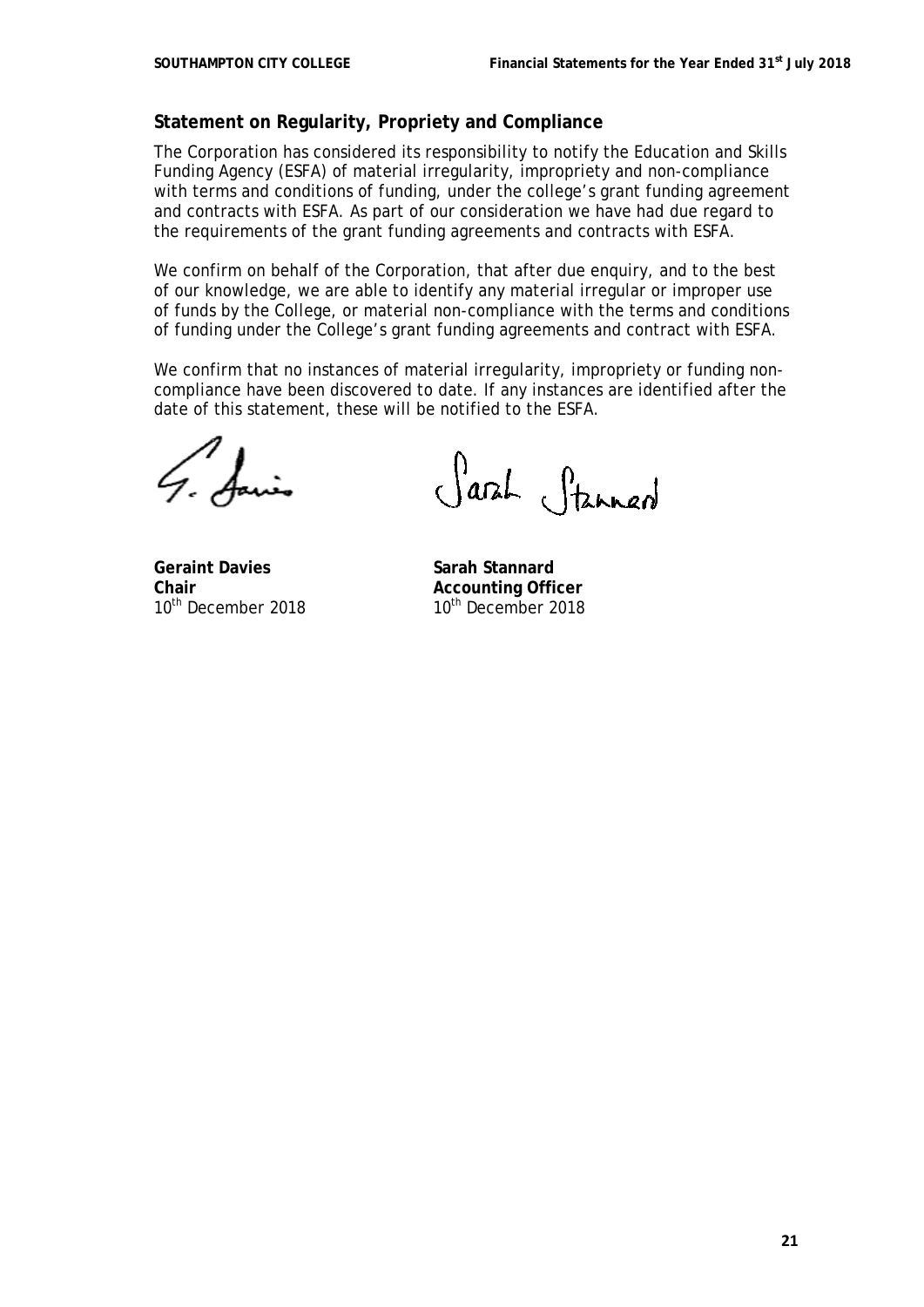# **Statement of Responsibilities of the Members of the Corporation**

The members of the corporation, who act as trustees for the charitable activities of the College, are required to present audited financial statements for each financial year.

The law applicable to charities in England and the terms and conditions of the Financial Memorandum between the Education and Skills Funding Agency and the Corporation of the College, requires the corporation of the college to prepare financial statements and the Operating and Financial Review for each financial year in accordance with the Statement of Recommended Practice – Accounting for Further and Higher Education Institutions the annual Accounts Direction issued by the Education and Skills Funding Agency, and in accordance with United Kingdom Generally Accepted Accounting Practice (United Kingdom Accounting Standards and applicable law) and which give a true and fair view of the state of affairs of the College and of the College's surplus/deficit of income over expenditure for that period.

In preparing the financial statements, the Corporation is required to:

- select suitable accounting policies and apply them consistently
- make judgements and estimates that are reasonable and prudent
- state whether applicable Accounting Standards have been followed, subject to any material departures disclosed and explained in the financial statements
- prepare financial statements on the going concern basis, unless it is inappropriate to assume that the College will continue in operation.

The Corporation is responsible for keeping proper accounting records which are sufficient to show and explain the company's transactions and disclose with reasonable accuracy, at any time, the financial position of the College, and enable it to ensure that the financial statements are prepared in accordance with the Charities Act 2011 and relevant accounting standards. It is responsible for taking steps in order to safeguard the assets of the College and to prevent and detect fraud and other irregularities

The maintenance and integrity of the College website is the responsibility of the Corporation of the College; the work carried out by the auditors does not involve consideration of these matters and, accordingly, the auditors accept no responsibility for any changes that may have occurred to the financial statements since they were initially presented on the website. Legislation in the United Kingdom governing the preparation and dissemination of financial statements may differ from legislation in other jurisdictions.

Members of the Corporation are responsible for ensuring that funds from the Education and Skills Funding Agency are used only in accordance with the authorities that govern them as defined by and in accordance with Further & Higher Education Act 1992, subsequent legislation and related regulations and the Financial Memorandum with the Education and Skills Funding Agency and any other conditions that may be prescribed from time to time.

**Approved by order of the members of the Corporation on 10th December 2018 and signed on its behalf by:**

**Geraint Davies Chair**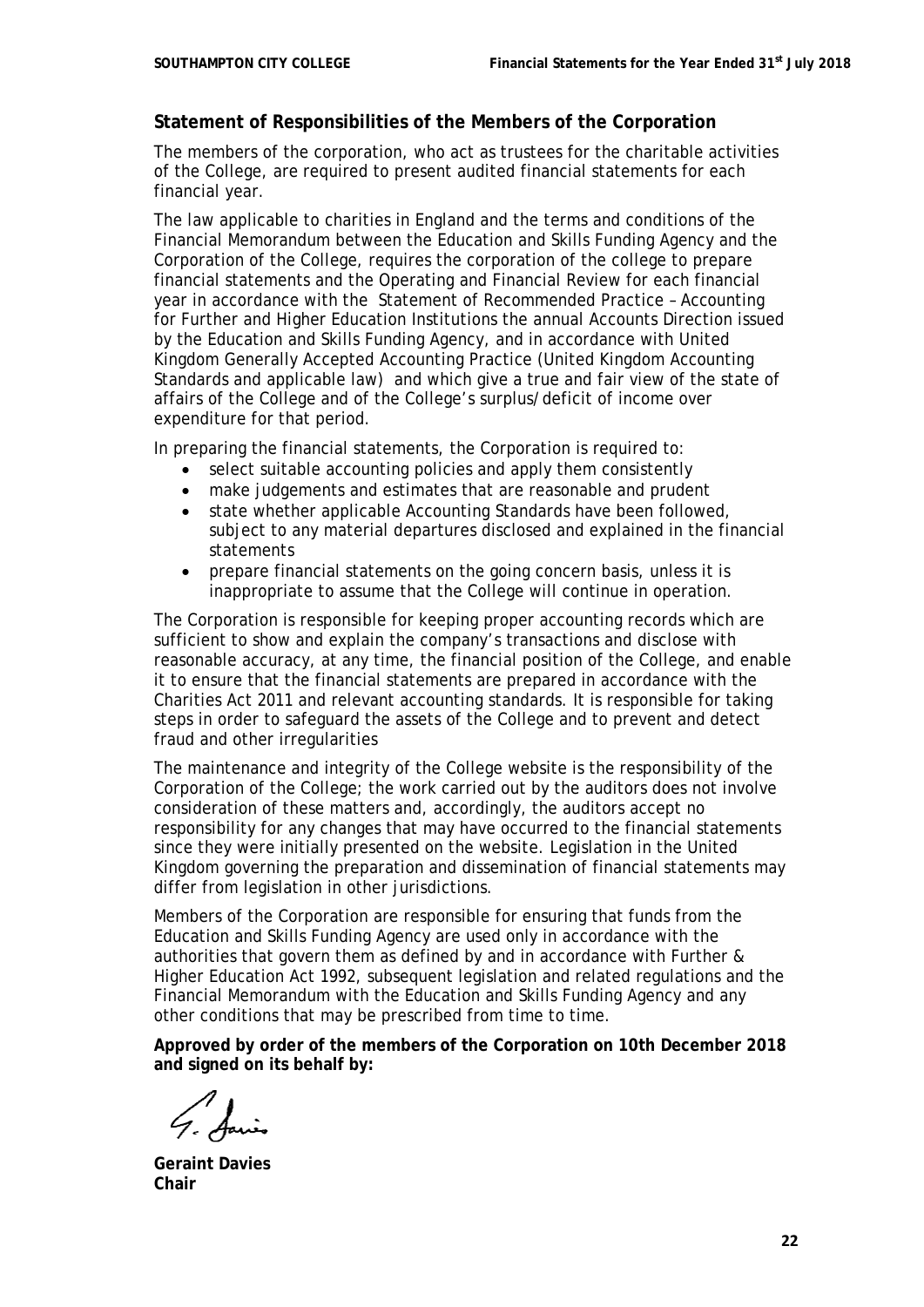# **INDEPENDENT AUDITOR'S REPORT TO THE CORPORATION OF SOUTHAMPTON CITY COLLEGE**

### **Opinion**

We have audited the financial statements of Southampton City College (the "College") for the year ended 31 July 2018 which comprise the college statement of comprehensive income, the college balance sheet, the college statement of changes in reserves, the college statement of cash flows and notes to the financial statements, including a summary of significant accounting policies. The financial reporting framework that has been applied in their preparation is United Kingdom Accounting Standards, including FRS 102 "The Financial Reporting Standard applicable in the UK and Republic of Ireland" (United Kingdom Generally Accepted Accounting Practice).

In our opinion the financial statements:

- give a true and fair view of the state of the College's affairs as at 31 July 2018 and of the College's deficit of income over expenditure for the year then ended; and
- have been properly prepared in accordance with United Kingdom Generally Accepted Accounting Practice.

### **Basis for opinion**

We conducted our audit in accordance with International Standards on Auditing (UK) (ISAs (UK)) and applicable law. Our responsibilities under those standards are further described in the Auditor's responsibilities for the audit of the financial statements section of our report. We are independent of the college in accordance with the ethical requirements that are relevant to our audit of the financial statements in the UK, including the FRC's Ethical Standard and we have fulfilled our other ethical responsibilities in accordance with these requirements. We believe that the audit evidence we have obtained is sufficient and appropriate to provide a basis for our opinion.

#### **Emphasis of matter – non-going concern basis**

In forming our opinion on the financial statements, which is not modified, we have considered the adequacy of the disclosures made in the accounting policies in the financial statements, which indicates that the Governors are moving forward with plans for a combination with Eastleigh College on the 14<sup>th</sup> March 2019, which would result in the transfer of College's trade, assets and liabilities to Eastleigh College and dissolution of the College entity. Both Colleges have approved this transaction. For this reason, the financial statements have been prepared on a basis other than going concern.

### **Other information**

The other information comprises the information included in the Report and Financial Statements other than the financial statements and our auditor's report thereon. The governors are responsible for the other information. Our opinion on the financial statements does not cover the other information and we do not express any form of assurance conclusion thereon.

In connection with our audit of the financial statements, our responsibility is to read the other information and, in doing so, consider whether the other information is materially inconsistent with the financial statements or our knowledge obtained in the audit or otherwise appears to be materially misstated. If we identify such material inconsistencies or apparent material misstatements, we are required to determine whether there is a material misstatement in the financial statements or a material misstatement of the other information. If,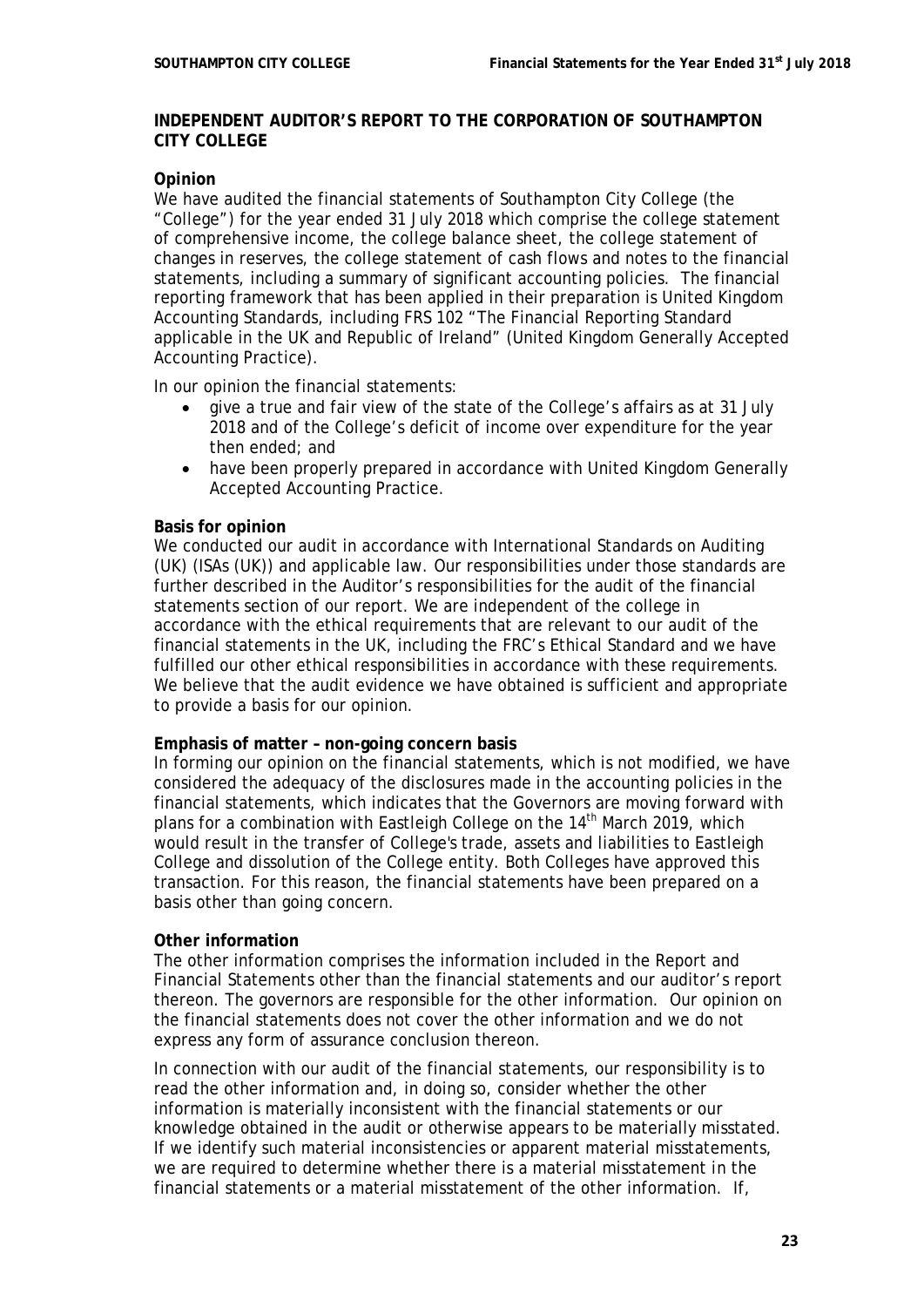based on the work we have performed, we conclude that there is a material misstatement of this other information, we are required to report that fact. We have nothing to report in this regard.

### **Matters on which we are required to report by exception**

We have nothing to report in respect of the following matters where the Post-16 Audit Code of Practice 2017 to 2018 issued by the Education and Skills Funding Agency requires us to report to you if, in our opinion:

- adequate accounting records have not been kept;
- the financial statements are not in agreement with the accounting records: or
- we have not received all the information and explanations required for our audit.

# **Responsibilities of the Corporation of Southampton City College**

As explained more fully in the Statement of the Corporation's Responsibilities set out on pages 22 to 23, the Corporation is responsible for the preparation of financial statements and for being satisfied that they give a true and fair view, and for such internal control as the Corporation determine is necessary to enable the preparation of financial statements that are free from material misstatement, whether due to fraud or error.

In preparing the financial statements, the Corporation is responsible for assessing the College's ability to continue as a going concern, disclosing, as applicable, matters related to going concern and using the going concern basis of accounting unless the Corporation either intend to liquidate the College or to cease operations, or have no realistic alternative but to do so.

### **Auditor's responsibilities for the audit of the financial statements**

Our objectives are to obtain reasonable assurance about whether the financial statements as a whole are free from material misstatement, whether due to fraud or error, and to issue an auditor's report that includes our opinion. Reasonable assurance is a high level of assurance, but is not a guarantee that an audit conducted in accordance with ISAs (UK) will always detect a material misstatement when it exists. Misstatements can arise from fraud or error and are considered material if, individually or in the aggregate, they could reasonably be expected to influence the economic decisions of users taken on the basis of these financial statements.

A further description of our responsibilities for the audit of the financial statements is located on the Financial Reporting Council's website at <http://www.frc.org.uk/auditorsresponsibilities> this description forms part of our auditor's report.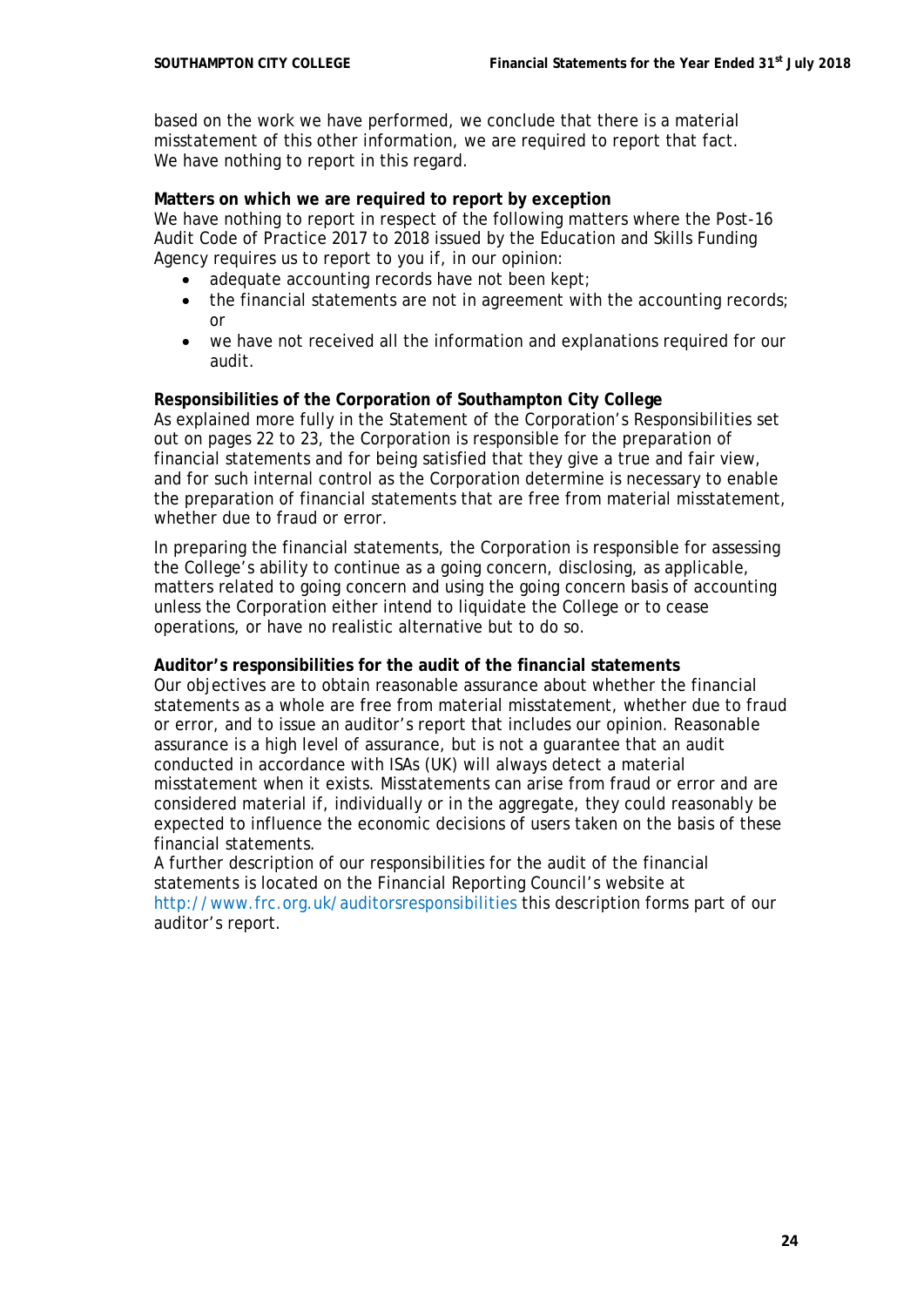# **Use of our report**

This report is made solely to the Corporation, as a body, in accordance with the Funding Agreement published by the Education and Skills Funding Agency and our engagement letter dated 3 July 2017. Our audit work has been undertaken so that we might state to the Corporation, as a body, those matters we are engaged to state to them in an auditor's report and for no other purpose. To the fullest extent permitted by law, we do not accept or assume responsibility to anyone other than the Corporation, as a body, for our audit work, for this report, or for the opinions we have formed.

RSM UK Audit LLP

**RSM UK AUDIT LLP** Chartered Accountants Highfield Court **Tollgate** Chandlers Ford **Hampshire** SO53 3TY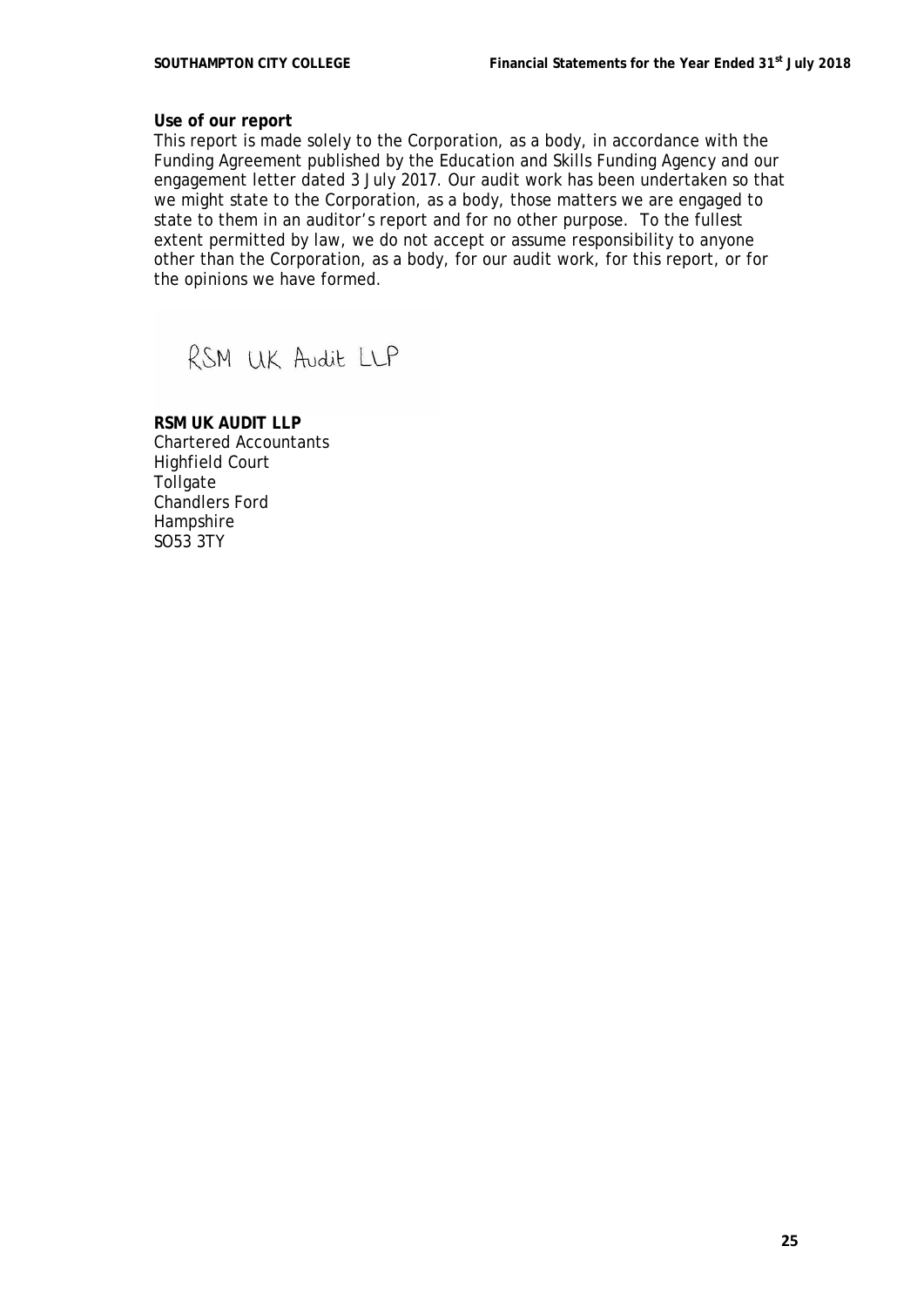# **Statement of Comprehensive Income**

|                                                                      | <b>Notes</b>   | Year<br>ended<br>31 July<br>2018 | Year<br>ended<br>31 July<br>2017 |
|----------------------------------------------------------------------|----------------|----------------------------------|----------------------------------|
|                                                                      |                | £'000                            | £'000                            |
| <b>INCOME</b>                                                        |                |                                  |                                  |
| Funding body grants                                                  | $\overline{2}$ | 9,070                            | 10,521                           |
| Tuition fees and education contracts                                 | 3              | 2,706                            | 2,476                            |
| Other grants and contracts                                           | 4              | 275                              | 190                              |
| Other income                                                         | 5              | 1,229                            | 652                              |
| Investment income                                                    | 6              | 3                                |                                  |
| <b>Total income</b>                                                  |                | 13,283                           | 13,839                           |
| <b>EXPENDITURE</b>                                                   |                |                                  |                                  |
| Staff costs                                                          | $\overline{7}$ | 8,153                            | 8,236                            |
| Restructuring costs                                                  | 7              | 47                               | 86                               |
| Other operating expenses                                             | 8              | 3,645                            | 3,813                            |
| Depreciation                                                         | 11             | 1,512                            | 1,468                            |
| Interest and other finance costs                                     | 9              | 613                              | 493                              |
| <b>Total expenditure</b>                                             |                | 13,970                           | 14,096                           |
| (Deficit) before other gains and losses                              |                | (687)                            | (257)                            |
| Gain on disposal of assets                                           | 11             | 102                              |                                  |
| (Deficit) before tax                                                 |                | (585)                            | (257)                            |
| Taxation                                                             | 10             |                                  |                                  |
| (Deficit) for the year                                               |                | (585)                            | (257)                            |
| Actuarial gain/ (loss) in respect of<br>pensions schemes             | 22             | 1,890                            | 2,390                            |
| Total Comprehensive Income for the year                              |                | 1,305                            | 2,133                            |
|                                                                      |                |                                  |                                  |
| Represented by:                                                      |                |                                  |                                  |
| Restricted comprehensive income<br>Unrestricted comprehensive income |                | 1,305                            |                                  |
|                                                                      |                | 1,305                            | 2,133<br>2,133                   |
|                                                                      |                |                                  |                                  |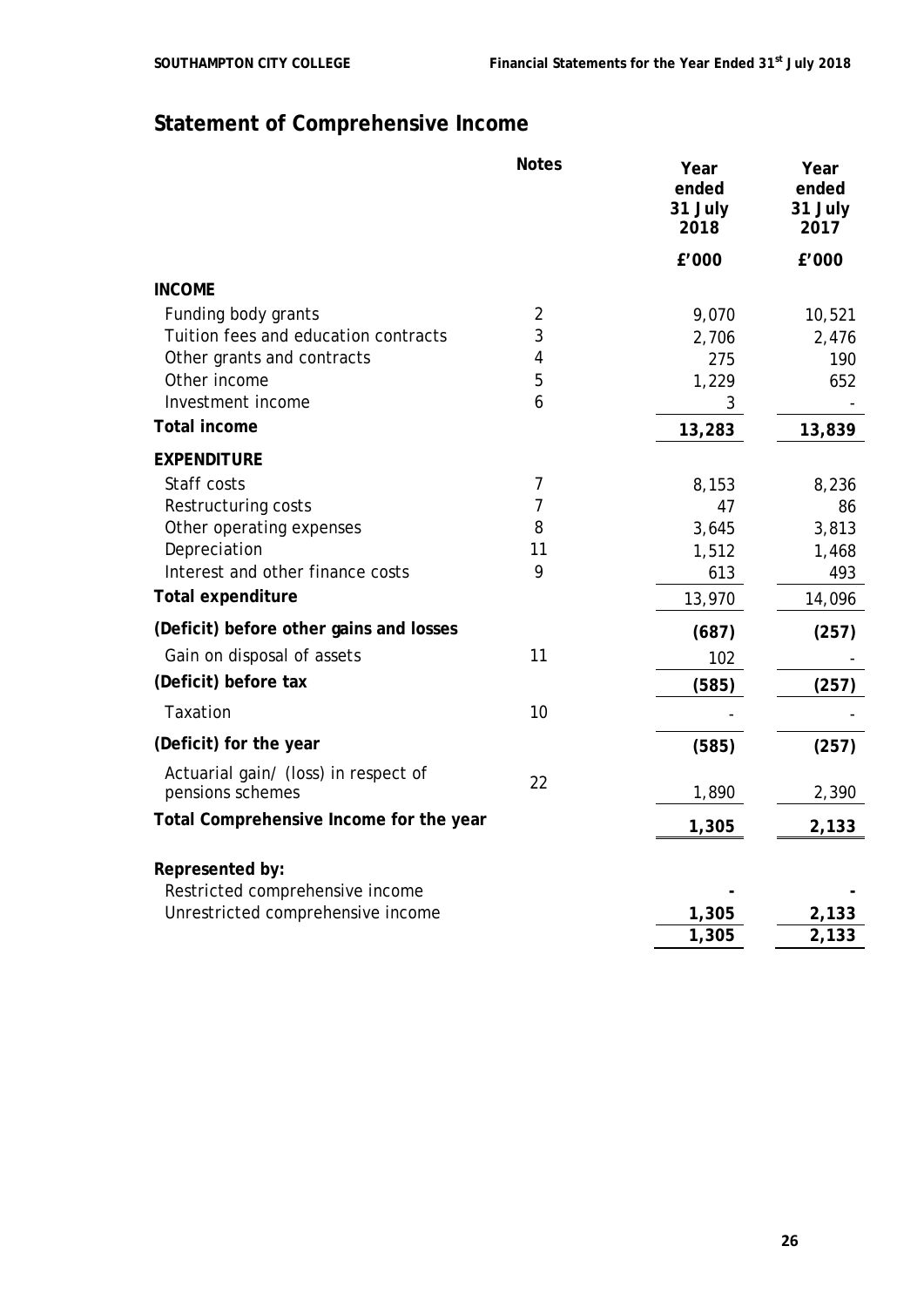# **Balance sheet as at 31st July**

|                                                              | <b>Notes</b> | 2018      | 2017      |
|--------------------------------------------------------------|--------------|-----------|-----------|
|                                                              |              | £'000     | £'000     |
| <b>Fixed assets</b>                                          |              |           |           |
| <b>Tangible Fixed assets</b>                                 | 11           | 38,978    | 40,294    |
| Investments                                                  |              |           |           |
|                                                              |              | 38,978    | 40,294    |
| <b>Current assets</b>                                        |              |           |           |
| <b>Stocks</b>                                                |              | 6         | 6         |
| Trade and other receivables                                  | 12           | 932       | 1,175     |
| Cash and cash equivalents                                    | 17           | 448       | 687       |
|                                                              |              | 1,386     | 1,868     |
| <b>Current Liabilities</b>                                   |              |           |           |
| Creditors - amounts falling due within one year              | 13           | (9, 149)  | (3,804)   |
|                                                              |              |           |           |
| Net current liabilities                                      |              | (7, 763)  | (1,936)   |
|                                                              |              |           |           |
| Total assets less current liabilities                        |              | 31,215    | 38,358    |
|                                                              |              |           |           |
| Creditors - amounts falling due after more than              | 14           | (17, 456) | (24, 324) |
| one year                                                     |              |           |           |
|                                                              |              |           |           |
| <b>Provisions for Liabilities</b>                            |              |           |           |
| Defined benefit obligations                                  | 16           | (8, 470)  | (10, 050) |
| Other provisions                                             | 16           | (1, 314)  | (1, 314)  |
|                                                              |              |           |           |
| Total net assets                                             |              | 3,975     | 2,670     |
| <b>Unrestricted Reserves</b>                                 |              |           |           |
|                                                              |              | 24        |           |
| Income and expenditure account<br><b>Revaluation reserve</b> |              |           | (1, 355)  |
|                                                              |              | 3,951     | 4,025     |
| <b>Total unrestricted reserves</b>                           |              | 3,975     | 2,670     |
|                                                              |              |           |           |
| <b>Total Reserves</b>                                        |              | 3,975     | 2,670     |

The financial statements on pages 26 to 49 were approved and authorised for issue by the Corporation on 10<sup>th</sup> December 2018 and were signed on its behalf on that date by:

Anis

Sarah Stannard

Geraint Davies Sarah Stannard **Chair Chair Accounting Officer**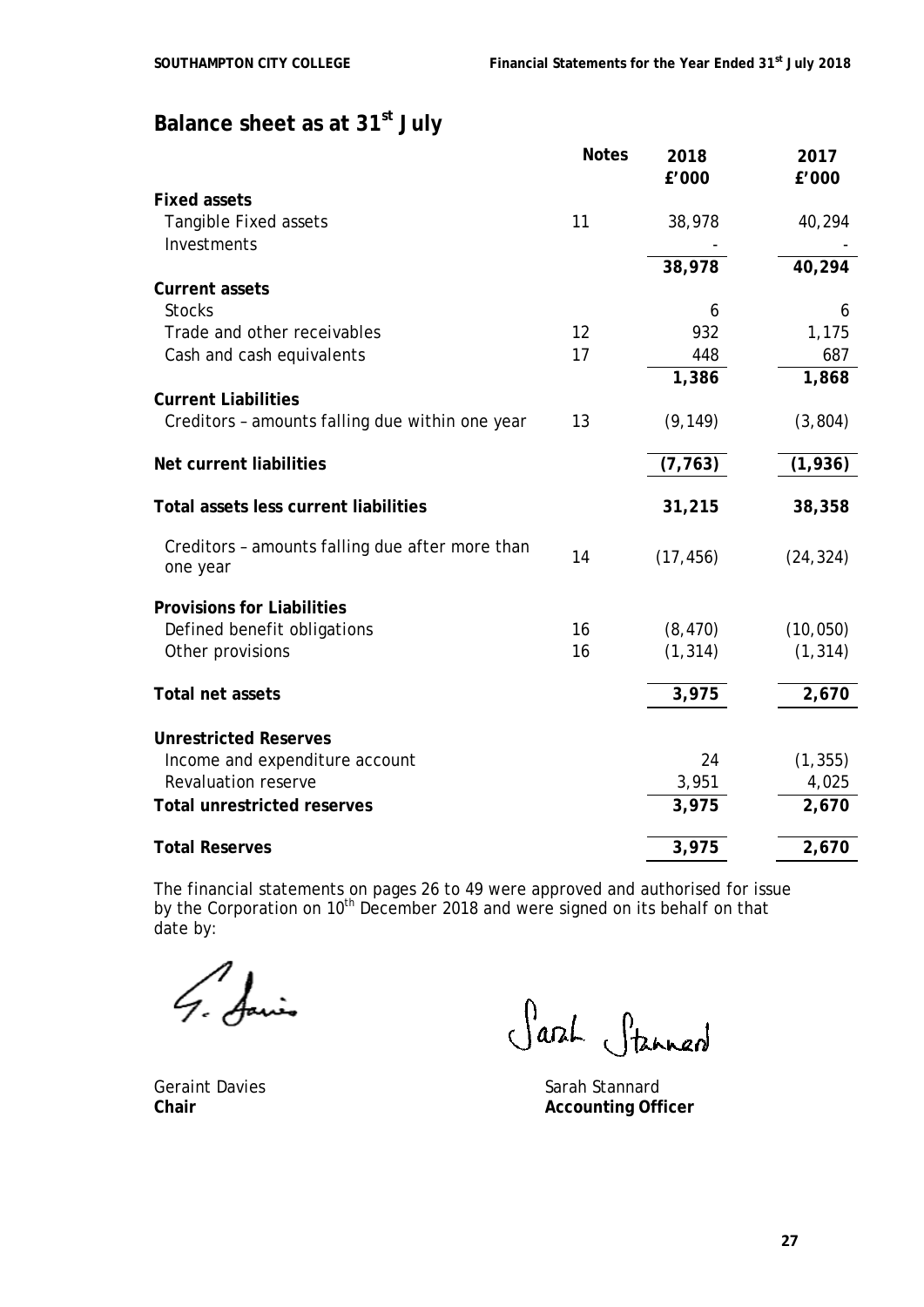# **Statement of Changes in Reserves**

|                                                                      | Income and<br>expenditure<br>account | Revaluation<br>reserve | Total |
|----------------------------------------------------------------------|--------------------------------------|------------------------|-------|
|                                                                      | £'000                                | £'000                  | £'000 |
| Balance at 31 <sup>st</sup> July 2016                                | (3, 562)                             | 4,099                  | 537   |
| (Deficit) from the income and expenditure account                    | (257)                                |                        | (257) |
| Other comprehensive income                                           | 2,390                                |                        | 2,390 |
| Transfers between revaluation and income and<br>expenditure reserves | 74                                   | (74)                   |       |
| Total comprehensive income for the year                              | 2,207                                | (74)                   | 2,133 |
| Balance at 31 <sup>st</sup> July 2017                                | (1, 355)                             | 4,025                  | 2,670 |
|                                                                      |                                      |                        |       |
| Balance at 31 <sup>st</sup> July 2017                                | (1, 355)                             | 4025                   | 2670  |
| (Deficit) from the income and expenditure account                    | (585)                                |                        | (585) |
| Other comprehensive income                                           | 1,890                                |                        | 1,890 |
| Transfers between revaluation and income and<br>expenditure reserves | 74                                   | (74)                   |       |
| Total comprehensive income for the year                              | 1,379                                | (74)                   | 1,305 |
| Balance at 31 <sup>st</sup> July 2018                                | 24                                   | 3,951                  | 3,975 |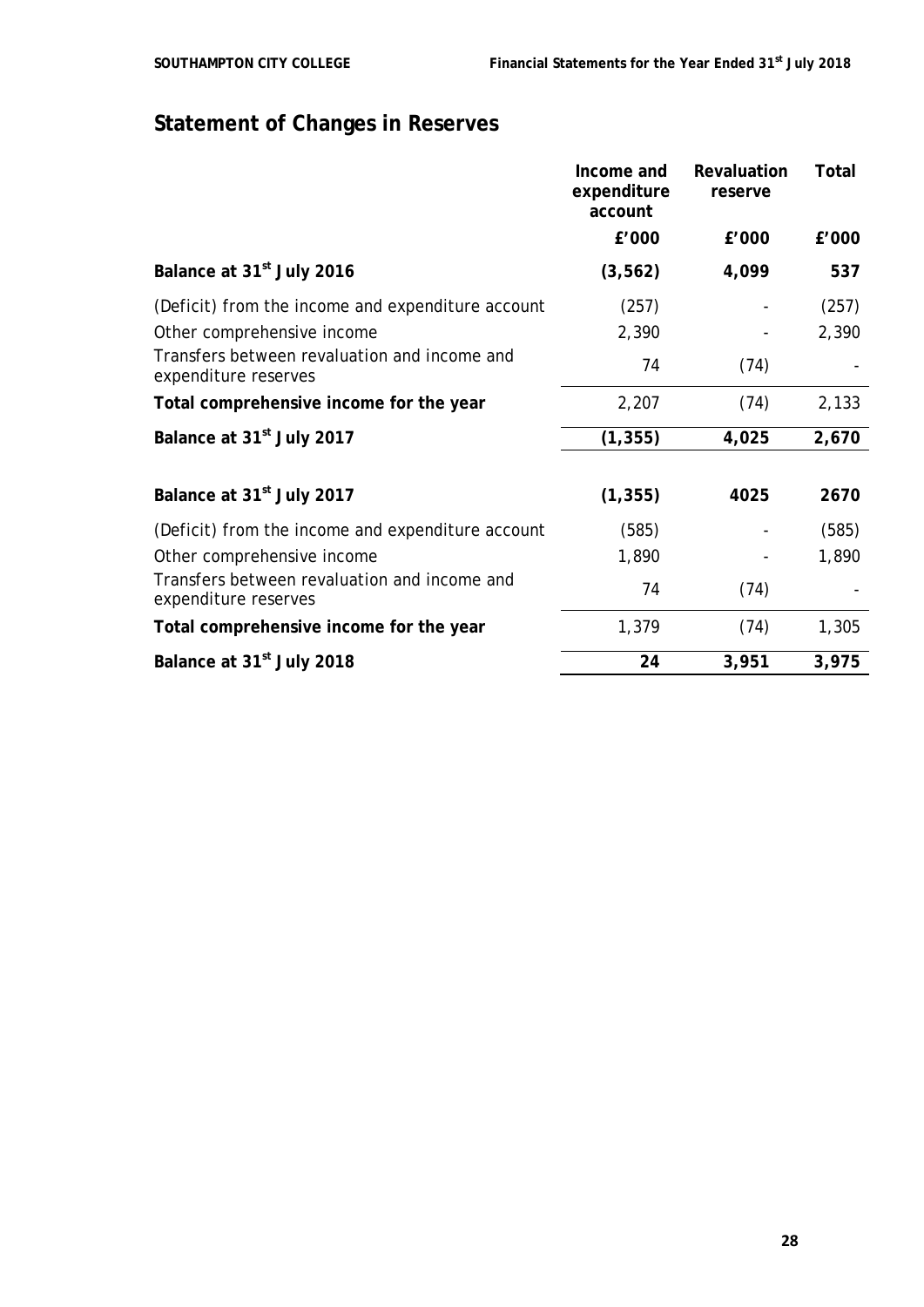# **Statement of Cash Flows**

|                                                            | <b>Notes</b> | 2018<br>£'000  | 2017<br>£'000 |
|------------------------------------------------------------|--------------|----------------|---------------|
| Cash flow from operating activities                        |              |                |               |
| (Deficit) for the year                                     |              | (585)          | (257)         |
| Adjustment for non-cash items                              |              |                |               |
| Depreciation                                               |              | 1,512          | 1,468         |
| Deferred Capital Grants released to income                 |              | (668)          | (860)         |
| Decrease in stocks                                         |              |                | 11            |
| Decrease in debtors                                        |              | 243            | 121           |
| Increase in creditors due within one year                  |              | (511)          | 313           |
| Increase/(decrease) in creditors due more than one<br>year |              | (100)          | 3             |
| Pensions costs less contributions payable                  |              | 310            | 410           |
| Adjustment for investing or financing activities           |              |                |               |
| Investment income                                          |              | (3)            |               |
| Interest payable                                           |              | 363            | 373           |
| Release of Interest paid in Advance provision              |              | $\overline{a}$ | (160)         |
| Net cash flow from operating activities                    |              | 561            | 1,422         |
| Cash flows from investing activities                       |              |                |               |
| Investment income                                          |              | 3              |               |
| Proceeds from sale of fixed assets                         |              | 108            |               |
| Payments made to acquire fixed assets                      |              | (318)          | (437)         |
|                                                            |              | (207)          | (437)         |
| Cash flows from financing activities                       |              |                |               |
| Interest paid                                              |              | (363)          | (373)         |
| Repayments of amounts borrowed                             |              | (230)          | (220)         |
|                                                            |              | (593)          | (593)         |
| (Decrease)/ increase in cash and cash equivalents in       |              | (239)          | 392           |
| Cash and cash equivalents at beginning of the year         | 17           | 687            | 295           |
| Cash and cash equivalents at end of the year               | 17           | 448            | 687           |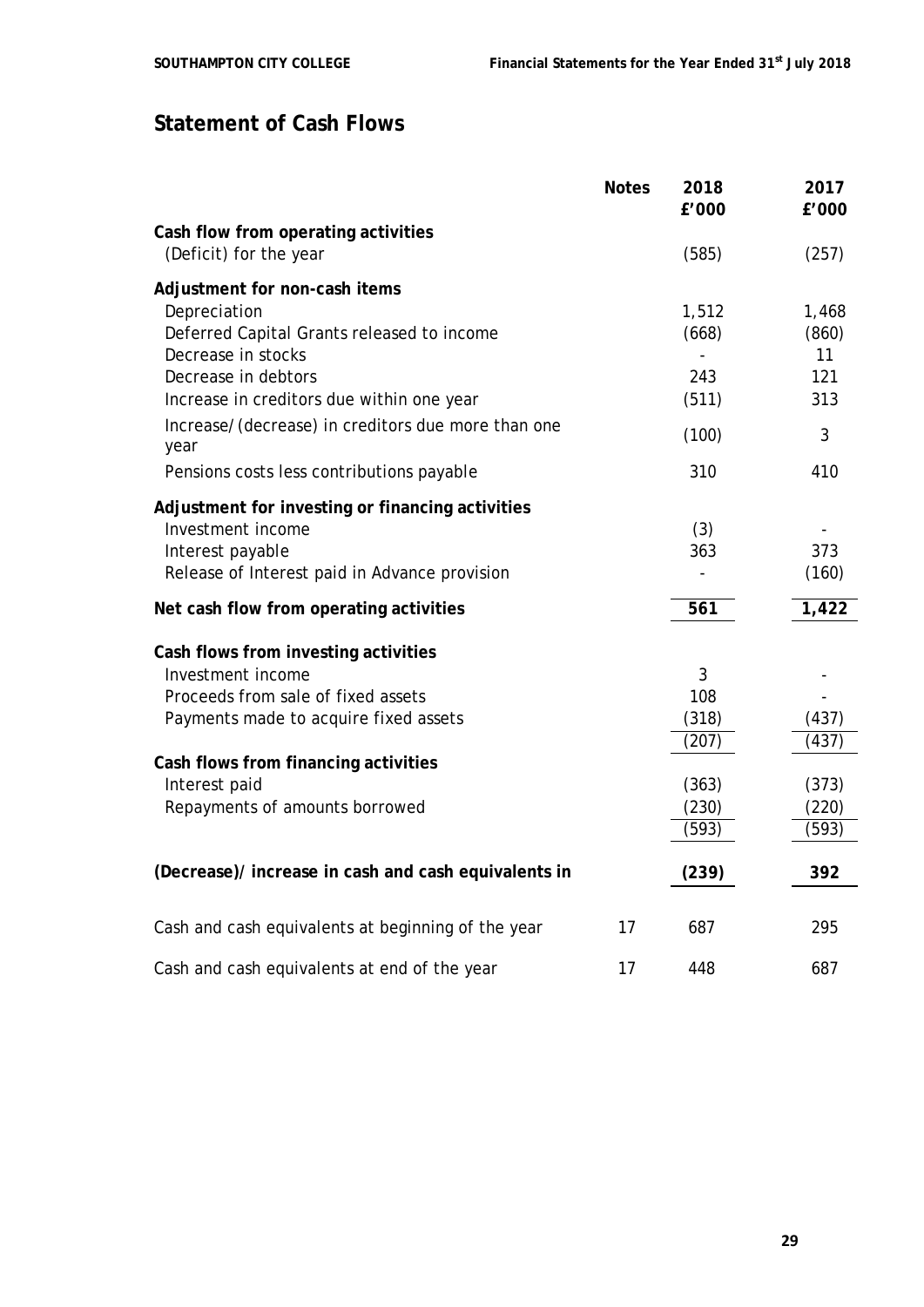# **Notes to the Accounts**

# **1. Statement of accounting policies and estimation techniques**

The following accounting policies have been applied consistently in dealing with items which are considered material in relation to the financial statements.

# **Basis of preparation**

These financial statements have been prepared in accordance with the *Statement of Recommended Practice: Accounting for Further and Higher Education 2015* (the 2015 FE HE SORP), the *College Accounts Direction for 2017 to 2018* and in accordance with Financial Reporting Standard 102 – *"The Financial Reporting Standard applicable in the United Kingdom and Republic of Ireland"* (FRS 102). The College is a public benefit entity and has therefore applied the relevant public benefit requirements of FRS 102.

The preparation of financial statements in compliance with FRS 102 requires the use of certain critical accounting estimates. It also requires management to exercise judgement in applying the College's accounting policies.

The financial statements are presented in sterling which is also the functional currency of the College. Monetary amounts in these financial statements are rounded to the nearest whole £1,000, except where otherwise stated.

# **Basis of accounting**

The financial statements are prepared in accordance with the historical cost convention as modified by the use of previous valuations as deemed cost at transition for certain non-current assets.

# **Basis of consolidation**

The College has control over the Inspire Academy Trust by virtue of Trustees serving on both Governing Bodies, however it does not control the Trust to obtain benefits for the College, and as such the results of the Trust are not included in these financial statements.

### **Going concern**

As set out in the Members' Report, the College is working towards a merger with Eastleigh College, with a merger date of 14<sup>th</sup> March 2019. An application has been made to the Restructuring Fund to enable the merger to proceed and create a long term financially viable college and a decision on that application is expected in January 2019. If approval to merge is given the current legal entity would be dissolved with all trade, assets and liabilities transferred to Eastleigh College.

The financial position of the College, its cashflow, liquidity and borrowings are presented in the Financial Statements and accompanying Notes.

The College currently has £6.1m of loans outstanding with bankers on terms negotiated in 2009. The terms of the existing agreement are for 25 years with 16 years remaining. The College's forecast based on this set of accounts is that one of the loan covenants will be breached, however Santander has verbally stated it will not take any action on the College as it continues to work towards a merger.

The College has agreed with Santander a £500k ongoing overdraft facility however this is insufficient to cover the expected cashflow shortfall occurring during January, February and March 2019 and an application for Exceptional Financial Support has been approved enabling the College to continue in operation in the short term. If the merger does not proceed the College will need to seek additional long term funding from the ESFA in order to remain in existence in the long term.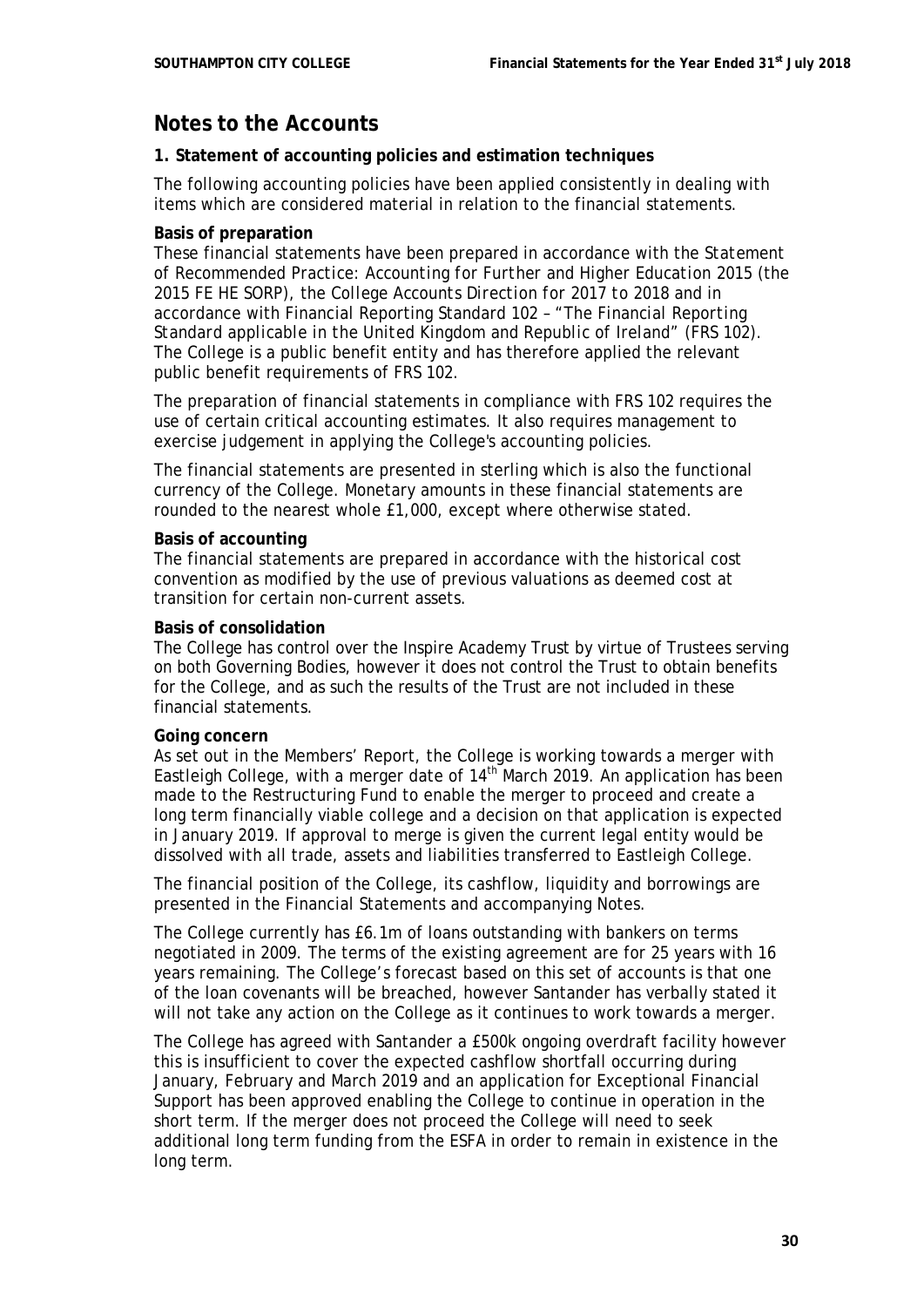While the College has a reasonable expectation that it has adequate resources to continue in operational existence, as noted previously the Governors' are committed to pursuing the merger with Eastleigh College as a result of which the College will dissolve after the transfer of trade, assets and liabilities at carrying value to Eastleigh College. Therefore the financial statements have been prepared on a basis other than going concern.

### **Revenue Grant Funding**

Government revenue grants include funding body recurrent grants and other grants and are accounted for under the accrual model as permitted by FRS 102. Funding body recurrent grants are measured in line with best estimates for the period of what is receivable and depend on the particular income stream involved. Any under achievement for the Adult Education Budget is adjusted for and reflected in the level of recurrent grant recognised in the Statement of Comprehensive Income. The final grant income is normally determined with the conclusion of the year end reconciliation process with the funding body following the year end, and the results of any funding audits. 16-18 learner-responsive funding is not normally subject to reconciliation and is therefore not subject to contract adjustments.

The recurrent grant from HEFCE represents the funding allocations attributable to the current financial year and is credited direct to the Statement of Comprehensive Income.

Where part of a government grant is deferred, the deferred element is recognised as deferred income within creditors and allocated between creditors due within one year and creditors due after more than one year as appropriate.

Grants (including research grants) from non-government sources are recognised in income when the College is entitled to the income and performance related conditions have been met. Income received in advance of performance related conditions being met is recognised as deferred income within creditors on the balance sheet and released to income as the conditions are met

# **Capital Grant Funding**

Government capital grants are capitalised, held as deferred income and recognised in income over the expected useful life of the asset, under the accrual method as permitted by FRS 102. Other capital grants are recognised in income when the College is entitled to the funds subject to any performance related conditions being met.

### **Other Income**

Income from tuition fees is stated gross of any expenditure which is not a discount and is recognised in the period for which it is delivered.

Income from other grants and contracts is recognised in the period in which it is delivered.

All other income from short-term commercial activity is credited to the income and expenditure account in the period in which it is invoiced.

The College acts as an agent in the collection and payment of certain discretionary support funds. Related payments received from the funding bodies and subsequent disbursements to students are excluded from the income and expenditure of the College where the College is exposed to minimal risk or enjoys minimal economic benefit related to the transaction.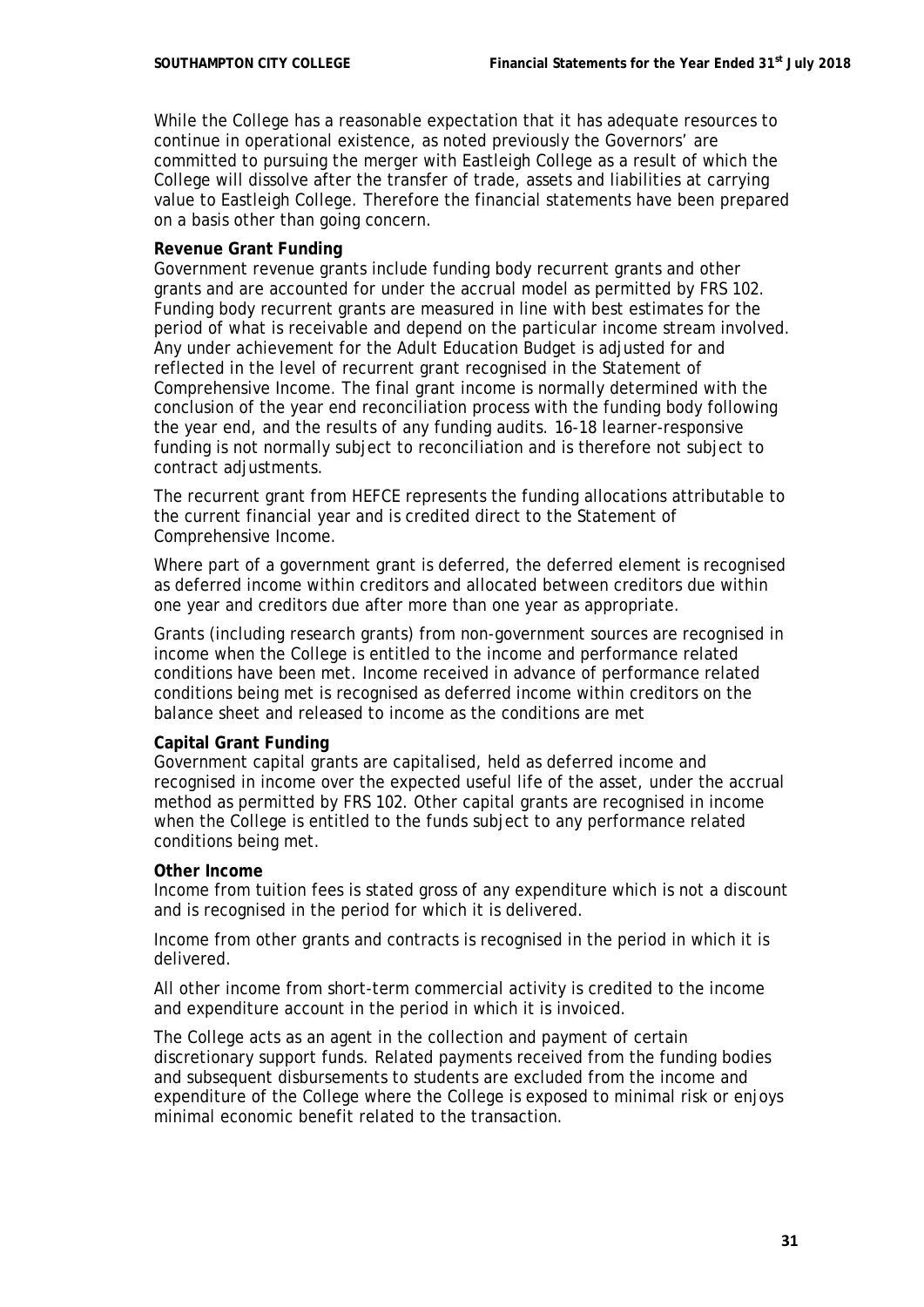# **Accounting for post-employment benefits**

Post-employment benefits to employees of the College are principally provided by the Teachers' Pension Scheme (TPS) and the Local Government Pension Scheme (LGPS). These are defined benefit plans, which are externally funded and contracted out of the State Second Pension.

# *Teachers' Pension Scheme (TPS)*

The TPS is an unfunded scheme. Contributions to the TPS are calculated so as to spread the cost of pensions over employees' working lives with the College in such a way that the pension cost is a substantially level percentage of current and future pensionable payroll. The contributions are determined by qualified actuaries on the basis of valuations using a prospective benefit method.

The TPS is a multi-employer scheme and the College is unable to identify its share of the underlying assets and liabilities of the scheme on a consistent and reasonable basis. The TPS is therefore treated as a defined contribution plan and the contributions recognised as an expense in the income statement in the periods during which services are rendered by employees.

# *Hampshire Local Government Pension Scheme (LGPS)*

The LGPS is a funded scheme. The assets of the LGPS are measured using closing fair values. LGPS liabilities are measured using the projected unit credit method and discounted at the current rate of return on a high quality corporate bond of equivalent term and currency to the liabilities. The actuarial valuations are obtained at least triennially and are updated at each balance sheet date. The amounts charged to operating surplus are the current service costs and the costs of scheme introductions, benefit changes, settlements and curtailments. They are included as part of staff costs as incurred.

Net interest on the net defined benefit liability/asset is also recognised in the Statement of Comprehensive Income and comprises the interest cost on the defined benefit obligation and interest income on the scheme assets, calculated by multiplying the fair value of the scheme assets at the beginning of the period by the rate used to discount the benefit obligations. The difference between the interest income on the scheme assets and the actual return on the scheme assets is recognised in interest and other finance costs.

Actuarial gains and losses are recognised immediately in other recognised gains and losses.

### **Short term Employment benefits**

Short term employment benefits such as salaries and compensated absences (holiday pay) are recognised as an expense in the year in which the employees render service to the College. Any unused benefits are accrued and measured as the additional amount the College expects to pay as a result of the unused entitlement.

### **Enhanced Pensions**

The actual cost of any enhanced ongoing pension to a former member of staff is paid by a college annually. An estimate of the expected future cost of any enhancement to the ongoing pension of a former member of staff is charged in full to the College's income in the year that the member of staff retires. In subsequent years a charge is made to provisions in the balance sheet using the enhanced pension spreadsheet provided by the funding bodies.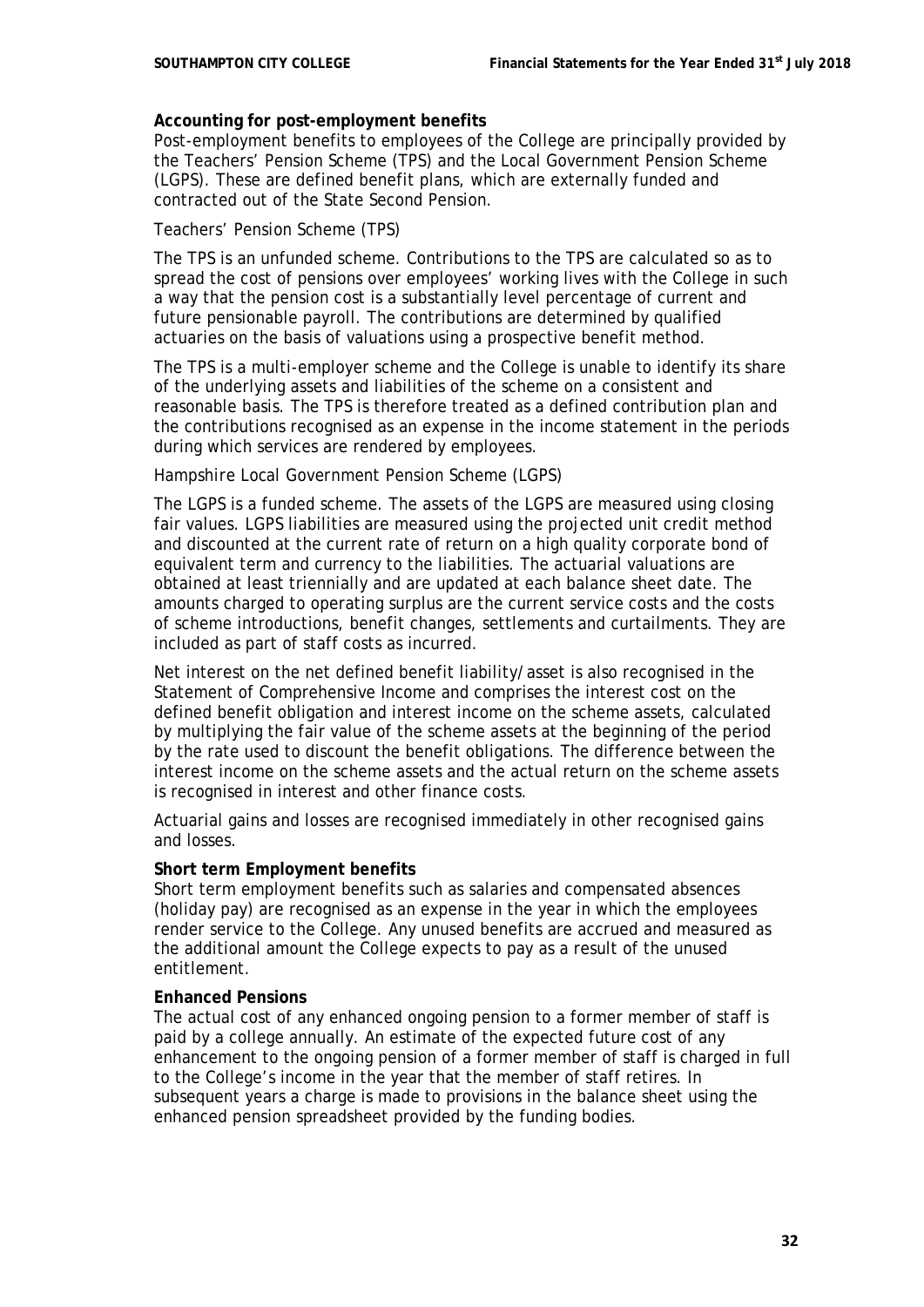# **Non-current Assets - Tangible fixed assets**

Tangible fixed assets are stated at cost less accumulated depreciation and accumulated impairment losses. Certain items of fixed assets that had been revalued to fair value on or prior to the date of transition to the 2015 FE HE SORP, are measured on the basis of deemed cost, being the revalued amount at the date of that revaluation.

# *Land and buildings*

Land and buildings inherited from the local education authority are stated in the balance sheet at valuation on the basis of depreciated replacement cost as the open market value for existing use is not readily obtainable. The associated credit is included in the revaluation reserve. The difference between depreciation charged on the historic cost of assets and the actual charge for the year calculated on the revalued amount is released to the income and expenditure account reserve on an annual basis. Building improvements made since incorporation are included in the balance sheet at cost.

Freehold land is not depreciated as it is considered to have an infinite useful life.

Freehold buildings are depreciated over their expected useful economic life to the College of between 20 and 50 years. The College has a policy of depreciating major adaptations to buildings over the period of their useful economic life of between 20 and 50 years.

Where land and buildings are acquired with the aid of specific grants, they are capitalised and depreciated as above. The related grants are credited to a deferred income account within creditors, and are released to the Statement of Comprehensive Income over the expected useful economic life of the related asset on a systematic basis consistent with the depreciation policy. The deferred income is allocated between creditors due within one year and those due after more than one year.

### *Impairment*

A review for impairment of a fixed asset is carried out if events or changes in circumstances indicate that the carrying amount of any fixed asset may not be recoverable.

### *Assets under construction*

Assets under construction are accounted for at cost, based on the value of architects' certificates and other direct costs, incurred to 31<sup>st</sup> July. They are not depreciated until they are brought into use.

# *Subsequent expenditure on existing fixed assets*

Where significant expenditure is incurred on tangible fixed assets after initial purchase it is charged to income in the period it is incurred, unless it increases the future benefits to the College, in which case it is capitalised and depreciated on the relevant basis.

# *Equipment*

Equipment costing less than £1,000 per individual item is recognised as expenditure in the period of acquisition. All other equipment is capitalised at cost.

# *Depreciation*

Capitalised equipment is depreciated on a straight-line basis over its remaining useful economic life as follows: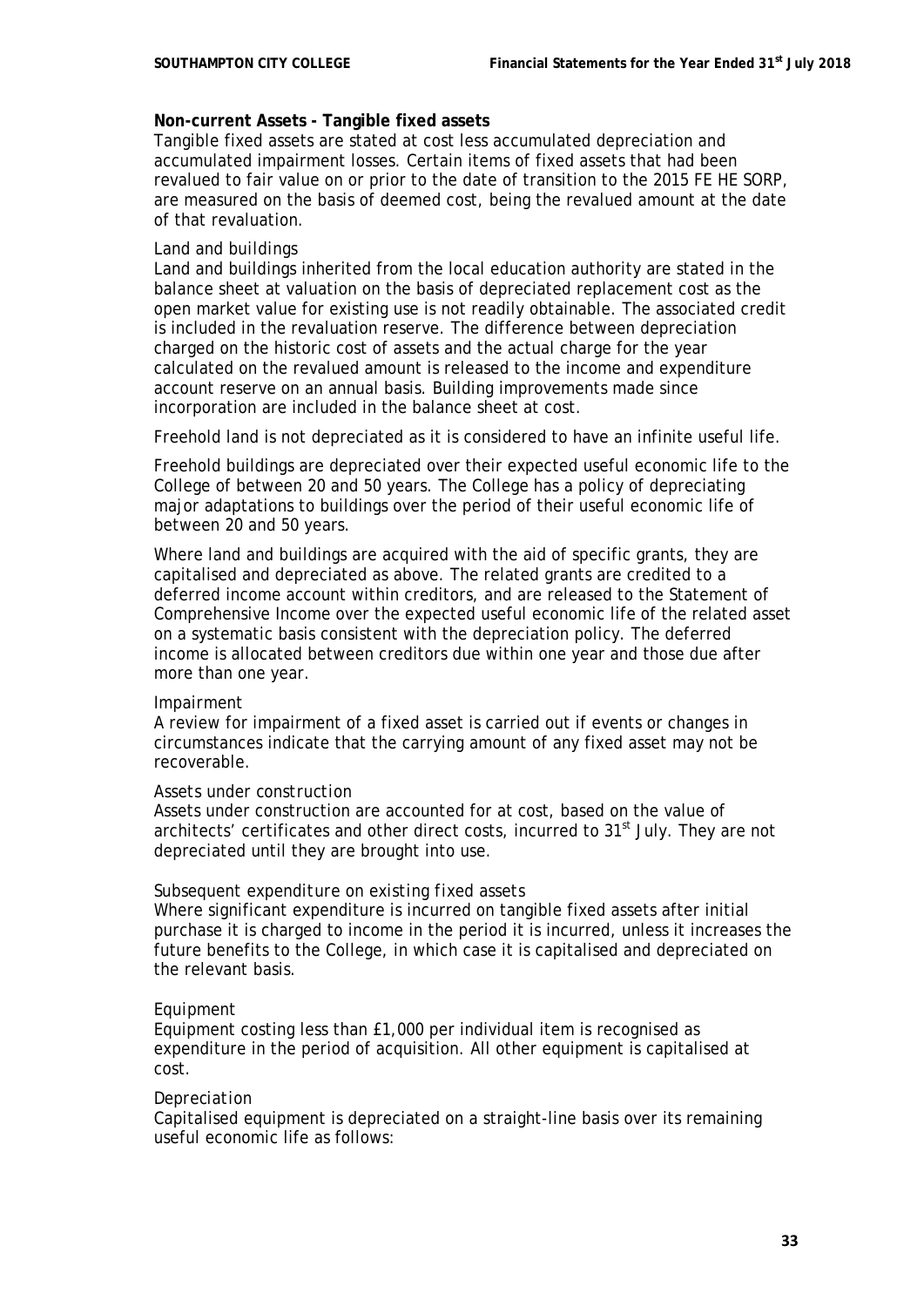- technical equipment 5 or 10 years examplement computer equipment 3 years
- furniture, fixtures and fittings 6 and  $5$  or 10 years

# **Borrowing costs**

Borrowing costs are recognised as expenditure in the period in which they are incurred.

# **Leased assets**

Costs in respect of operating leases are charged on a straight-line basis over the lease term. Any lease premiums or incentives relating to leases signed after 1<sup>st</sup> August 2014 are spread over the minimum lease term.

Leasing agreements which transfer to the College substantially all the benefits and risks of ownership of an asset are treated as finance leases.

Assets held under finance leases are recognised initially at the fair value of the leased asset (or, if lower, the present value of minimum lease payments) at the inception of the lease. The corresponding liability to the lessor is included in the balance sheet as a finance lease obligation. Assets held under finance leases are included in tangible fixed assets and depreciated and assessed for impairment losses in the same way as owned assets.

Minimum lease payments are apportioned between the finance charge and the reduction of the outstanding liability. The finance charges are allocated over the period of the lease in proportion to the capital element outstanding.

# **Inventories**

Inventories are stated at the lower of their cost and net realisable value, being selling price less cost to complete and sell. Where necessary, provision is made for obsolete, slow-moving and defective items.

# **Cash and cash equivalents**

Cash includes cash in hand, deposits repayable on demand and overdrafts. Deposits are repayable on demand if they are in practice available within 24 hours without penalty.

Cash equivalents are short term, highly liquid investments that are readily convertible to known amounts of cash with insignificant risk of change in value. An investment qualifies as a cash equivalent when it has maturity of 3 months or less from the date of acquisition.

# **Financial Instruments**

The Group has chosen to adopt Sections 11 and 12 of FRS 102 in full in respect of financial instruments.

# *Financial assets and liabilities*

Financial assets and financial liabilities are recognised when the Group becomes a party to the contractual provisions of the instrument.

Financial liabilities and equity are classified according to the substance of the financial instrument's contractual obligations, rather than the financial instrument's legal form.

Southampton City College only has financial assets (Trade debtors, accrued income and ESFA debtors) and financial liabilities (bank loans, trade payables, other creditors, accruals and amounts owed by the ESFA) of a kind that qualify as basic financial instruments which are initially measured at transaction price (including transaction costs) or settlement.

# **Taxation**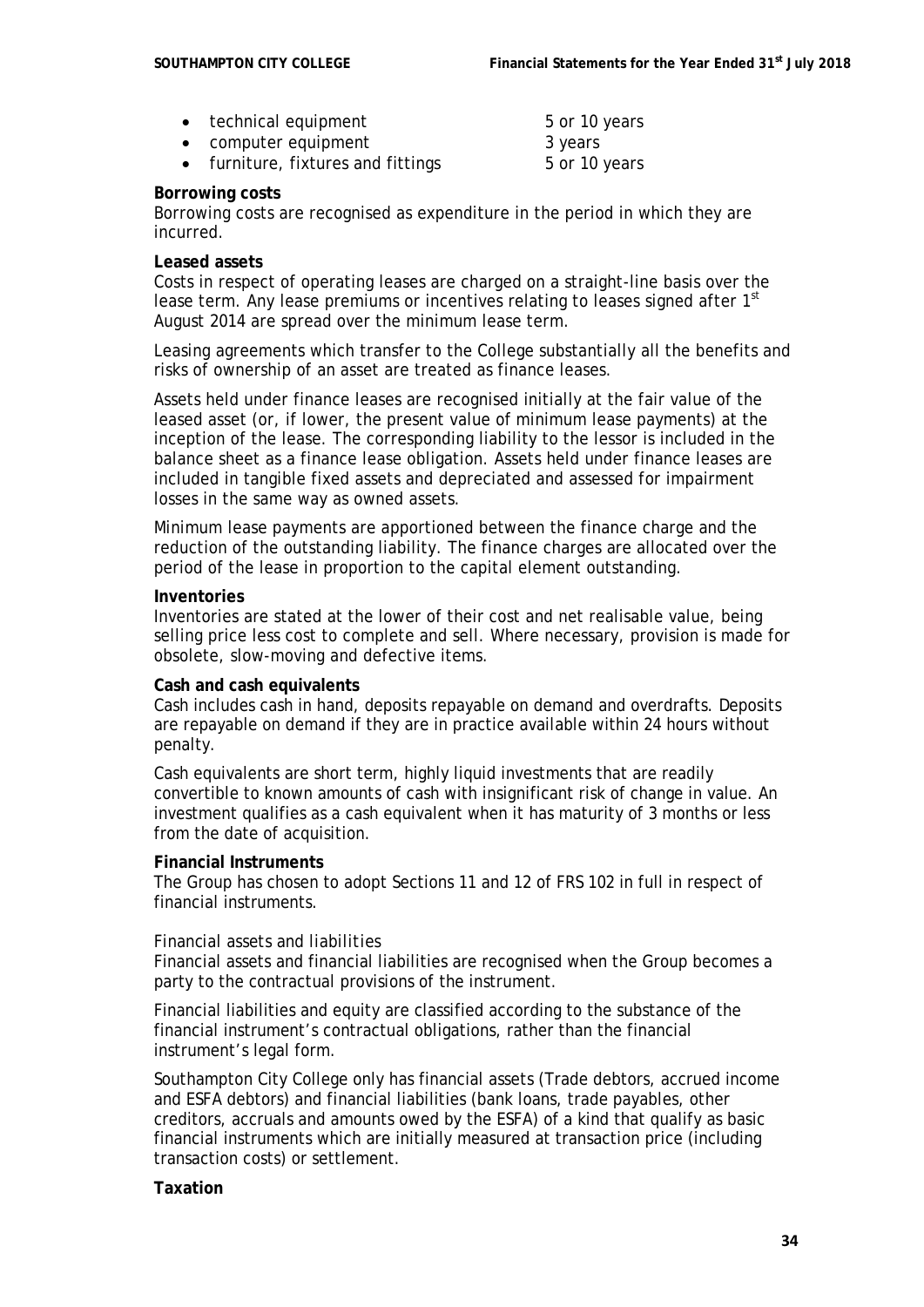The College is considered to pass the tests set out in Paragraph 1 Schedule 6 Finance Act 2010 and therefore it meets the definition of a charitable company for UK corporation tax purposes. Accordingly, the College is potentially exempt from taxation in respect of income or capital gains received within categories covered by sections 478-488 of the Corporation Tax Act 2010 or Section 256 of the Taxation of Chargeable Gains Act 1992, to the extent that such income or gains are applied exclusively to charitable purposes.

The College is partially exempt in respect of Value Added Tax, so that it can only recover around 7% of the VAT charged on its inputs. Irrecoverable VAT on inputs is included in the costs of such inputs and added to the cost of tangible fixed assets as appropriate, where the inputs themselves are tangible fixed assets by nature. The College's subsidiary companies are subject to corporation tax and VAT in the same way as any commercial organisation.

# **Provisions and contingent liabilities**

Provisions are recognised when

- the College has a present legal or constructive obligation as a result of a past event
- it is probable that a transfer of economic benefit will be required to settle the obligation and
- a reliable estimate can be made of the amount of the obligation.

Where the effect of the time value of money is material, the amount expected to be required to settle the obligation is recognised at present value using a pre-tax discount rate. The unwinding of the discount is recognised as a finance cost in the statement of comprehensive income in the period it arises.

A contingent liability arises from a past event that gives the College a possible obligation whose existence will only be confirmed by the occurrence or otherwise of uncertain future events not wholly within the control of the College. Contingent liabilities also arise in circumstances where a provision would otherwise be made but either it is not probable that an outflow of resources will be required or the amount of the obligation cannot be measured reliably.

Contingent liabilities are not recognised in the balance sheet but are disclosed in the notes to the financial statements.

### **Agency arrangements**

The College acts as an agent in the collection and payment of discretionary support funds. Related payments received from the funding bodies and subsequent disbursements to students are excluded from the income and expenditure of the College where the College is exposed to minimal risk or enjoys minimal economic benefit related to the transaction.

# **Judgements in applying accounting policies and key sources of estimation uncertainty**

In preparing these financial statements, management have made the following judgements:

- Bank loans have been reclassified as short term due to the covenant breach
- Determine whether leases entered into by the College either as a lessor or a lessee are operating or finance leases. These decisions depend on an assessment of whether the risks and rewards of ownership have been transferred from the lessor to the lessee on a lease by lease basis.
- Determine whether there are indicators of impairment of the College's tangible assets. Factors taken into consideration in reaching such a decision include the economic viability and expected future financial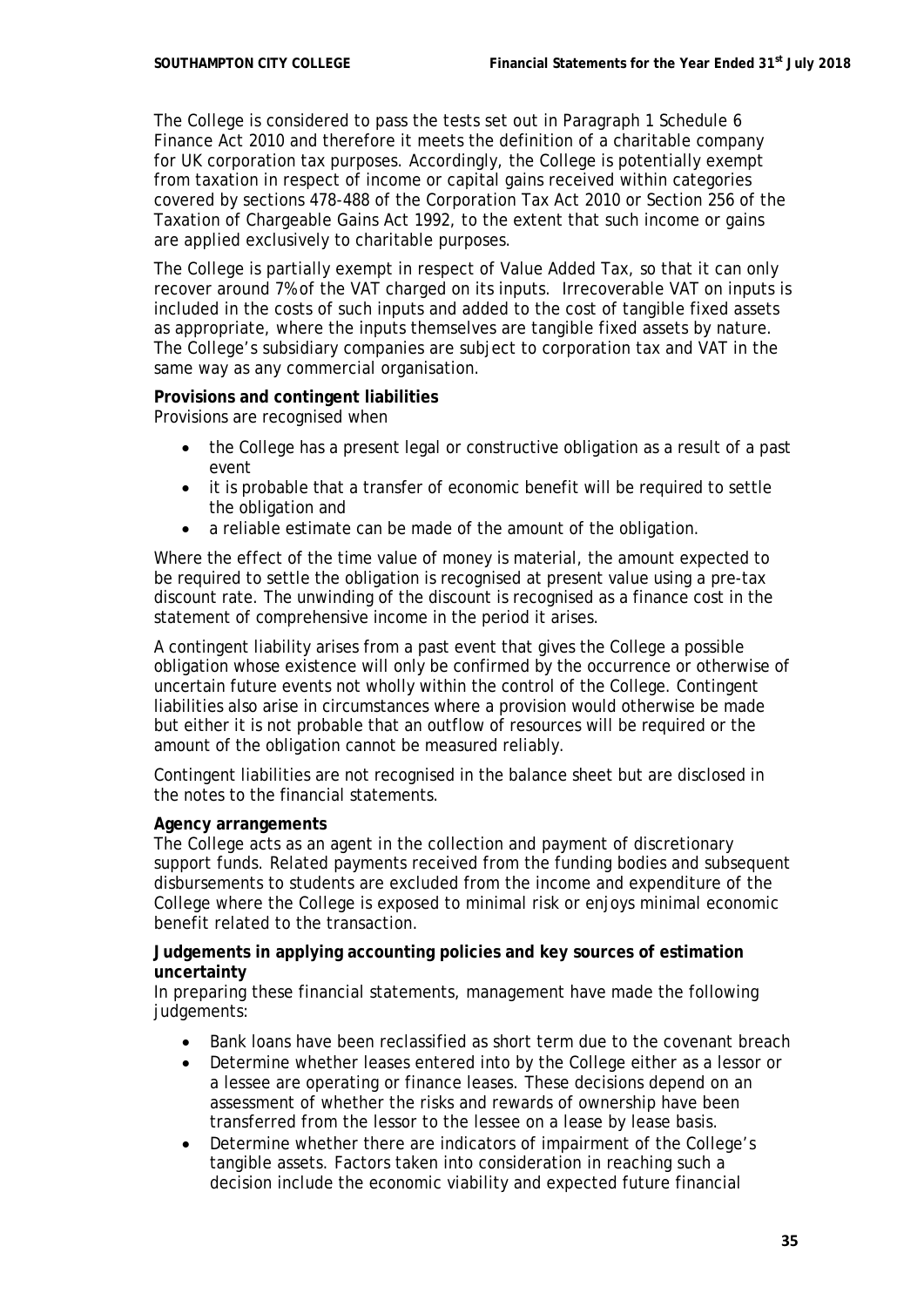performance of the asset and where it is a component of a larger cashgenerating unit, the viability and expected future performance of that unit.

### *Other key sources of estimation uncertainty*

#### *Tangible fixed assets*

Tangible fixed assets, other than investment properties, are depreciated over their useful lives taking into account residual values, where appropriate. The actual lives of the assets and residual values are assessed annually and may vary depending on a number of factors. In re-assessing asset lives, factors such as technological innovation and maintenance programmes are taken into account. Residual value assessments consider issues such as future market conditions, the remaining life of the asset and projected disposal values.

# *Local Government Pension Scheme*

The present value of the Local Government Pension Scheme defined benefit liability depends on a number of factors that are determined on an actuarial basis using a variety of assumptions. The assumptions used in determining the net cost (income) for pensions include the discount rate. Any changes in these assumptions, which are disclosed in note 22, will impact the carrying amount of the pension liability. Furthermore a roll forward approach which projects results from the latest full actuarial valuation performed at 31<sup>st</sup> March 2016 has been used by the actuary in valuing the pensions liability at  $31<sup>st</sup>$  July 2018. Any differences between the figures derived from the roll forward approach and a full actuarial valuation would impact on the carrying amount of the pension liability.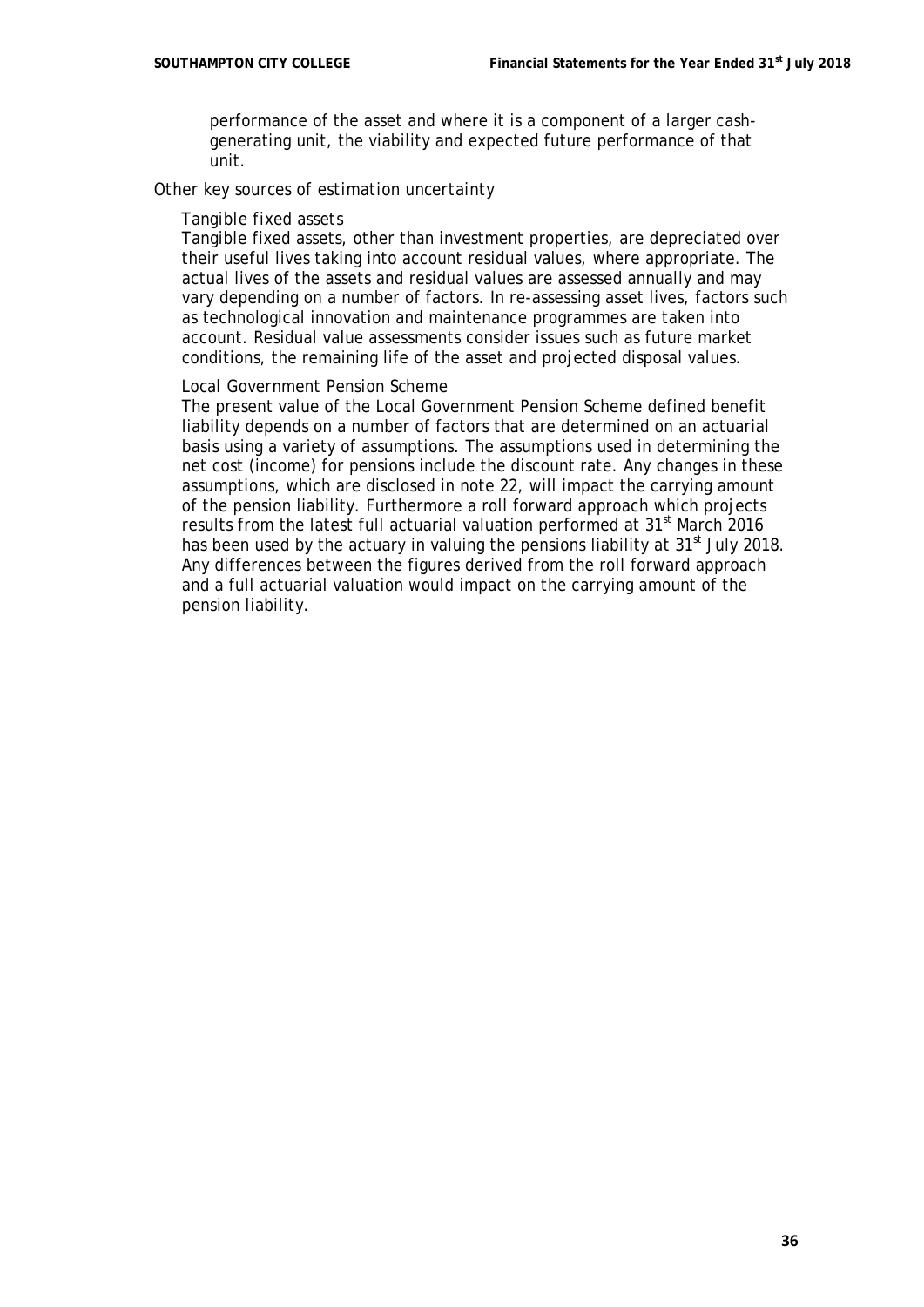| $\overline{2}$ | Funding body grants                             | 2018<br>£'000 | 2017<br>£'000 |
|----------------|-------------------------------------------------|---------------|---------------|
|                | <b>Recurrent grants</b>                         |               |               |
|                | Education & Skills Funding Agency - Adult       | 1,346         | 1,811         |
|                | Education & Skills Funding Agency - 16-18       | 6,006         | 6,162         |
|                | Education & Skills Funding Agency - Apprentices | 912           | 1,507         |
|                | <b>Higher Education Funding Council</b>         | 138           | 181           |
|                | Specific grants                                 |               |               |
|                | Releases of government capital grants           | 668           | 860           |
| Total          |                                                 | 9,070         | 10,521        |
|                |                                                 |               |               |
| 3              | Tuition fees and education contracts            | 2018          | 2017          |
|                |                                                 | £'000         | £'000         |
|                | Adult education fees                            | 479           | 404           |
|                | Apprenticeship fees and contracts               | 362           |               |
|                | Fees for FE loan supported courses              | 415           | 586           |
|                | Fees for HE loan supported courses              | 599           | 640           |
|                | <b>Total tuition fees</b>                       | 1,854         | 1,630         |
|                | <b>Education contracts</b>                      | 852           | 846           |
| Total          |                                                 | 2,706         | 2,476         |
| 4              | Other grants and contracts                      | 2018          | 2017          |
|                |                                                 | £'000         | £'000         |
|                | <b>European Commission</b>                      | 118           | 32            |
|                | Other grants and contracts                      | 157           | 158           |
| <b>Total</b>   |                                                 | 275           | 190           |
| 5              | Other income                                    | 2018          | 2017          |
|                |                                                 | £'000         | £'000         |
|                | Catering and residences                         | 17            | 15            |
|                | Lease Income                                    | 519           |               |
|                | Other income generating activities              | 693           | 637           |
| <b>Total</b>   |                                                 | 1,229         | 652           |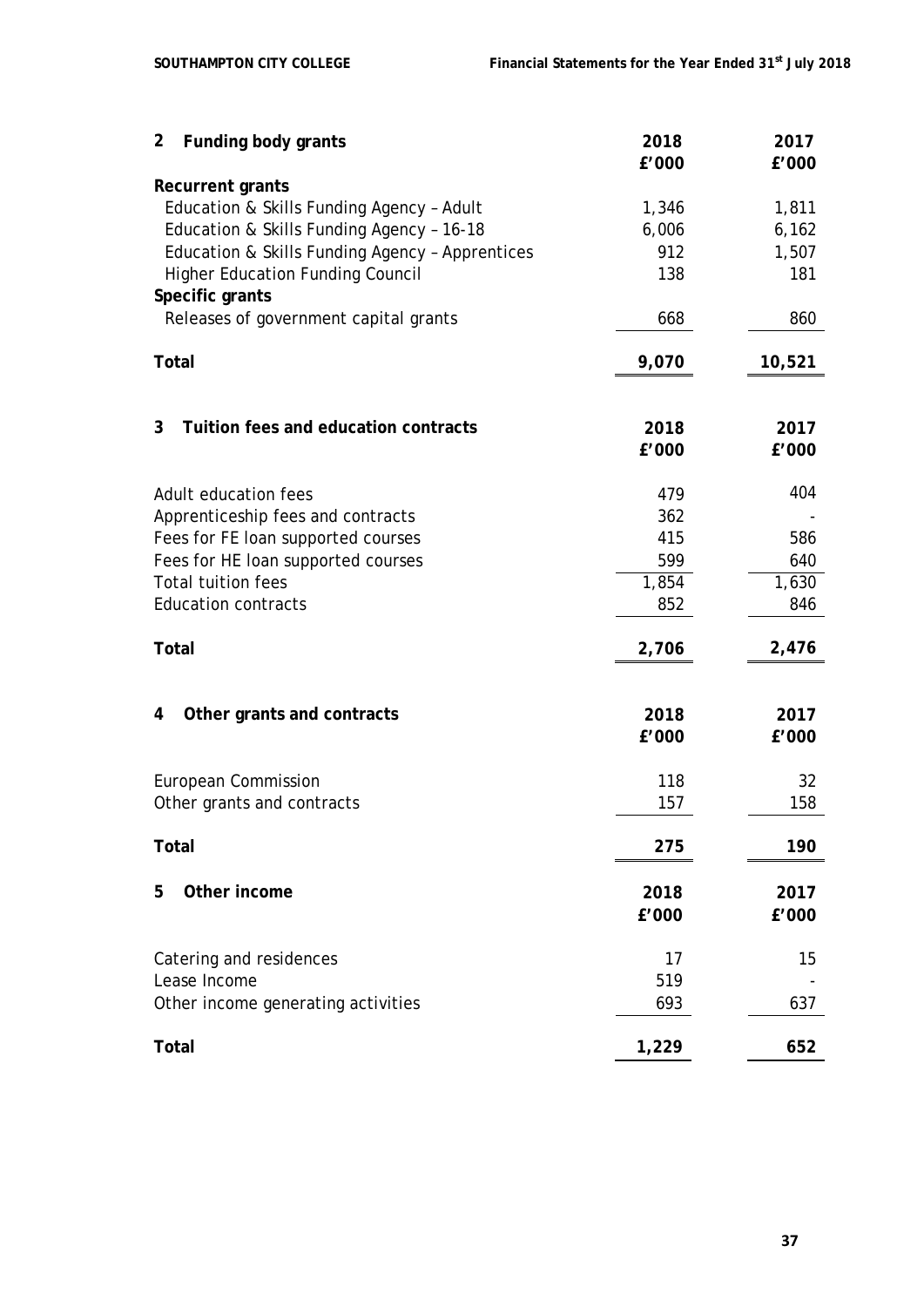| 6 Investment income       | 2018<br>£'000 | 2017<br>£'000 |
|---------------------------|---------------|---------------|
| Other interest receivable | 3             |               |
| Total                     | 3             |               |

# 7 **Staff costs**

The average number of persons (including key management personnel) employed by the College during the year, described as full-time equivalents, was:

|                                                                                  | 2018  | 2017  |
|----------------------------------------------------------------------------------|-------|-------|
|                                                                                  | No.   | No.   |
| Teaching staff                                                                   | 91    | 95    |
| Non-teaching staff                                                               | 109   | 112   |
|                                                                                  | 200   | 207   |
| Staff costs for the above persons                                                |       |       |
|                                                                                  | 2018  | 2017  |
|                                                                                  | £'000 | £'000 |
| Wages and salaries                                                               | 5,980 | 6,077 |
| Social security costs                                                            | 514   | 522   |
| Other pension costs (including FRS102 adjustments of<br>£60,000 (2017:£130,000)) | 1,344 | 1,311 |
| Payroll sub total                                                                | 7,838 | 7,910 |
|                                                                                  |       |       |
| Contracted out staffing services                                                 | 314   | 326   |
|                                                                                  | 8,153 | 8,236 |
| Restructuring costs - Contractual                                                | 47    | 86    |
| <b>Total Staff costs</b>                                                         | 8,200 | 8,322 |

# **Key management personnel**

Key management personnel are those persons having authority and responsibility for planning, directing and controlling the activities of the College and are represented by the College Senior Leadership Team which comprises the Principal, Vice Principal Finance & Resources, Vice Principal Curriculum & Quality, Assistant Principal Workforce Skill & Student Experience, Director of People and Estates. Staff costs include compensation paid to key management personnel for loss of office.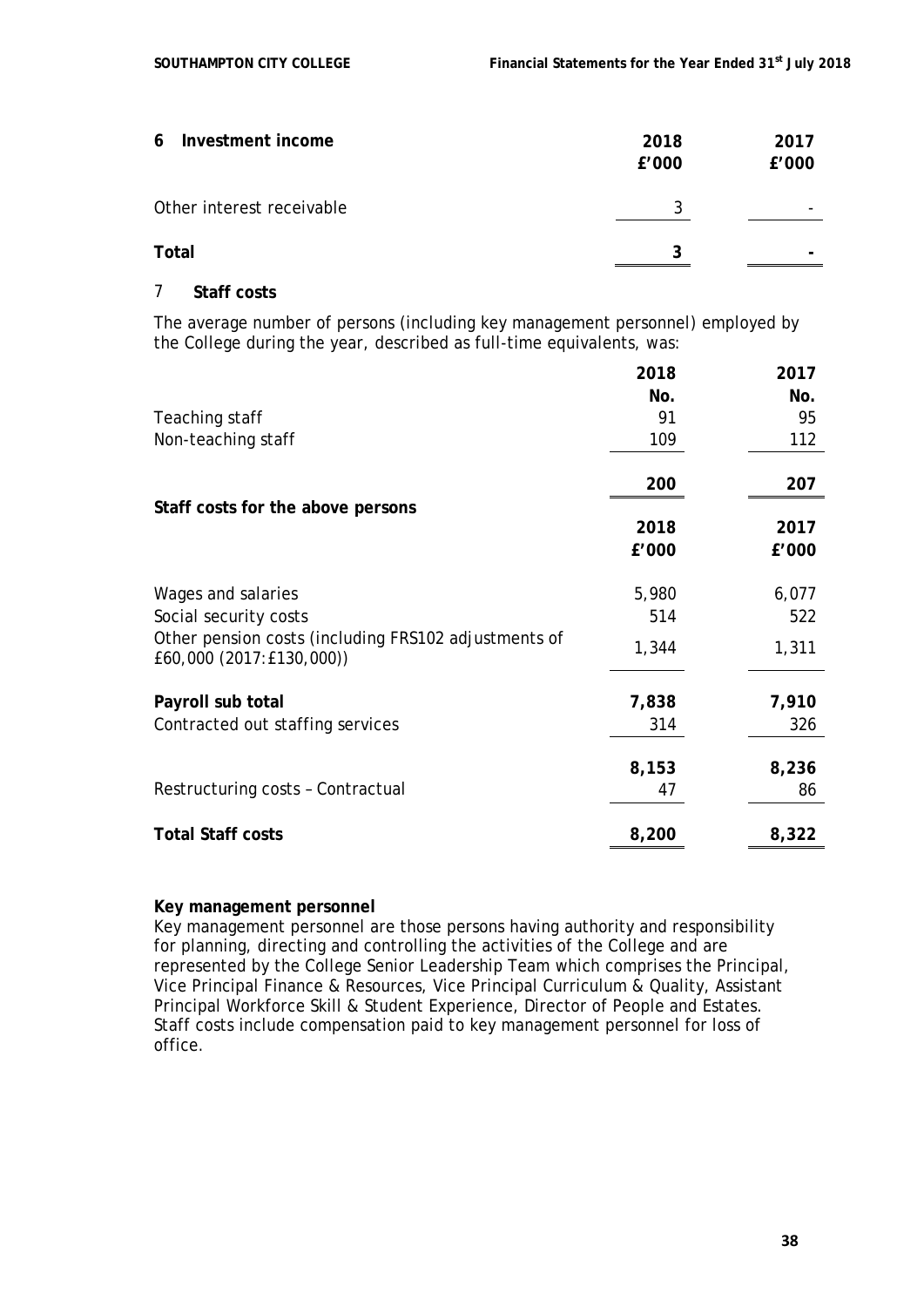### **Emoluments of Key management personnel, Accounting Officer and other higher paid staff**

|                                                                                 | 2018 | 2017 |
|---------------------------------------------------------------------------------|------|------|
|                                                                                 | No.  | No.  |
| The number of key management personnel including the<br>Accounting Officer was: |      |      |

The number of key management personnel and other staff who received annual emoluments, excluding pension contributions and employer's national insurance but including benefits in kind, in the following ranges was:

|                           | Key management<br>personnel |             | Other staff              |             |
|---------------------------|-----------------------------|-------------|--------------------------|-------------|
|                           | 2018<br>No.                 | 2017<br>No. | 2018<br>No.              | 2017<br>No. |
| £50,001 to £60,000 p.a.   |                             |             | $\overline{\phantom{a}}$ |             |
| £60,001 to £70,000 p.a.   |                             |             |                          |             |
| £70,001 to £80,000 p.a.   |                             |             |                          |             |
| £80,001 to £90,000 p.a.   |                             |             |                          |             |
| £110,001 to £120,000 p.a. |                             |             |                          |             |
|                           | 5                           | 5           |                          |             |

Key management personnel emoluments are made up as follows:

| 2018  | 2017  |
|-------|-------|
| £'000 | £'000 |
| 386   | 369   |
| 47    | 45    |
|       |       |
| 434   | 415   |
| 58    | 52    |
| 492   | 467   |
|       |       |

There were no amounts due to key management personnel that were waived in the year. Payments of £1,200 were made through salary sacrifice arrangements.

The above emoluments include amounts payable to the Accounting Officer (who is also the highest paid officer) of:

|                       | 2018  | 2017  |
|-----------------------|-------|-------|
|                       | £'000 | £'000 |
| <b>Salaries</b>       | 113   | 112   |
| Benefits in kind      |       |       |
|                       | 114   | 113   |
|                       |       |       |
| Pension contributions | 17    | 15    |

The members of the Corporation other than the Accounting Officer and the staff member did not receive any payment from the institution other than the reimbursement of travel and subsistence expenses incurred in the course of their duties. The Accounting Officer and the staff member are remunerated under contracts of employments.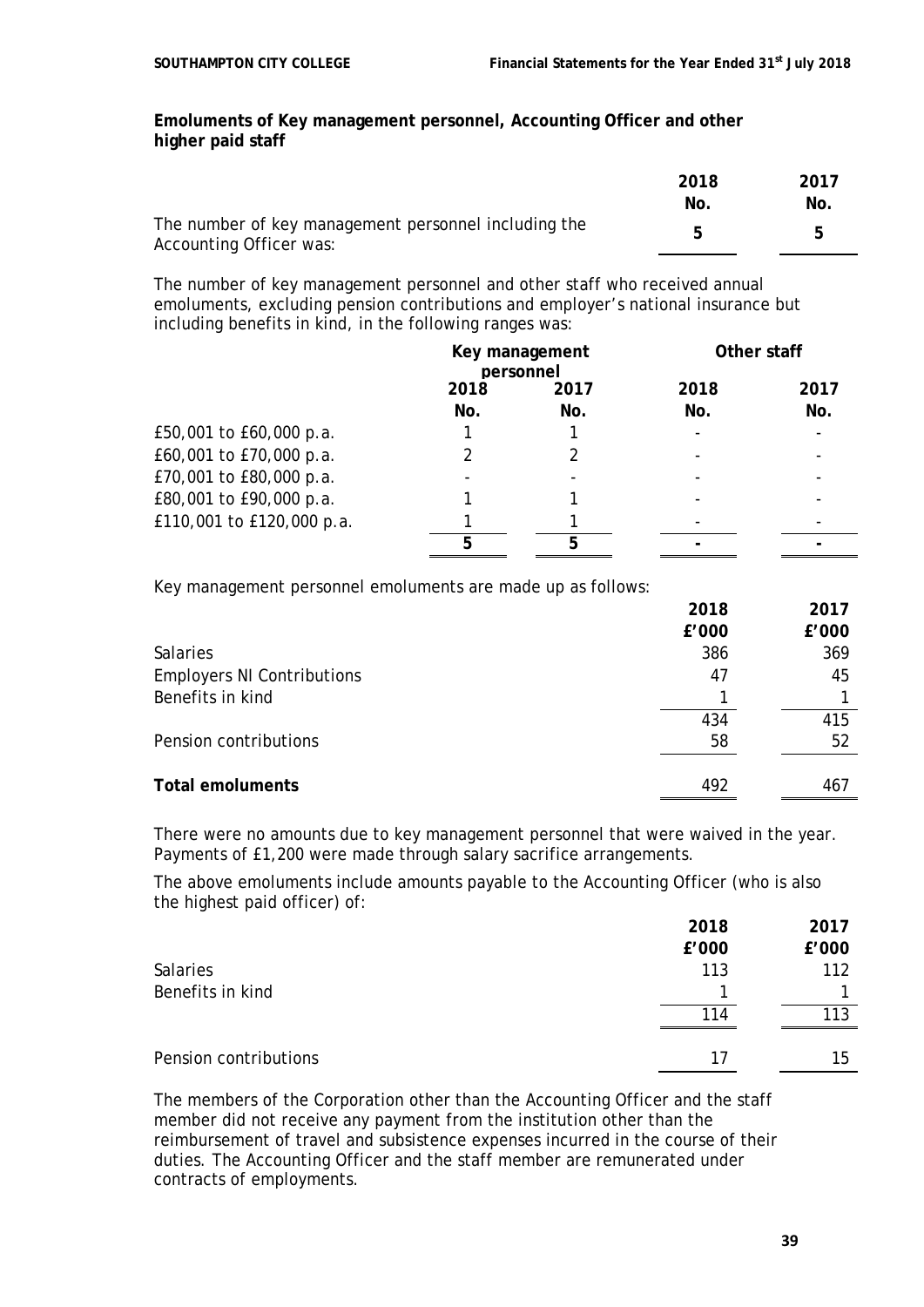# **8 Other operating expenses**

|                                                             | 2018  | 2017  |
|-------------------------------------------------------------|-------|-------|
|                                                             | £'000 | £'000 |
| Teaching costs                                              | 633   | 857   |
| Non-teaching costs                                          | 1,775 | 1,802 |
| Premises costs                                              | 1,237 | 1,154 |
| Total                                                       | 3,645 | 3,813 |
| Other operating expenses include:                           | 2018  | 2017  |
|                                                             | £'000 | £'000 |
| Auditors' remuneration:                                     |       |       |
| Financial statements audit                                  | 30    | 29    |
| Internal audit                                              | 20    | 18    |
| Other services provided by the financial statements auditor | 5     | 21    |
| Other services provided by the internal auditors            |       |       |
| Hire of assets under operating leases                       | 121   | 158   |
| 9<br>Interest and other finance costs                       |       |       |
|                                                             | 2018  | 2017  |
|                                                             | £'000 | £'000 |
| On bank loans, overdrafts and other loans:                  | 363   | 373   |
| Release of Interest paid in Advance provision               |       | (160) |
|                                                             | 363   | 213   |
| Pension finance costs (note 22)                             | 250   | 280   |
| Total                                                       | 613   | 493   |

# **10 Taxation**

The College is not liable for corporation tax for any activities during the year ending 31st July 2018 nor through the prior year.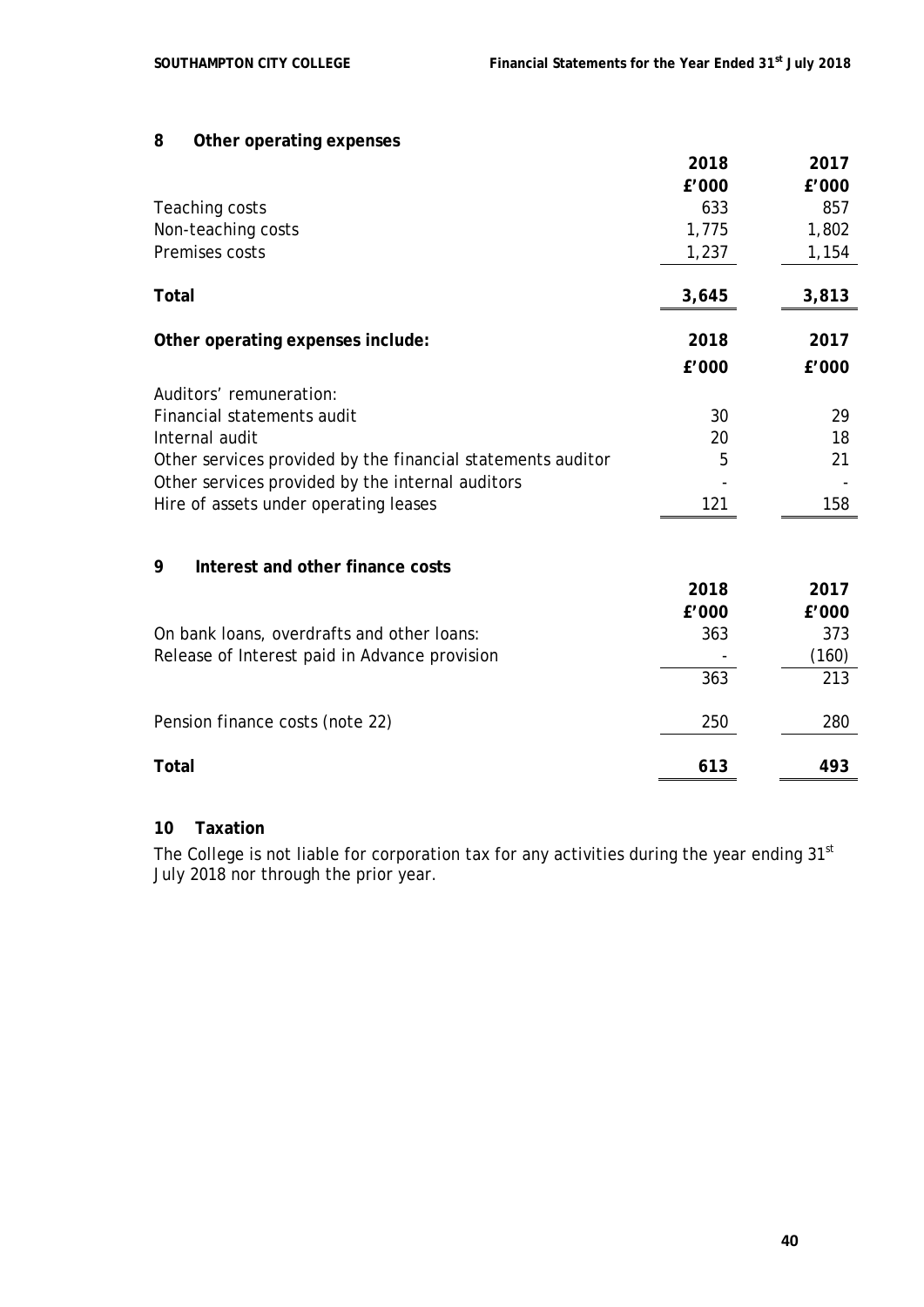|                                                   |          | Land and buildings | Equipment | Assets in the             | Total  |
|---------------------------------------------------|----------|--------------------|-----------|---------------------------|--------|
|                                                   | Freehold | Long<br>leasehold  |           | course of<br>construction |        |
|                                                   | £'000    | £'000              | £'000     |                           | £'000  |
| Cost or valuation                                 |          |                    |           |                           |        |
| As at 1 <sup>st</sup> August 2017                 | 52,231   | 10                 | 6,393     | 187                       | 58,821 |
| Additions                                         | 14       |                    | 82        | 105                       | 201    |
| <b>Assets in Construction</b><br><b>Transfers</b> | 204      |                    | 27        | (230)                     |        |
| <b>Disposals</b>                                  | (89)     |                    |           |                           | (89)   |
| At 31 <sup>st</sup> July 2018                     | 52,360   | 10                 | 6,502     | 62                        | 58,934 |
| Depreciation                                      |          |                    |           |                           |        |
| As at 1 <sup>st</sup> August 2017                 | 12,945   | 10                 | 5,572     |                           | 18,527 |
| Charge for the year                               | 1,181    |                    | 331       |                           | 1,512  |
| <b>Disposals</b>                                  | (83)     |                    |           |                           | (83)   |
| At 31 <sup>st</sup> July 2018                     | 14,043   | 10                 | 5,903     | $\overline{0}$            | 19,956 |
| Net book value at 31 <sup>st</sup> July<br>2018   | 38,317   |                    | 599       | 62                        | 38,978 |
| Net book value at 31 <sup>st</sup> July<br>2017   | 39,286   |                    | 821       | 187                       | 40,294 |

# 11 **Tangible fixed assets**

Included within Assets in the course of Construction is £59k relating to the implementation of the student records software solution. This is intangible by nature but included in Tangible Fixed Assets on grounds of materiality.

If fixed assets had not been revalued before being deemed as cost on transition they would have been included at the following historical cost amounts:

| Cost<br>Aggregate depreciation based on cost |       | Nil<br>Nil |
|----------------------------------------------|-------|------------|
| Net book value based on cost                 |       | Nil        |
| 12<br><b>Debtors</b>                         |       |            |
|                                              | 2018  | 2017       |
|                                              | £'000 | £'000      |
| Amounts falling due within one year:         |       |            |
| Trade receivables                            | 660   | 881        |
| Amounts owed by related entities:            |       |            |
| Inspire Academy Trust                        | 1     |            |
| Prepayments and accrued income               | 152   | 206        |
| Amounts owed by the ESFA                     | 119   | 87         |
| Total                                        | 932   | 1,175      |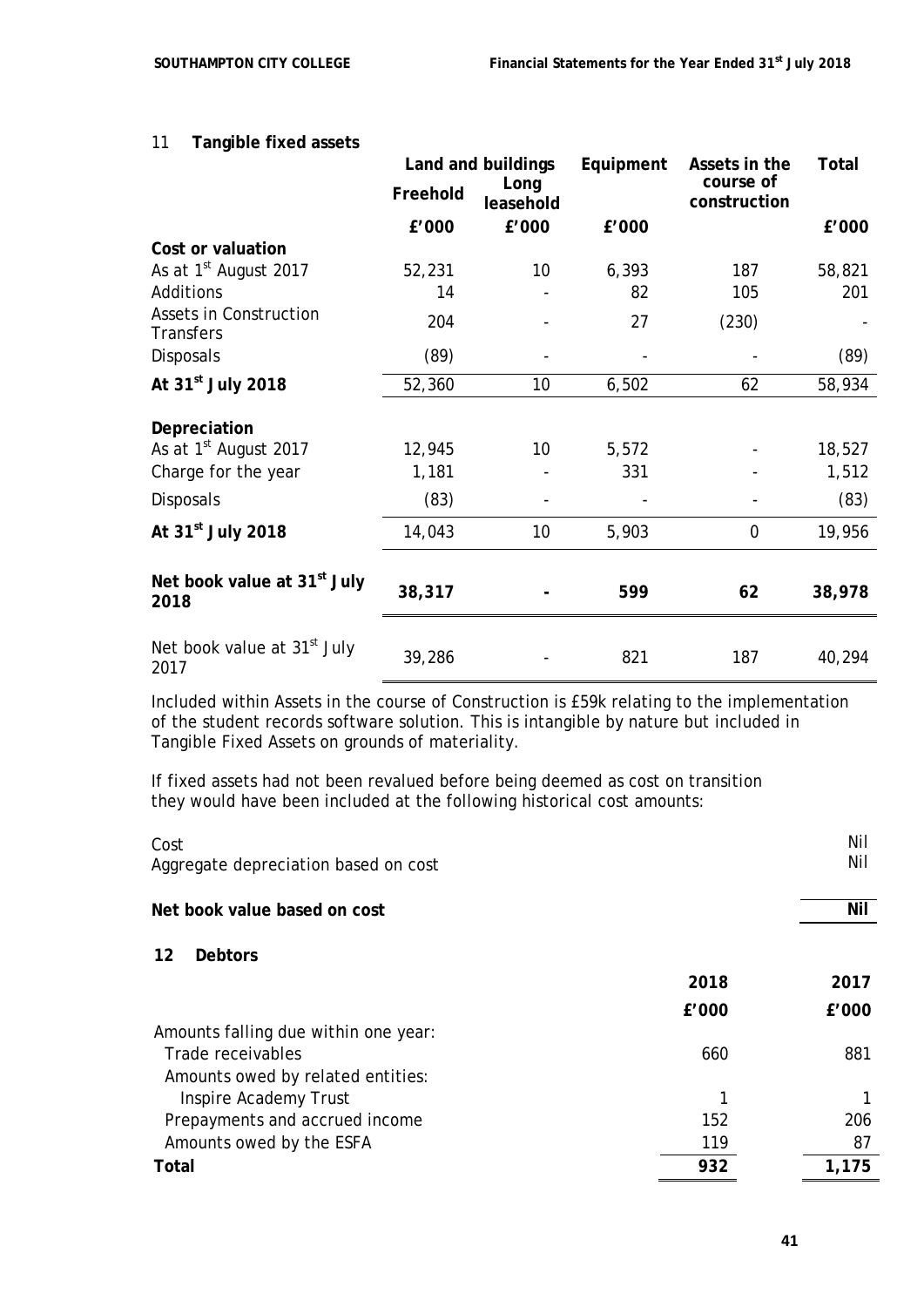# **13 Creditors**

|                                                     | 2018   | 2017   |
|-----------------------------------------------------|--------|--------|
|                                                     | £'000  | £'000  |
| Bank loans and overdrafts                           | 6,099  | 230    |
| Trade payables                                      | 196    | 132    |
| Payments received in advance                        | 198    | 742    |
| Other taxation and social security                  | 143    | 141    |
| Accruals                                            | 349    | 611    |
| Deferred income - government capital grants         | 668    | 668    |
| <b>EFA Capital Grant repayment</b>                  | 100    | 80     |
| <b>Other Creditors</b>                              | 477    | 470    |
| Amounts owed to the ESFA                            | 919    | 730    |
| Total                                               | 9,149  | 3,804  |
|                                                     |        |        |
| 14<br>Creditors: Amounts falling due after one year |        |        |
|                                                     | 2018   | 2017   |
|                                                     | £'000  | £'000  |
| <b>Bank loans</b>                                   |        | 6,100  |
| EFA Capital Grant repayment                         | 400    | 500    |
| Deferred income - government capital                | 17,053 | 17,722 |
| <b>Trust Funds</b>                                  |        | 2      |
| <b>Total</b>                                        | 17,456 | 24,324 |
|                                                     |        |        |
| 15<br><b>Borrowings</b>                             |        |        |
|                                                     | 2018   | 2017   |
| Bank loans and overdrafts are repayable as          | £'000  | £'000  |
| In one year or less                                 | 6,099  | 230    |
| Between one and two years                           |        | 244    |
| Between two and five years                          |        | 823    |
| In five years or more                               |        | 5,033  |
| Total                                               | 6,099  | 6,330  |

# **Bank Covenants**

As at 31 July 2018 the College was in breach of one bank covenant for Debt Service Cover ratio with a score of 1.42 against a target of 1.5.

Santander remain supportive of the College in its bid to merge and become financially sustainable in the future and have not taken any action to recall the loan. However, in line with Financial Reporting guidelines the loan is reclassified as due within one year as technically, in accordance with the loan agreement, it is now repayable on demand due to the breach of loan covenant, and there was no debt waiver in place at the year end.

# **Interest rate, end date and security**

The College has one bank loan at 5.80 per cent repayable by instalments falling due between 1<sup>st</sup> August 2018 and 30 April 2034 totalling £6,099,000 which is secured on all of the freehold land and buildings of the College

# **16 Provisions**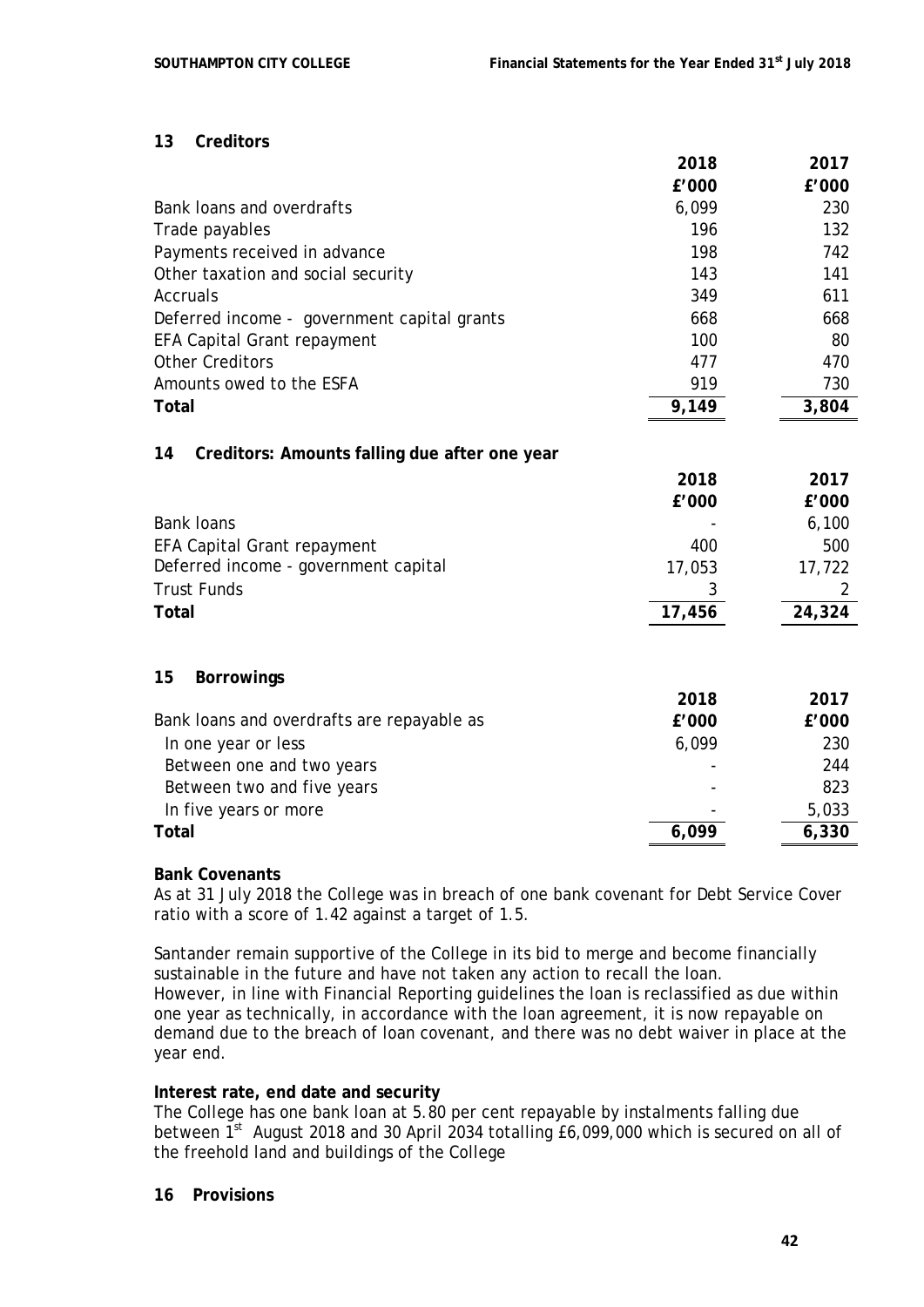|                               | Defined<br>benefit<br>obligations | Enhanced<br>pensions     | Total   |
|-------------------------------|-----------------------------------|--------------------------|---------|
|                               | £'000                             | $E'$ 000                 | £'000   |
| At 1 August 2017              | 10,050                            | 1,314                    | 11,364  |
| Expenditure in the period     |                                   |                          |         |
| Additions in period           | (1,580)                           | $\overline{\phantom{a}}$ | (1,580) |
| At 31 <sup>st</sup> July 2018 | 8,470                             | 1,314                    | 9,784   |
|                               |                                   |                          |         |

Defined benefit obligations relate to the liabilities under the College's membership of the Local Government pension Scheme. Further details are given in Note 22.

The enhanced pension provision relates to the cost of staff who have already left the College's employ and commitments for reorganisation costs from which the College cannot reasonably withdraw at the balance sheet date. This provision has been recalculated in accordance with guidance issued by the funding bodies. The principal assumptions for this calculation are:

| <b>2010</b> | 20 I L |
|-------------|--------|
| 3.2%        | 3.1%   |
| 2.8%        | 2.6%   |
|             |        |

# **17 Cash and cash equivalents**

|                           | At $1st$<br>August<br>2017 | Cash<br>flows | Other<br>changes | At $31^{st}$<br>July<br>2018 |
|---------------------------|----------------------------|---------------|------------------|------------------------------|
|                           | £'000                      | £'000         | £'000            | £'000                        |
| Cash and cash equivalents | 687                        | (239)         |                  | 448                          |
| <b>Total</b>              | 687                        | (239)         |                  | 448                          |

# **18 Capital and other commitments**

|                                                     | 2018  | 2017  |
|-----------------------------------------------------|-------|-------|
|                                                     | f'000 | f'000 |
| Commitments contracted for at 31 <sup>st</sup> July |       | -11-  |

### **19 Commitments under operating leases**

At  $31<sup>st</sup>$  July the College had total future minimum lease payments under non-cancellable operating leases as follows:

|                                                   | 2018  | 2017  |
|---------------------------------------------------|-------|-------|
|                                                   | f'000 | f'000 |
| Future minimum lease payments due                 |       |       |
| Not later than one year                           | 64    | 65    |
| Later than one year and not later than five years | 65    | Q     |
|                                                   | 129   | 74    |
| <b>Contingent liabilities</b><br>20               |       |       |

**2018 2017**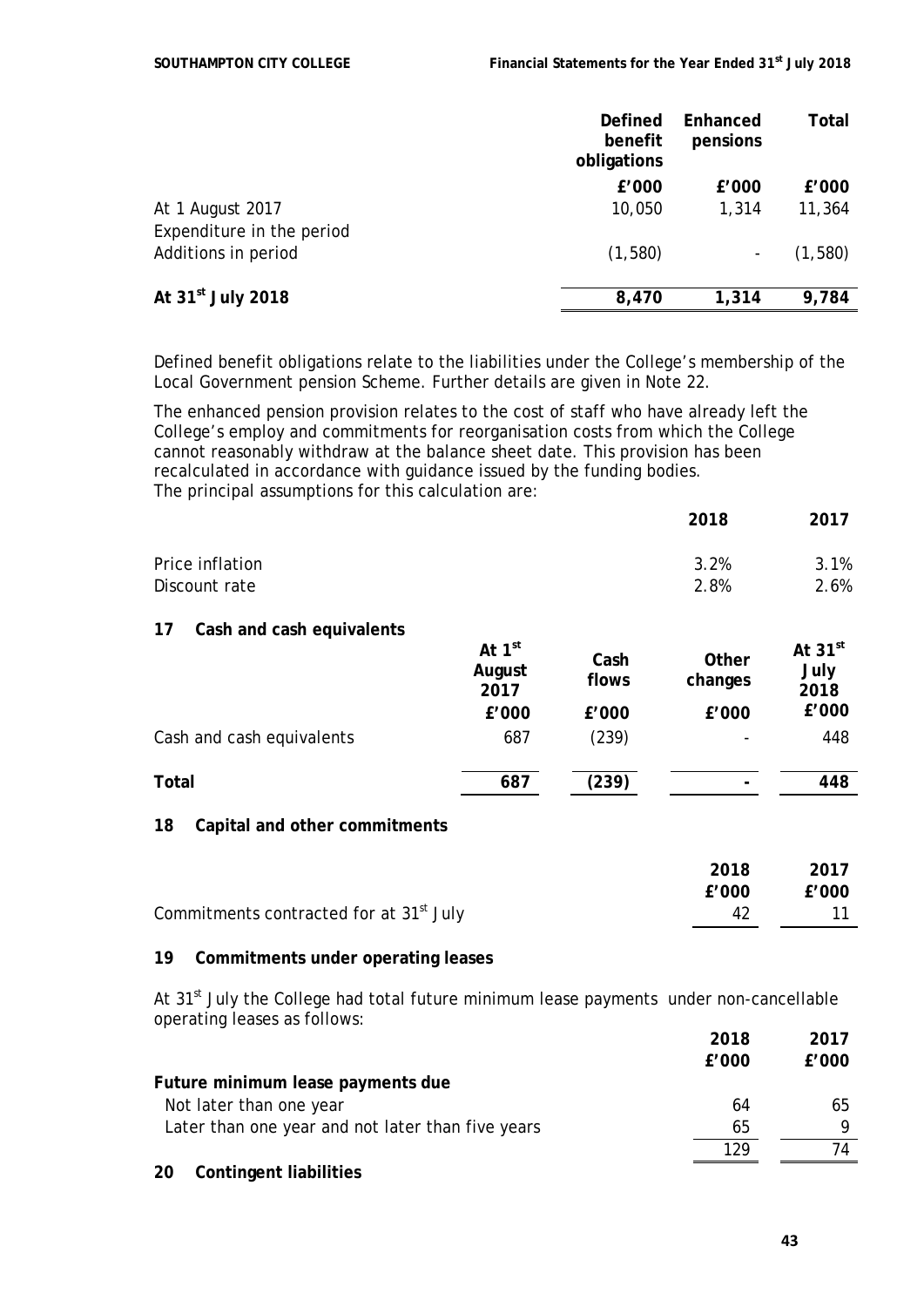The College has a contingent liability for £450,000 related to repairing a listed slipway currently leased at the Woolston Marine Skills Centre site. The current lease expires in December 2019 and the lease requires the slipway to be made good. Following discussions the Lessor, Crown Estates, has confirmed the repairs will be required.

# **21 Events after the reporting period**

The College is working with intent to merger with Eastleigh College in early 2019. An application was made to the Transaction Unit for Restructuring Facility funds to enable the merger to take place and meet the Area Based Review recommendation, creating a larger and more financially sustainable college.

As at the date of signing no decision had been made by the Transaction Unit.

# **22 Defined benefit obligations**

The College employees belong to two principal post-employment benefit plans: the Teachers' Pension Scheme England and Wales (TPS) for academic and related staff; and the Hampshire Local Government Pension Scheme (LGPS) Scheme for non-teaching staff, which is managed by Hampshire Pension Fund. All pension schemes are multi-employer defined-benefit plans.

| Total pension cost for the year                 |     | 2018<br>£000 |     | 2017<br>£000 |
|-------------------------------------------------|-----|--------------|-----|--------------|
| Teachers' Pension Scheme: contributions paid    |     | 479          |     | 466          |
| Local Government Pension Scheme:                |     |              |     |              |
| Contributions paid                              | 690 |              | 600 |              |
| FRS 102 (28) charge                             | 60  |              | 130 |              |
| Charge to the Statement of Comprehensive Income |     | 750          |     | 730          |
| Enhanced pension charge to Statement of         |     | 115          |     | 115          |
| Comprehensive Income                            |     |              |     |              |
| Total Pension Cost for Year within staff costs  |     | 1,344        |     | 1.311        |

The pension costs are assessed in accordance with the advice of independent qualified actuaries. The latest formal actuarial valuation of the TPS was 31 March 2012 and of the LGPS 31<sup>st</sup> March 2016.

There were no outstanding or prepaid contributions at either the beginning or the end of the financial year

### **Teachers' Pension Scheme**

The Teachers' Pension Scheme (TPS) is a statutory, contributory, defined benefit scheme, governed by the Teachers' Pension Scheme Regulations 2014. These regulations apply to teachers in schools and other educational establishments, including colleges. Membership is automatic for teachers and lecturers at eligible institutions. Teachers and lecturers are able to opt out of the TPS.

The TPS is an unfunded scheme and members contribute on a 'pay as you go' basis – these contributions, along with those made by employers, are credited to the Exchequer under arrangements governed by the above Act. Retirement and other pension benefits are paid by public funds provided by Parliament.

Under the definitions set out in FRS 102 (28.11), the TPS is a multi-employer pension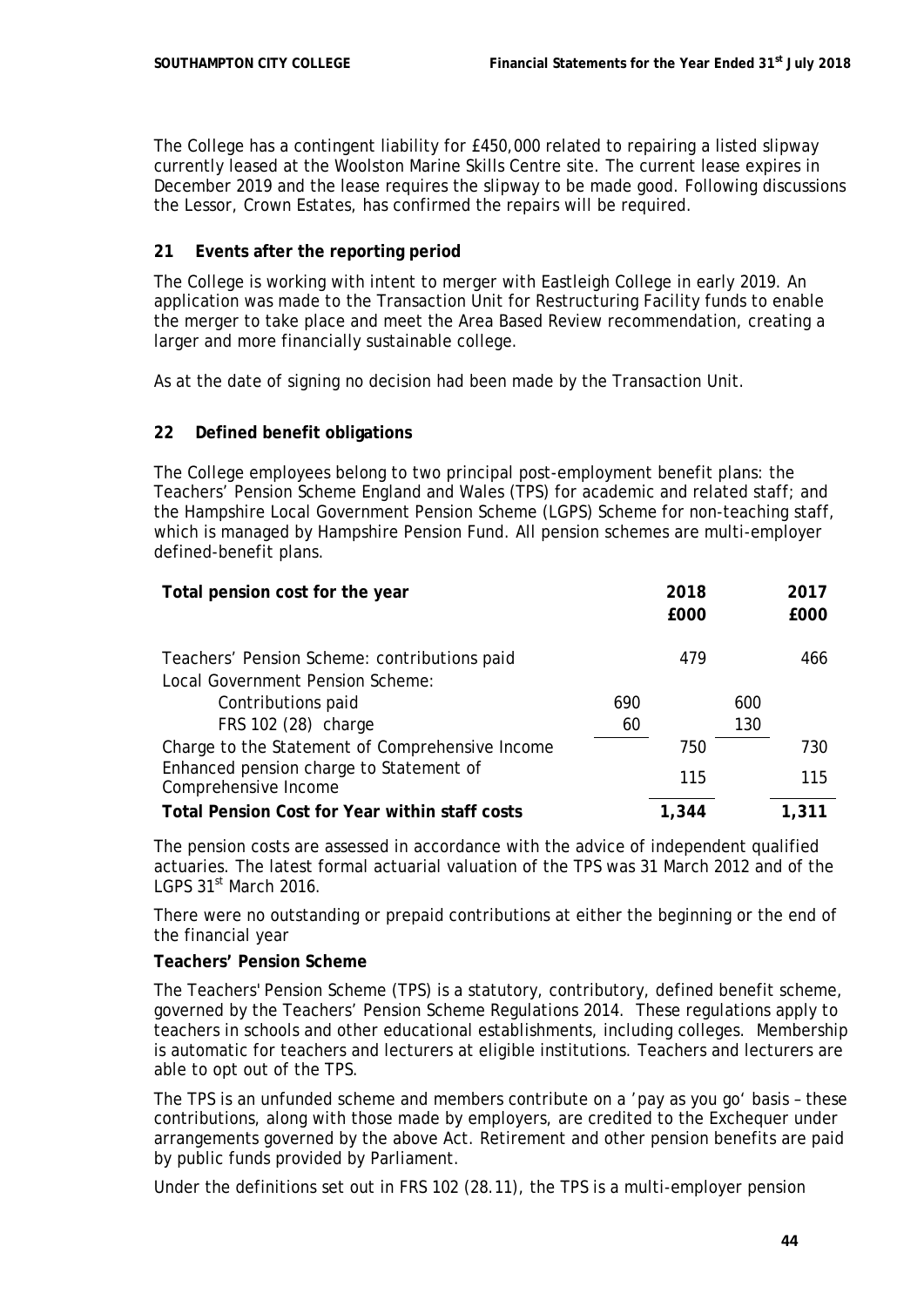plan. The College is unable to identify its share of the underlying assets and liabilities of the plan.

Accordingly, the College has taken advantage of the exemption in FRS 102 and has accounted for its contributions to the scheme as if it were a defined-contribution plan. The College has set out above the information available on the plan and the implications for the College in terms of the anticipated contribution rates.

The valuation of the TPS is carried out in line with regulations made under the Public Service Pension Act 2013. Valuations credit the teachers' pension account with a real rate of return assuming funds are invested in notional investments that produce that real rate of return.

The latest actuarial review of the TPS was carried out as at 31 March 2012. The valuation report was published by the Department for Education (the Department) on 9 June 2014. The key results of the valuation are:

- New employer contribution rates were set at 16.48% of pensionable pay (including administration fees of 0.08%);
- total scheme liabilities (pensions currently in payment and the estimated cost of future benefits) for service to the effective date of £191,500 million, and notional assets (estimated future contributions together with the notional investments held at the valuation date) of £176,600 million giving a notional past service deficit of £14,900 million;
- an employer cost cap of 10.9% of pensionable pay.
- the assumed real rate of return is 3% in excess of prices and 2% in excess of earnings. The rate of real earnings growth is assumed to be 2.75%. The assumed nominal rate of return is 5.06%.

The TPS valuation for 2012 determined an employer rate of 16.48% (including a 0.08% administration fees), which was payable from September 2015. The next valuation of the TPS is currently underway based on March 2017 data, whereupon the employer contribution rate is expected to be reassessed and will be payable from 1 April 2019.

A full copy of the valuation report and supporting documentation can be found on the Teachers' Pension Scheme website.

The pension costs paid to TPS in the year amounted to £500,000 (2017: £466,000)

### **Local Government Pension Scheme**

The LGPS is a funded defined-benefit plan, with the assets held in separate funds administered by Hampshire Local Authority. The total contributions made for the year ended 31 July 2018 were £860,000, of which employer's contributions totalled £690,000 and employees' contributions totalled £170,000.

The agreed employer contribution rates for future years are 15.6% from April 2018 to April 2019 and 16.9% from April 2019 to April 2020.

For employees, contributions range from 5.5% to 11.4%, depending on salary. Annual fixed contribution rates are 2017/18 £311k, 2018/19 £322k and 2019/20 £334k.

The next scheme revaluation will be undertaken in 2019. The indicative employer contribution rates are 18.1% from April 2020 with a fixed contribution for 2020/21 estimated at £345k.

The current valuation does not reflect the expected increase in benefits and therefore liability as a result of Guaranteed Minimum Pension ('GMP') equalisation between men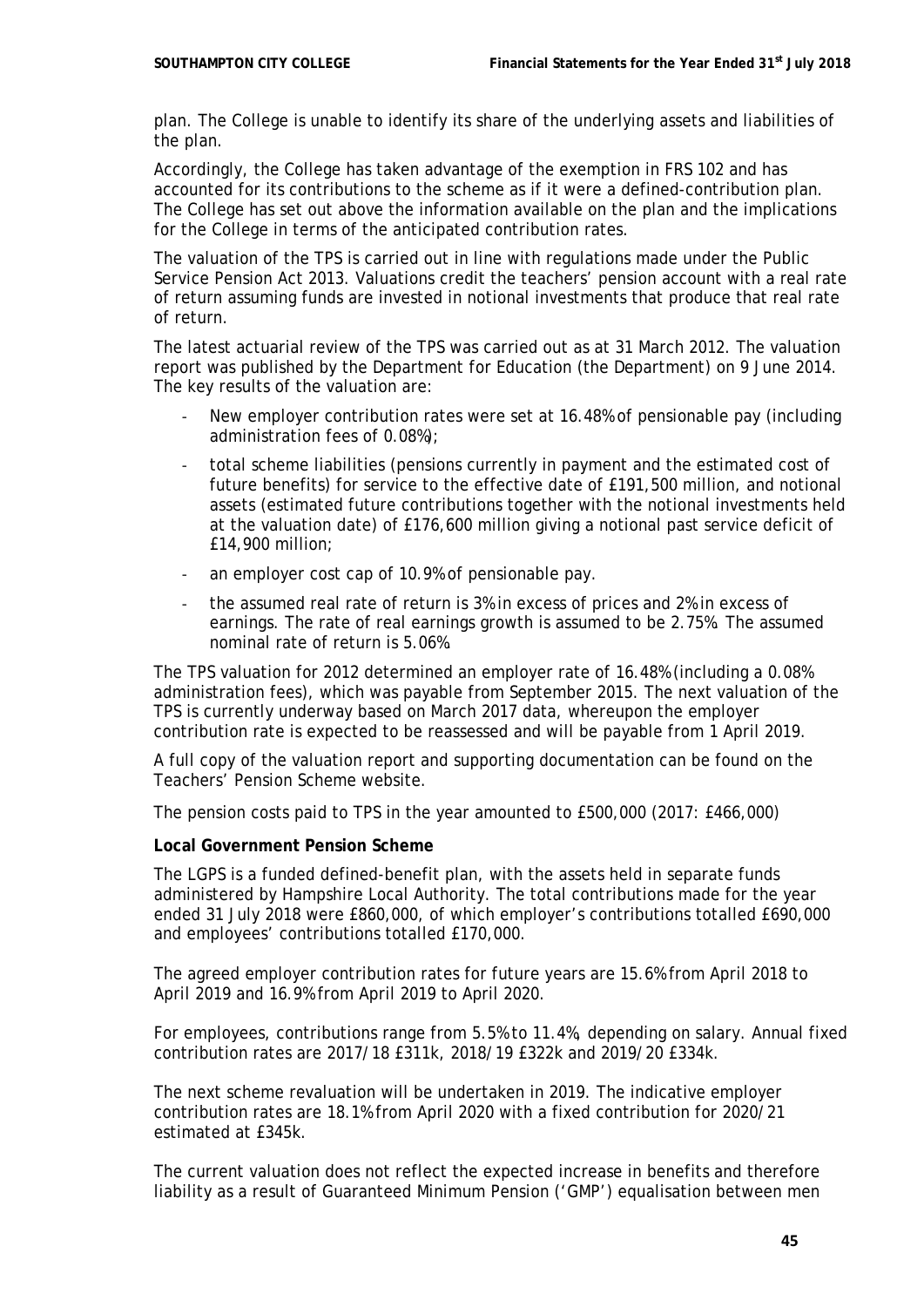and women which is required as a result of the removal of the Additional State Pension. Methodologies for a long-term solution are still being investigated by the Government as set out in the published (January 2018) outcome of the Government Consultation 'Indexation and Equalisation of GMP in Public Sector Pensions Schemes' and therefore the expected impact cannot be reliably estimated and consequently no provision/liability has been recognised.

# **Principal Actuarial Assumptions**

The following information is based upon a full actuarial valuation of the fund at 31<sup>st</sup> March 2016 updated to  $31<sup>st</sup>$  July 2018 by a qualified independent actuary.

|                                      | At $31^{st}$ | At $31st$ |
|--------------------------------------|--------------|-----------|
|                                      | July         | July      |
|                                      | 2018         | 2017      |
| Rate of increase in salaries         | 3.60%        | 3.50%     |
| Future pensions increases            | 2.10%        | 2.00%     |
| Discount rate for scheme liabilities | 2.80%        | 2.60%     |
| Inflation assumption (CPI)           | 2.10%        | 2.00%     |

The current mortality assumptions include sufficient allowance for future improvements in mortality rates. The assumed life expectations on retirement age 65 are:

|                      | At $31^{st}$<br>July<br>2018 | At $31st$<br>July<br>2017 |
|----------------------|------------------------------|---------------------------|
|                      | years                        | years                     |
| Retiring today       |                              |                           |
| Males                | 24.1                         | 24.0                      |
| Females              | 27.2                         | 27.0                      |
| Retiring in 20 years |                              |                           |
| Males                | 26.2                         | 26.0                      |
| Females              | 29.4                         | 29.3                      |
|                      |                              |                           |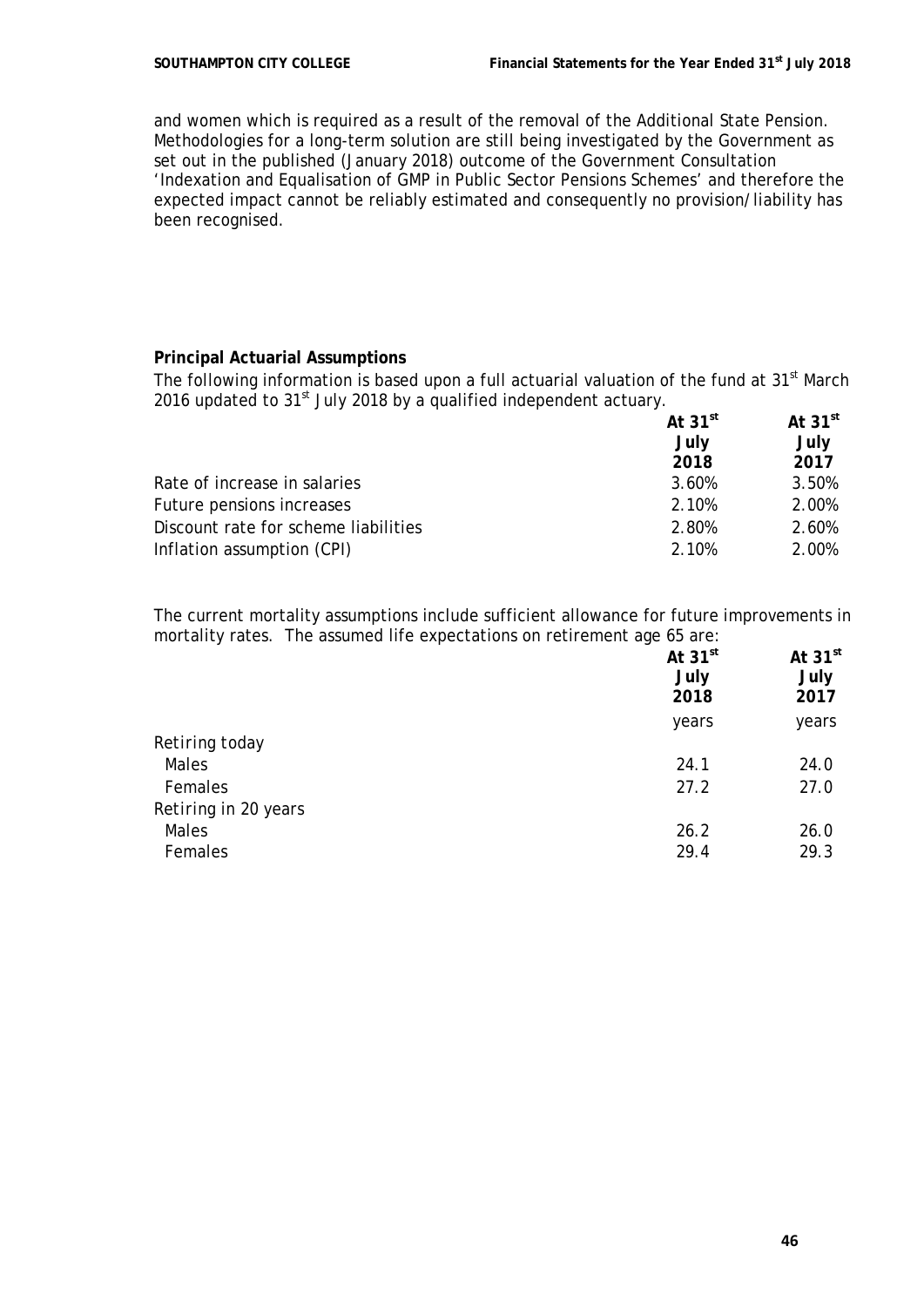|                                                                              | Fair        | Fair        |
|------------------------------------------------------------------------------|-------------|-------------|
|                                                                              | Value at    | Value at    |
| The College's share of assets in the plan at the<br>balance sheet date were: | $31st$ July | $31st$ July |
|                                                                              | 2018        | 2017        |
|                                                                              | $E'$ 000    | £'000       |
| Equity instruments                                                           | 13,693      | 12,130      |
| Debt instruments                                                             | 5,210       | 5,133       |
| Property                                                                     | 1,507       | 1,288       |
| Cash                                                                         | 452         | 595         |
| Other                                                                        | 668         | 674         |
| Total fair value of plan assets                                              | 21,530      | 19,820      |

**The amount included in the balance sheet in respect of the defined benefit pension plan is as follows:**

|                                    | 2018     | 2017      |
|------------------------------------|----------|-----------|
|                                    | f'000    | f'000     |
| Fair value of plan assets          | 21,530   | 19,820    |
| Present value of plan liabilities  | (30,000) | (29, 870) |
| Net pensions (liability) (Note 19) | (8, 470) | (10, 050) |

**Amounts recognised in the Statement of Comprehensive Income in respect of the plan are as follows: 2018 2017**

|                                                          | 2018  | 20T / |
|----------------------------------------------------------|-------|-------|
|                                                          | £'000 | £'000 |
| Amounts included in staff costs                          |       |       |
| Current service cost                                     | 750   | 720   |
| Past service cost                                        |       | 10    |
| Total                                                    | 750   | 730   |
| Amounts included in investment income                    |       |       |
| Interest income                                          | (510) | (430) |
| Interest expense on Defined Benefit pension obligation   | 760   | 710   |
|                                                          | 250   | 280   |
|                                                          |       |       |
| Amount recognised in Other Comprehensive Income          |       |       |
| Return on pension plan assets                            | 1,520 | 1,550 |
| Experience losses arising on defined benefit obligations | 370   | 840   |
| Amount recognised in Other Comprehensive Income          | 1,890 | 2,390 |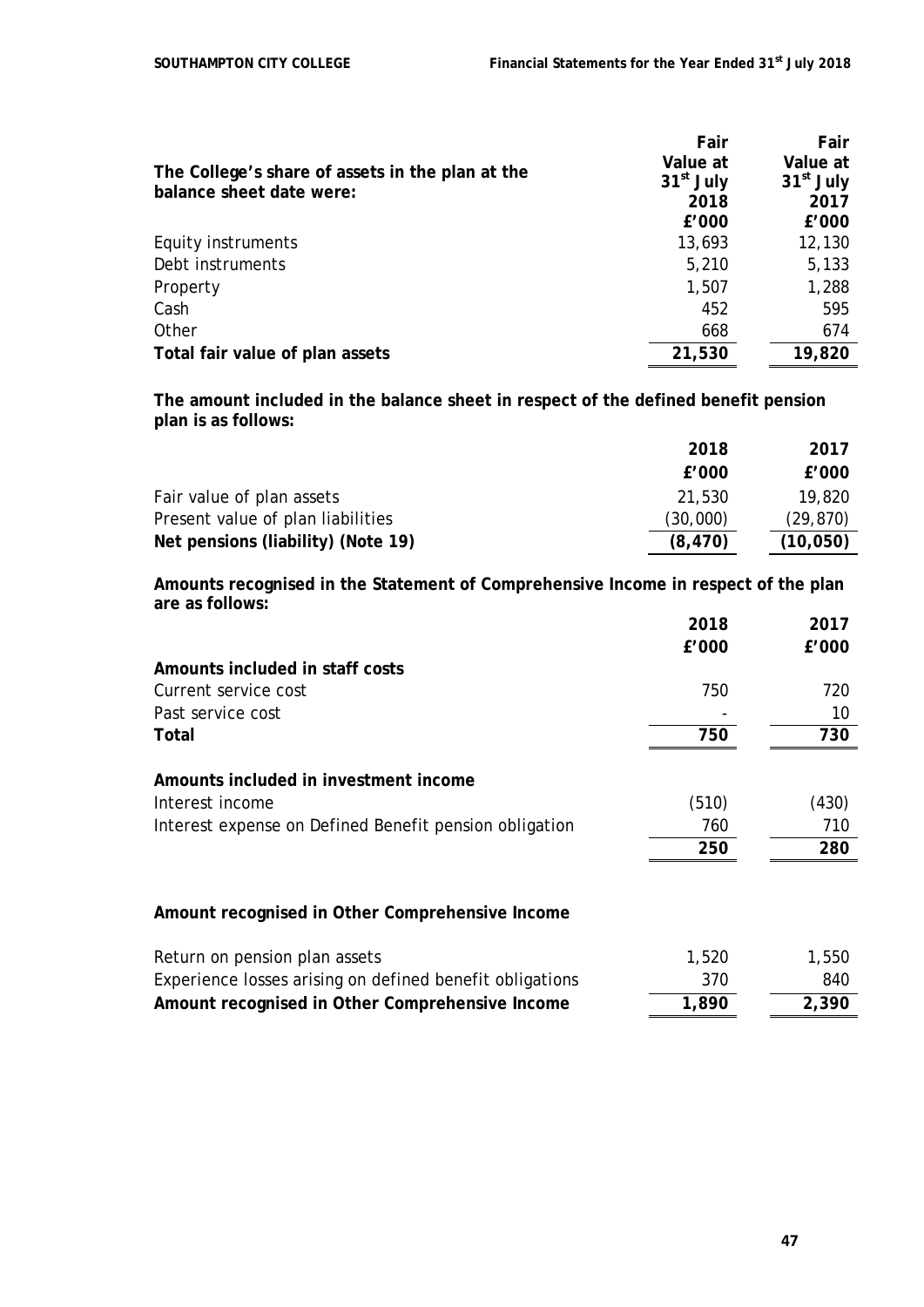| Movement in net defined benefit (liability)/asset during year                                  |           |           |
|------------------------------------------------------------------------------------------------|-----------|-----------|
|                                                                                                | 2018      | 2017      |
|                                                                                                | £'000     | £'000     |
| Net defined benefit (liability)/asset in scheme at 1 <sup>st</sup> August<br>Movement in year: | (10, 050) | (12, 030) |
| Current service cost                                                                           | (750)     | (720)     |
| <b>Employer contributions</b>                                                                  | 690       | 600       |
| Past service cost                                                                              |           | (10)      |
| Net interest on the defined (liability)/asset                                                  | (250)     | (280)     |
| Actuarial gain or loss                                                                         | 1,890     | 2,390     |
| Net defined benefit (liability) at 31 <sup>st</sup> July                                       | (8, 470)  | (10, 050) |
|                                                                                                |           |           |
| <b>Asset and Liability Reconciliation</b>                                                      |           |           |
|                                                                                                | 2018      | 2017      |
|                                                                                                | £'000     | £'000     |
| Changes in the present value of defined benefit obligations                                    |           |           |
| Defined benefit obligations at start of period                                                 | 29,870    | 29,760    |
| Current service cost                                                                           | 750       | 720       |
| Interest cost                                                                                  | 760       | 710       |
| Contributions by Scheme participants                                                           | 170       | 160       |
| Experience gains and losses on defined benefit obligations                                     |           |           |
| Changes in financial assumptions                                                               | (370)     | (840)     |
| Estimated benefits paid                                                                        | (1, 180)  | (650)     |
| Past Service cost                                                                              |           | 10        |
| Defined benefit obligations at end of period                                                   | 30,000    | 29,870    |
| Changes in fair value of plan assets                                                           |           |           |
| Fair value of plan assets at start of period                                                   | 19,820    | 17,730    |
| Interest on plan assets                                                                        | 510       | 430       |
| Return on plan assets                                                                          | 1,520     | 1,550     |
| <b>Employer contributions</b>                                                                  | 690       | 600       |
| Contributions by Scheme participants                                                           | 170       | 160       |
| Estimated benefits paid                                                                        | (1, 180)  | (650)     |
| Fair value of plan assets at end of period                                                     | 21,530    | 19,820    |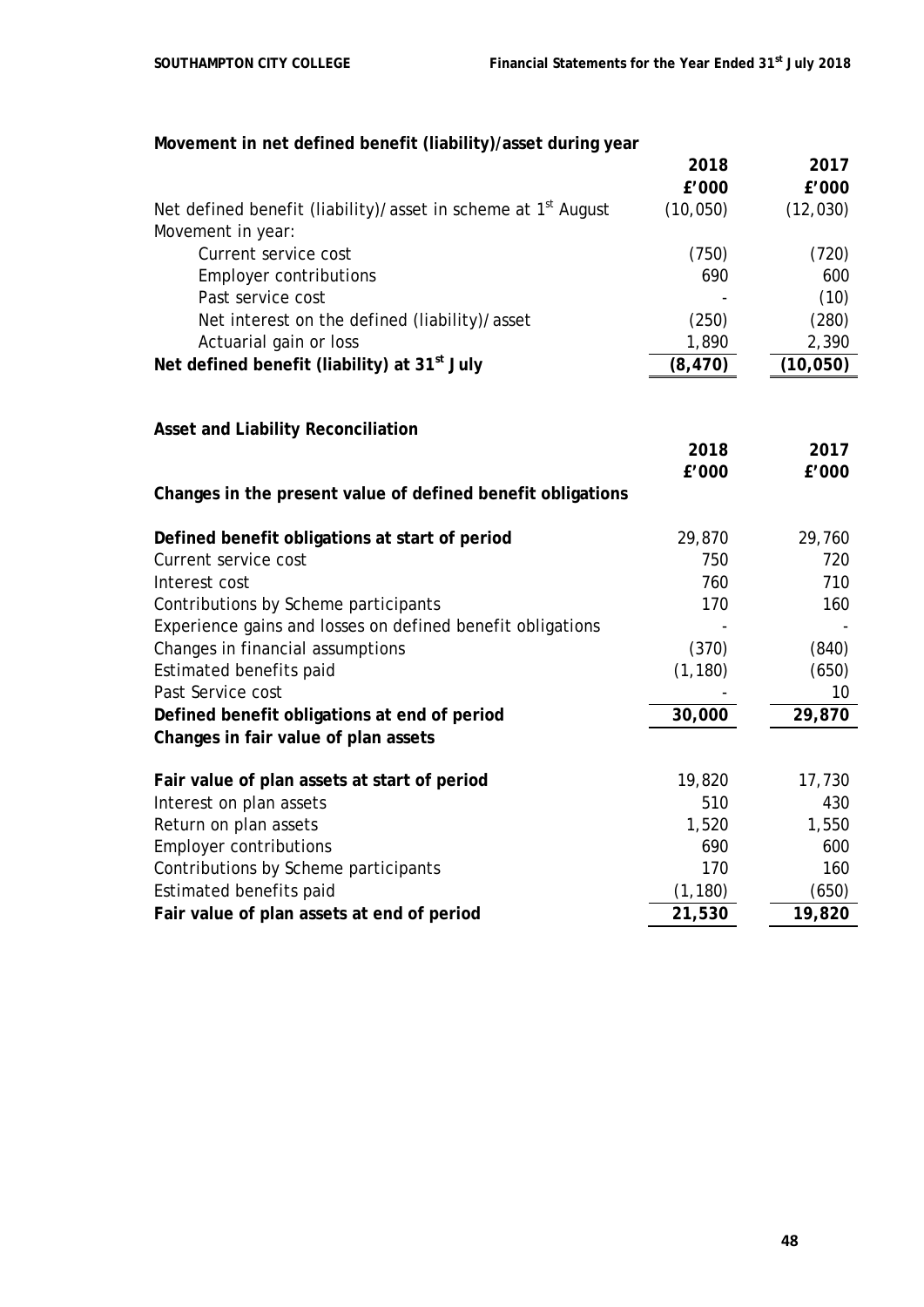# **23 Related party transactions**

Owing to the nature of the College's operations and the composition of the board of governors being drawn from local public and private sector organisations, it is inevitable that transactions will take place with organisations in which a member of the board of governors may have an interest. All transactions involving such organisations are conducted in accordance with the College's financial regulations and normal procurement procedures.

During the year £25k (2017: £25k) was charged to, and paid by, Inspire Academy Trust for management and back office services performed on its behalf. At the balance sheet date £7k (2017: £7k) was owed to the college from Inspire Academy Trust.

The total expenses paid to or on behalf of the Governors during the year was £237: 3 governors (2017: £454; 1 governor). This represents travel and subsistence expenses and other out of pocket expenses incurred in attending Governor meetings and charity events in their official capacity.

No Governor has received any remuneration or waived payments from the College or its subsidiaries during the year (2017: None).

# **24 Amounts disbursed as agent: Learner support funds**

|                                                                    | 2018<br>£'000 | 2017<br>£'000 |
|--------------------------------------------------------------------|---------------|---------------|
| Brought forward from prior year                                    | 388           | 250           |
| Brought forward amounts repaid                                     | (159)         | (93)          |
| Funding body grants - bursary support                              | 633           | 649           |
| Funding body grants - discretionary learner support                | 286           | 286           |
|                                                                    | 1148          | 1,092         |
| Disbursed to students                                              | (733)         | (684)         |
| Administration costs                                               | (29)          | (20)          |
| Balance unspent as at 31 <sup>st</sup> July, included in creditors | 386           | 388           |

Funding body grants are available solely for students. In the majority of instances, the College only acts as a paying agent. In these circumstances, the grants and related disbursements are therefore excluded from the Statement of Comprehensive Income.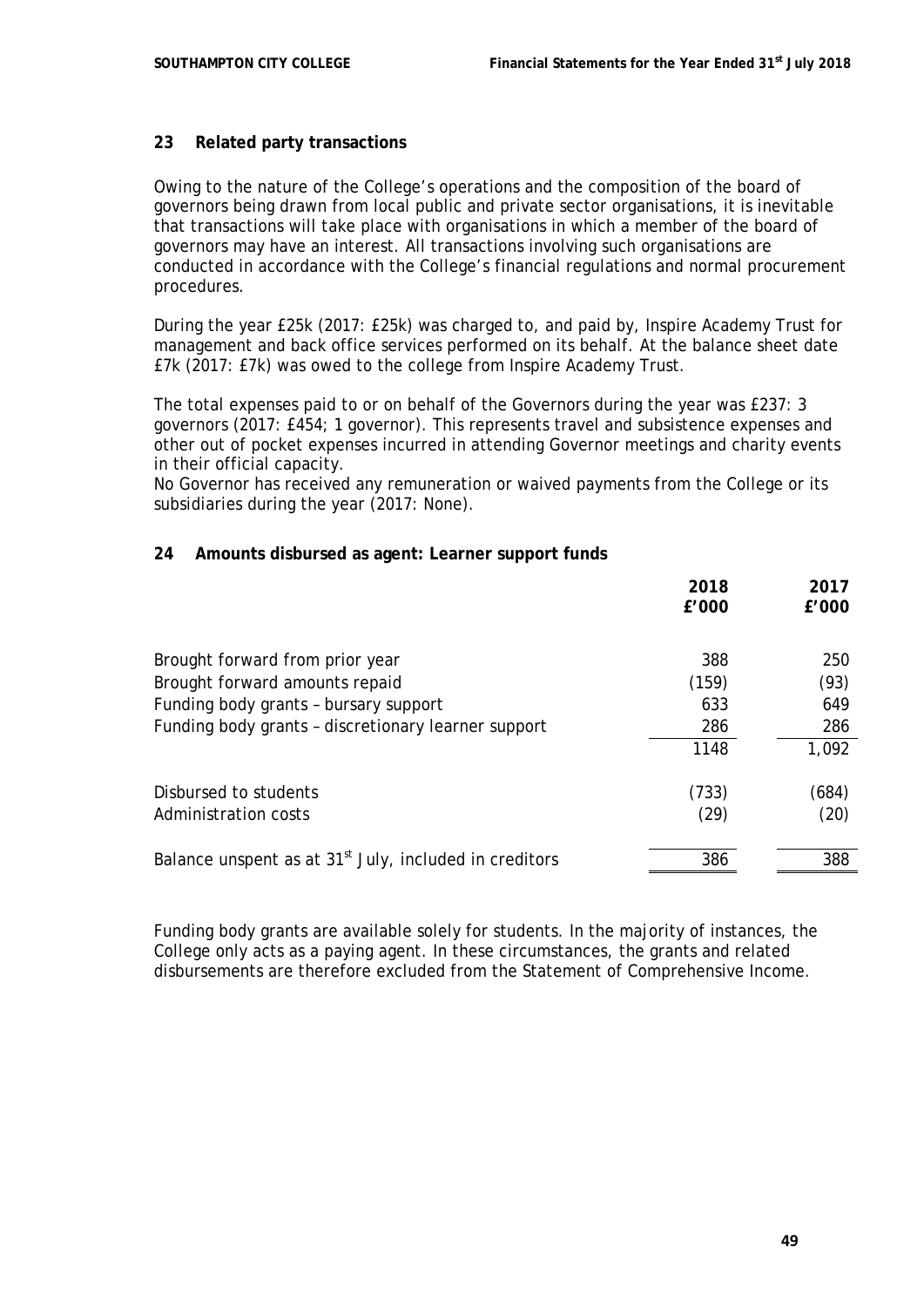# **INDEPENDENT REPORTING ACCOUNTANT'S REPORT ON REGULARITY TO THE CORPORATION OF SOUTHAMPTON CITY COLLEGE AND THE SECRETARY OF STATE FOR EDUCATION ACTING THROUGH EDUCATION AND SKILLS FUNDING AGENCY**

### **Conclusion**

We have carried out an engagement, in accordance with the terms of our engagement letter dated 03 July 2017 and further to the requirements of the grant funding agreements and contracts with the Education and Skills Funding Agency (the "ESFA"), to obtain limited assurance about whether the expenditure disbursed and income received by Southampton City College during the period 01 August 2017 to 31 July 2018 have been applied to the purposes identified by Parliament and the financial transactions conform to the authorities which govern them.

In the course of our work, nothing has come to our attention which suggests that in all material respects the expenditure disbursed and income received during the period 01 August 2017 to 31 July 2018 has not been applied to purposes intended by Parliament and the financial transactions do not conform to the authorities which govern them.

### **Basis for conclusion**

The framework that has been applied is set out in the Post-16 Audit Code of Practice (the "ACoP") issued by the ESFA. In line with this framework, our work has specifically not considered income received from the main funding grants generated through the Individualised Learner Record (ILR) returns, for which the ESFA has other assurance arrangements in place.

We are independent of the Southampton City College in accordance with the ethical requirements that are applicable to this engagement and we have fulfilled our ethical requirements in accordance with these requirements. We believe the assurance evidence we have obtained is sufficient to provide a basis for our conclusion

### **Responsibilities of Corporation of Southampton City College for regularity**

The Corporation of Southampton City College is responsible, under the grant funding agreements and contracts with the ESFA and the requirements of the Further & Higher Education Act 1992, subsequent legislation and related regulations and guidance, for ensuring that expenditure disbursed and income received is applied for the purposes intended by Parliament and the financial transactions conform to the authorities which govern them. The corporation of Southampton City College is also responsible for preparing the Governing Body's Statement of Regularity, Propriety and Compliance.

#### **Reporting accountant's responsibilities for reporting on regularity**

Our responsibilities for this engagement are established in the United Kingdom by our profession's ethical guidance and are to obtain limited assurance and report in accordance with our engagement letter and the requirements of the ACoP.

The objective of a limited assurance engagement is to perform such procedures as to obtain information and explanations in order to provide us with sufficient appropriate evidence to express a negative conclusion on regularity. A limited assurance engagement is more limited in scope than a reasonable assurance engagement and the procedures performed vary in nature and timing from, and are less in extent than for a reasonable assurance engagement; consequently a